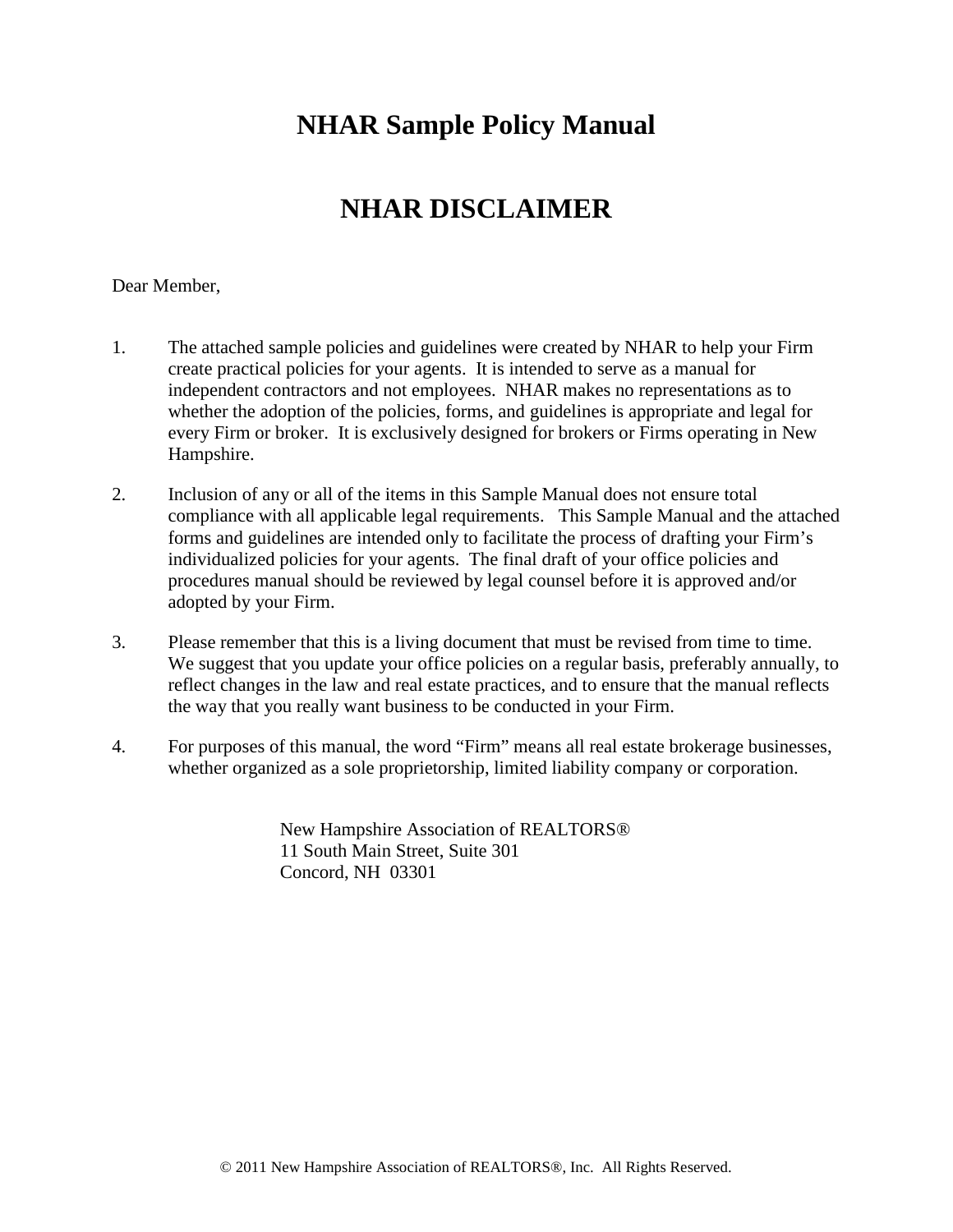# **Outline of Recommended Policies**

- 1. Welcome Statement This is an optional statement often placed at the beginning of an office manual. It is recommended that it is written by the broker. If your Firm has a mission statement and/or summary of your core values, then it is a good idea to insert it into the manual. The Welcome Page may be a good place to insert it.
- 2. A Word About these Policies This policy is highly recommended as it informs agents that the manual does not establish a contract and does not create any benefits.
- 3. Fair Housing Policy This policy is highly recommended.
- 4. Harassment Policy Title VII and RSA 354-a (NH's Law Against Discrimination) prohibit covered employers from discriminating against employees in the workplace. These well-known laws are only available as protection for employees, and they do not provide relief for independent contractors or other non-employees in the workplace. However, there are many reasons why brokers may want to include such a policy in the agent manual. First, these laws require employers to prevent the harassment of employees from non-employees. Therefore, it is recommended that employers communicate their rules on discrimination to any individual who is frequently present in the workplace. This policy would accomplish that goal. Second -- although not clearly established in the case law -- it is possible that agents could establish a common law claim against a broker based on the broker's alleged tolerance of discrimination in the workplace (e.g., intentional interference with contractual relationships, etc.). Accordingly, it is always helpful to be able to present a written policy against such a practice. The risk is that the harassment policy may be used to create a "contractual" right to be protected from discrimination. However, if the manual contains a clear statement, such as in #2 above, that the policies are not intended to create any express or implied contractual rights for agents, and that they are instead merely intended as guidelines, then it is unlikely that a court would create such a remedy. This form in particular needs to be customized to identify the appropriate persons to report claims.
- 5. Legal Compliance Compliance with License Law and REALTOR® Code of Ethics This policy is to reinforce compliance with the principal sources of regulation.
- 6. RESPA Compliance Real Estate Settlement Procedures Act ("RESPA") Compliance This policy is necessary so agents abide by federal law.
- 7. Antitrust This policy is a useful reminder for agents not to act in concert or boycott others.
- 8. Lead Paint Disclosure Form This area has received significant regulatory attention recently so it is important to emphasize proper compliance.
- 9. Property Disclosure Obligations This policy serves a risk management function to remind agents how best to protect themselves, their clients, and the Firm.
- 10. Agency Disclosure This reminds agents to disclose their role at the outset.
- 11. Agency This section includes provisions for traditional, seller only, buyer only, designated agency, and agency – another relationship brokerage models. You should select the one (1) appropriate model for your Firm.
- 12. Telephone, Fax and Electronic Mail Solicitation Do-Not-Call Policy This policy is designed to achieve compliance with federal law.
- 13. Advertising This policy reinforces the specific legal requirements governing real estate advertising.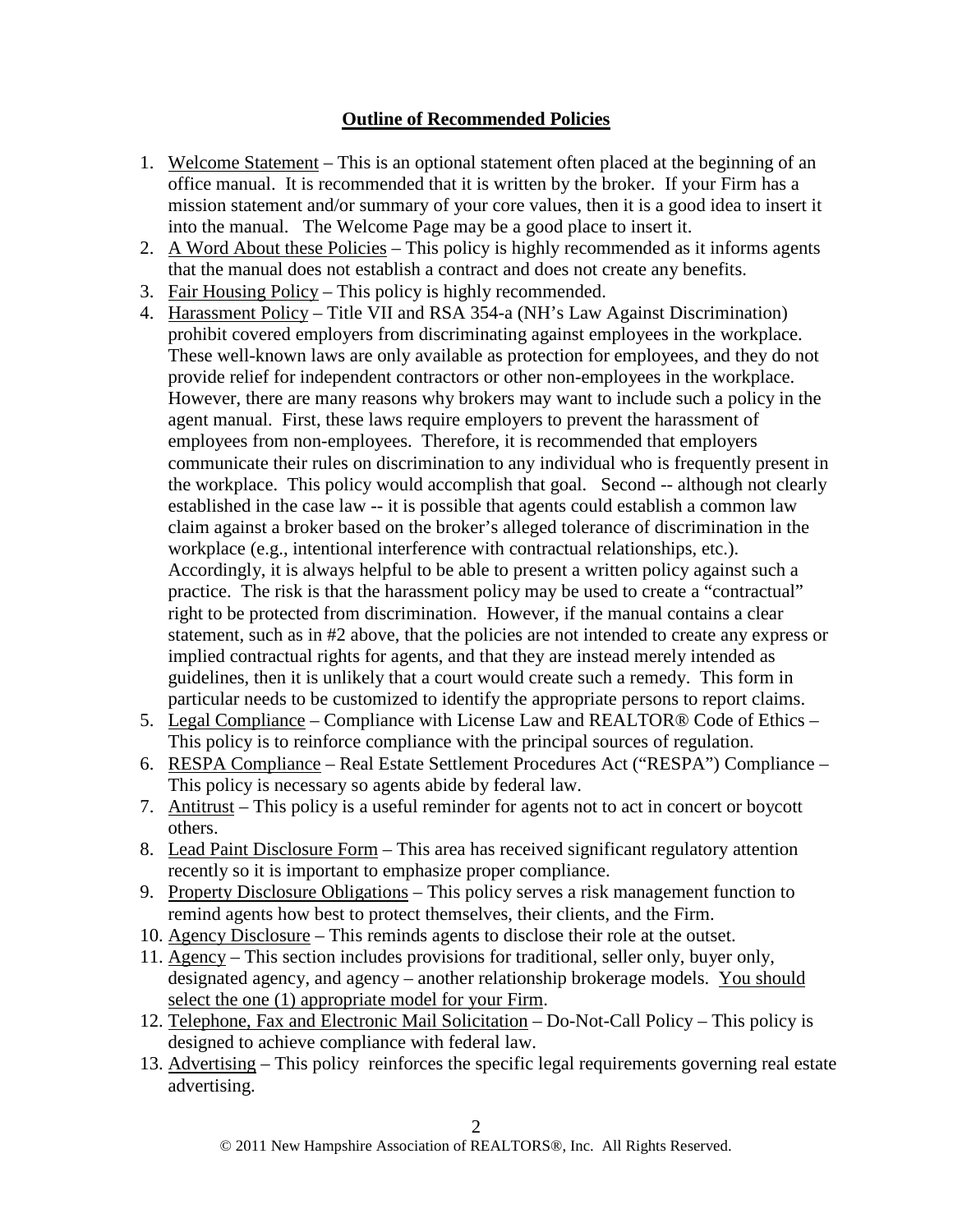- 14. Social Networking and Blog Postings This policy is recommended for all workplaces. Because of the strict and comprehensive rules governing fair housing, and REALTOR® advertising, we recommend that this policy also contain instructions for agents on what information must be included on any posts that pertain to broker-related business.
- 15. Escrow Account Policy This policy is highly recommended to establish a uniform practice.
- 16. Forms This policy reminds agents to use NHAR forms, or forms authorized by this Firm; you may not improperly modify forms.
- 17. Personal Assistants A policy governing personal assistants retained by agents is highly recommended. This policy should make it clear that these assistants are the employees of the agent, and not the broker. The policy should also make it clear that the agent is responsible for all aspects of compensation and workers' compensation.
- 18. Confidentiality Policy This policy is recommended because brokers and agents are required under state law to maintain certain information confidential.
- 19. Conflicts of Interest This policy reminds agents what is required of them if they have a conflict.
- 20. Cooperation with Other Agents This policy reminds agents of the Article 3 REALTOR® Code of Ethics requirements.
- 21. Vacations and Other Absences This policy may be tailored to your specific workplace. However, there should be communication about how pending business matters will be handled when the agent is absent.
- 22. Safe Driving This policy is recommended because of all of the business conducted in cars and all of the recent media attention on "distracted drivers." You should edit the policy to reflect whether or not you require agents to list you as an additional insured on auto insurance policies. Your insurance agent can help you with this decision.
- 23. Alcohol and Drugs This is always a good policy to have so that everyone knows the rules.
- 24. Safety Pursuant to state law, employers with 5 or more employees must have a safety committee and employers with 10 or more employees must have a written program and submit a summary statement form every other year with the Department of Labor. If your workplace must comply with these state laws, then it is advisable that you also insert into the policy additional language that provides: "The Safety Committee has responsibility for implementing, administering, monitoring and evaluating the safety program and our written safety manual. Its success depends on the alertness and personal commitment of all."
- 25. Smoking Policy The Indoor Smoking Act requires employers to develop a written smoking policy and disseminate it to employees and others who routinely use the workspace. This manual is a good place to inform agents about the policy.
- 26. Use of Firm-Owned Property, including Computers and Other Communications Equipment – If agents will have access to your computers, then it is recommended that you adopt a policy regarding their use, and advise agents of your right to monitor these systems. This policy should be customized to your specific practices.
- 27. Conflict Resolution and Reporting Requirements This policy reminds agents to seek out the broker to help resolve disputes.
- 28. Termination of Affiliation Agents should be instructed about their obligation to return Firm property upon termination.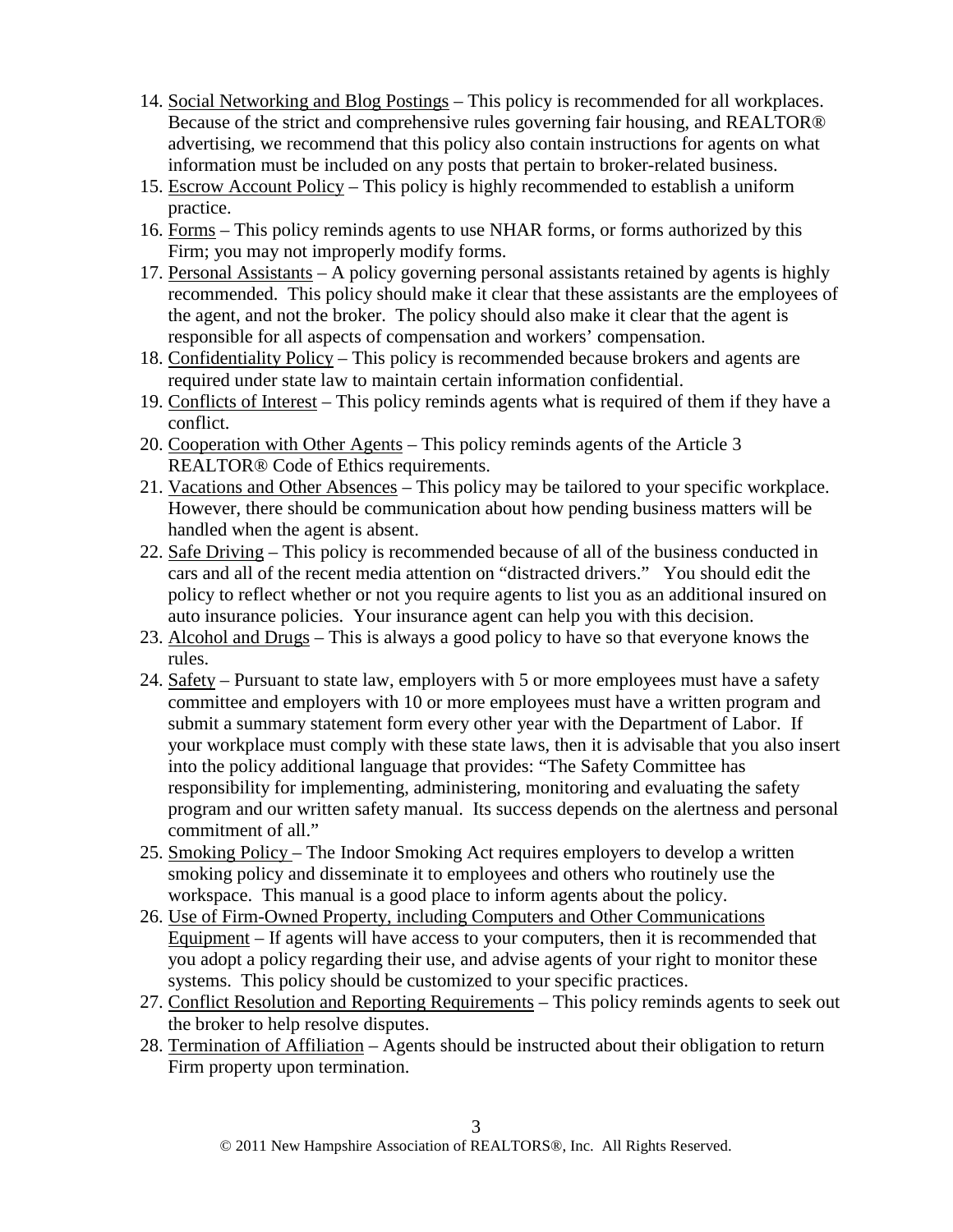29. Policy Options

30. Receipt and Acknowledgment of Office Policies and Procedures Manual –This form is recommended so as to establish proof that the broker provided a copy of the manual to each agent.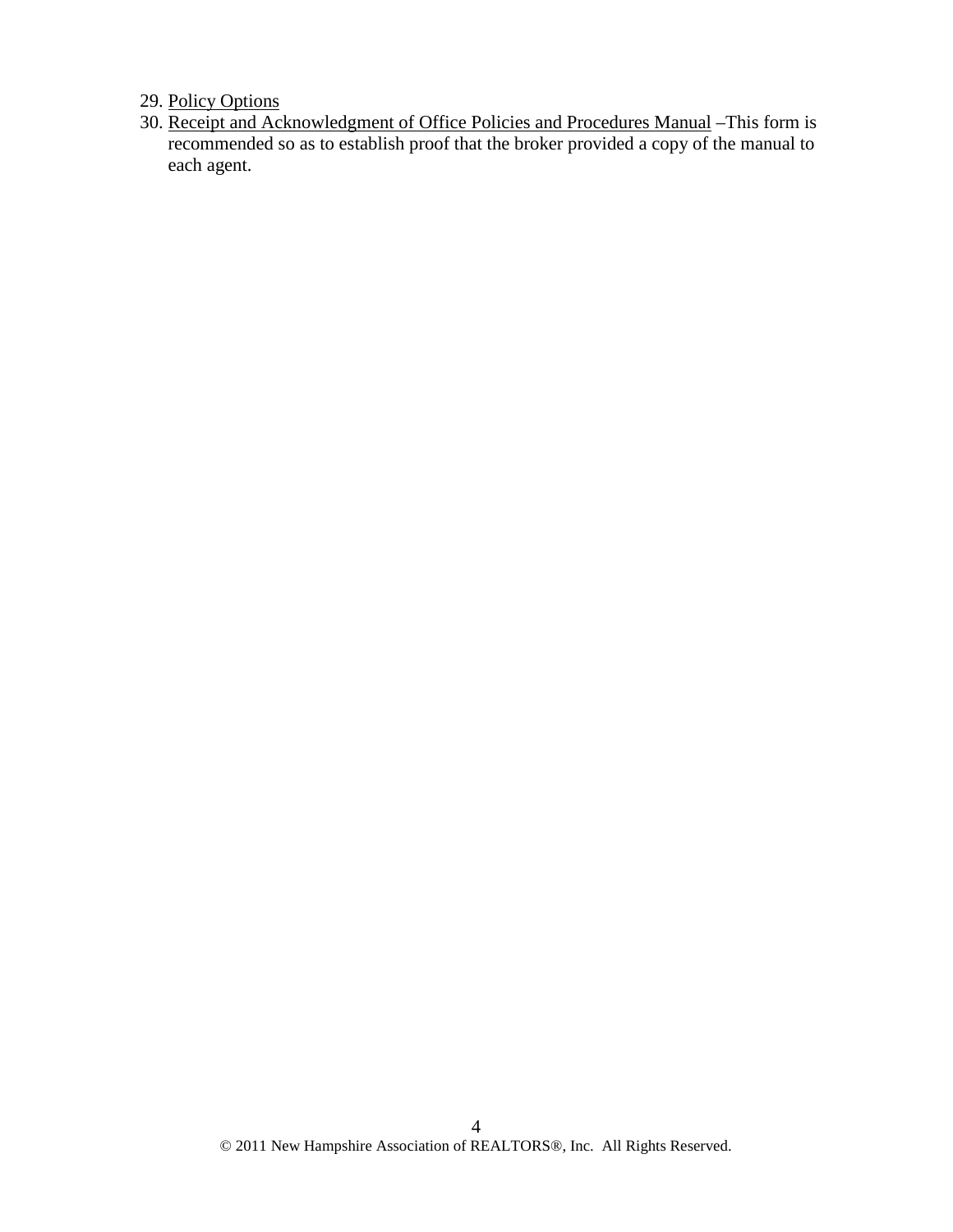#### **WELCOME STATEMENT**

#### WELCOME!

On behalf of everyone at \_\_\_\_\_\_\_\_\_\_\_\_\_\_, I welcome you and wish you every success here!

We hope that your experience here will be challenging, enjoyable and rewarding. If you have any questions or concerns at any point, please do not hesitate to ask. Again, welcome!

Sincerely,

President and/or other Firm representative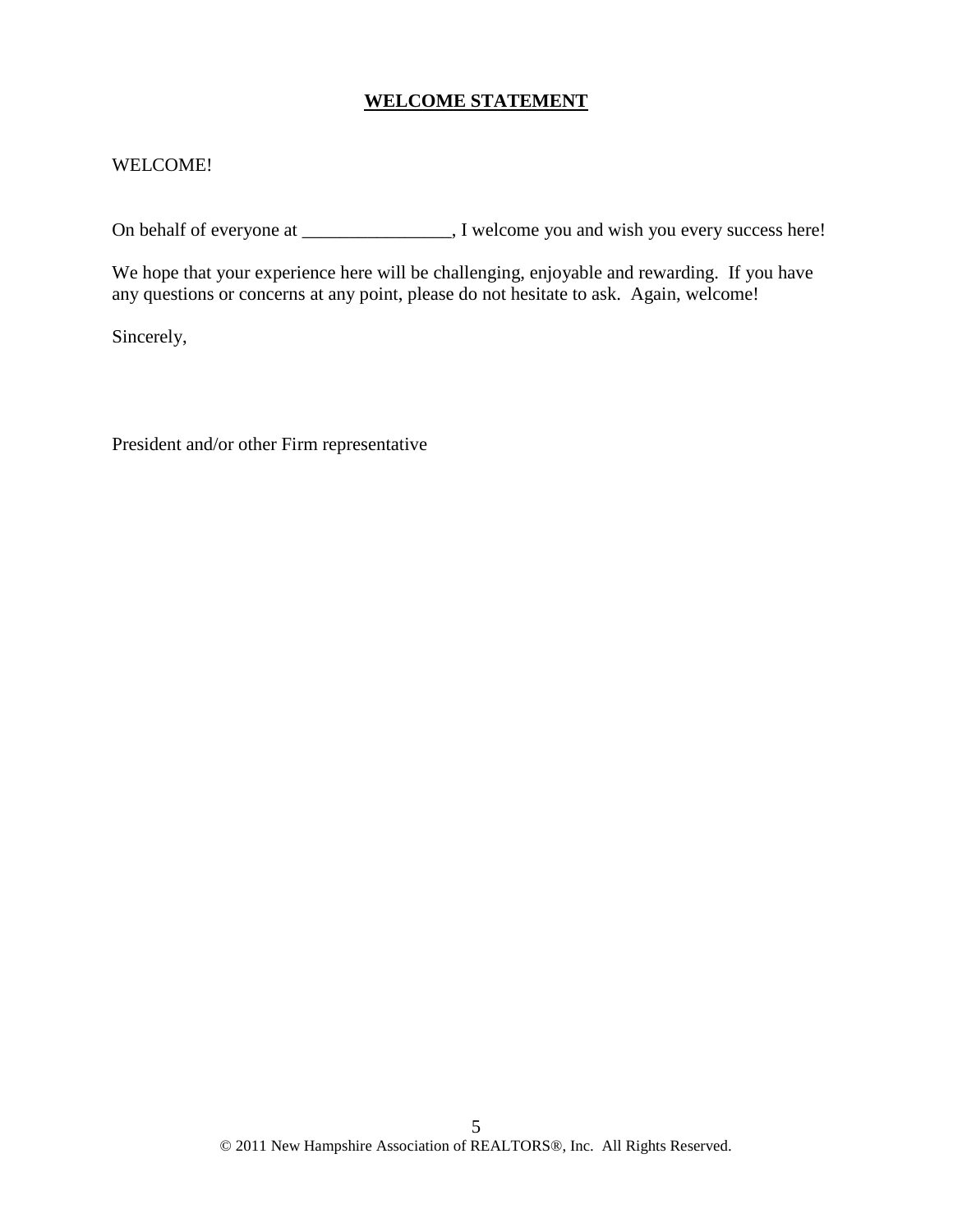#### **A WORD ABOUT THESE OFFICE POLICIES**

The purpose of this manual is to establish a uniform system of daily conduct by and between us when dealing with each other, other members of the company, our clients, and members of the public. You are responsible to read and review this manual and to comply with its policies and procedures. If you have any questions, please ask the principal or managing broker.

When you review these office polices, please keep in mind that they should be regarded as guidelines only, which in a business like ours will require changing from time to time. The principal or managing broker retains the right to make decisions involving policy changes as needed in order to conduct its work in a manner that is beneficial to its employees, customers and the Firm. This office policy manual replaces any and all prior handbooks, policies, procedures and practices of the Firm. Certain items in this manual apply only to agents and do not apply to Firm employees.

The principal broker has an independent contractor relationship with its agents. Agents are not employees of the Firm, and are not entitled to any employee benefits. However, agents must abide by the office policies and must strictly adhere to the professional and ethical standards in the most current version of the National Association of REALTORS® Code of Ethics. Failure to comply with Firm policies or procedures or the REALTORS® Code of Ethics may result in the end of the contractual relationship.

**Nothing in these office policies is intended to alter or amend the terms and conditions of the Independent Contractor Agreement. In particular, nothing in these office policies is intended to alter the right of either party to terminate the independent contractor agreement, with or without cause, with advance notice to principal or managing broker as set forth in the Independent Contractor Agreement. Neither the policies contained in this manual, nor any other written or verbal communication by the principal or managing broker, are intended to create a contract of employment or a warranty of benefits. The policies contained herein may be added to, deleted or changed by the Firm in its sole discretion, except that principal or managing broker will not modify the policy regarding the parties' independent contractor relationship in any case. No officer, employee, or other representative of the Firm is authorized to enter into an agreement – express or implied – with any agent for employment.**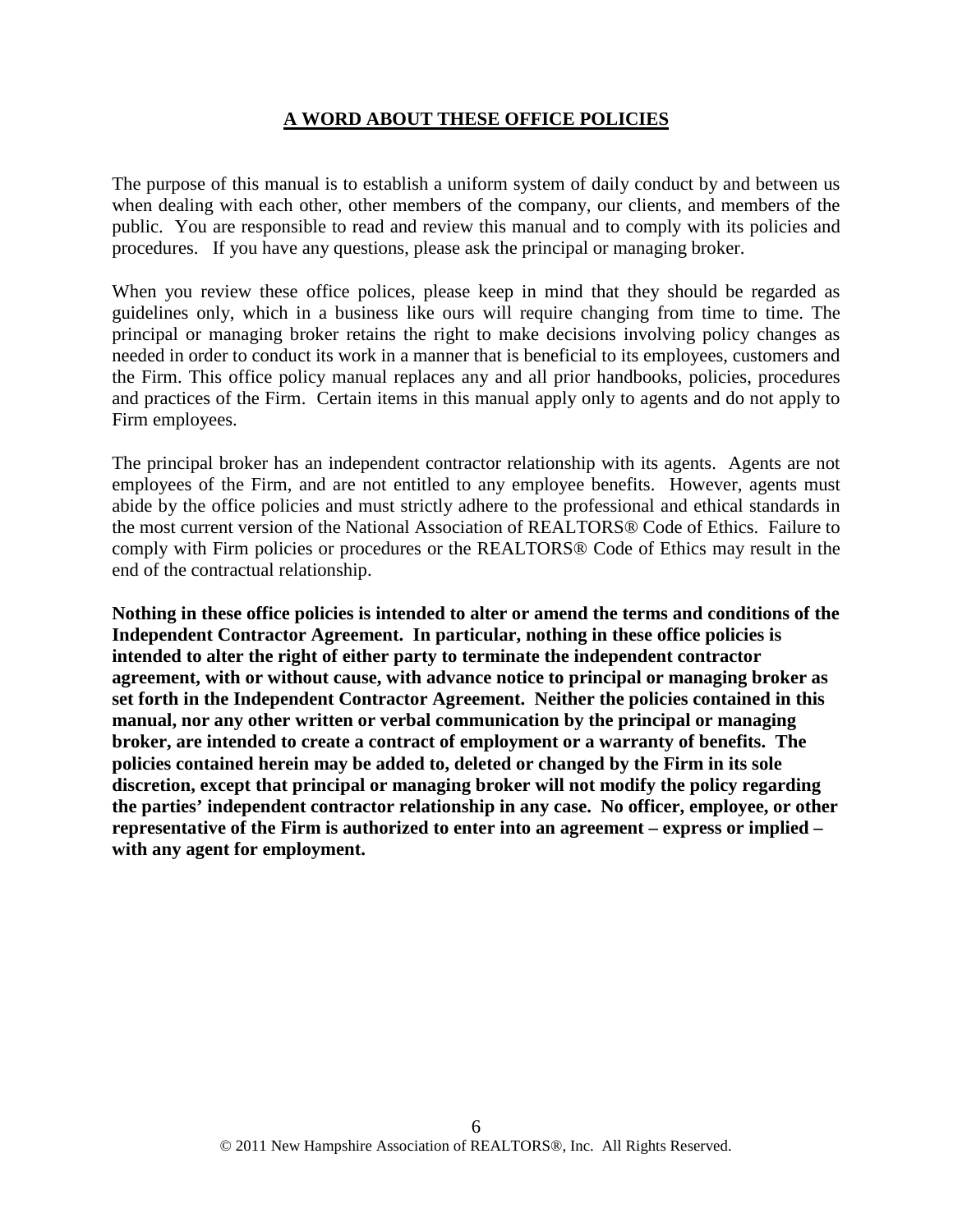# **FAIR HOUSING**

This Firm has zero tolerance for violations of the Fair Housing laws and prohibits any client, customer, agent or employee from discriminating in the provision of any of the company's services on the basis of age, sex, race, color, religion, physical or mental disability, familial status, marital status, national origin, genetic information, sexual orientation or any other protected category.

Prohibited practices may include, but are not limited to the following behaviors:

- 1. Refusing to show, sell or rent based on a person being a member of a protected class.
- 2. Different treatment/disparate treatment to persons of a protected class.
- 3. Steering or guiding potential homebuyers to selected areas based on where you think they need to live.
- 4. Discriminatory advertising that "expresses" a preference for buyers of a particular protected category.
- 5. Harassment (i.e., coercion, intimidation, threats, or interference with a person's fair housing rights or because a party is abiding by fair housing law).
- 6. Applying more burdensome criteria to applicants of protected classes.
- 7. Blockbusting which is defined as any illegal, discriminatory practice whereby an agent induces a property owner to list his or her property by representing that the neighborhood may change as a result of race, color, sex, religion, sexual orientation, marital status, national origin, genetic information, disability or any other protected category.

Any violation of fair housing laws or this policy must be reported to the principal or managing broker immediately. Independent contractors are prohibited from engaging in any conduct in violation of this policy and are subject to removal from their duties or activities with the Firm for violations of this policy.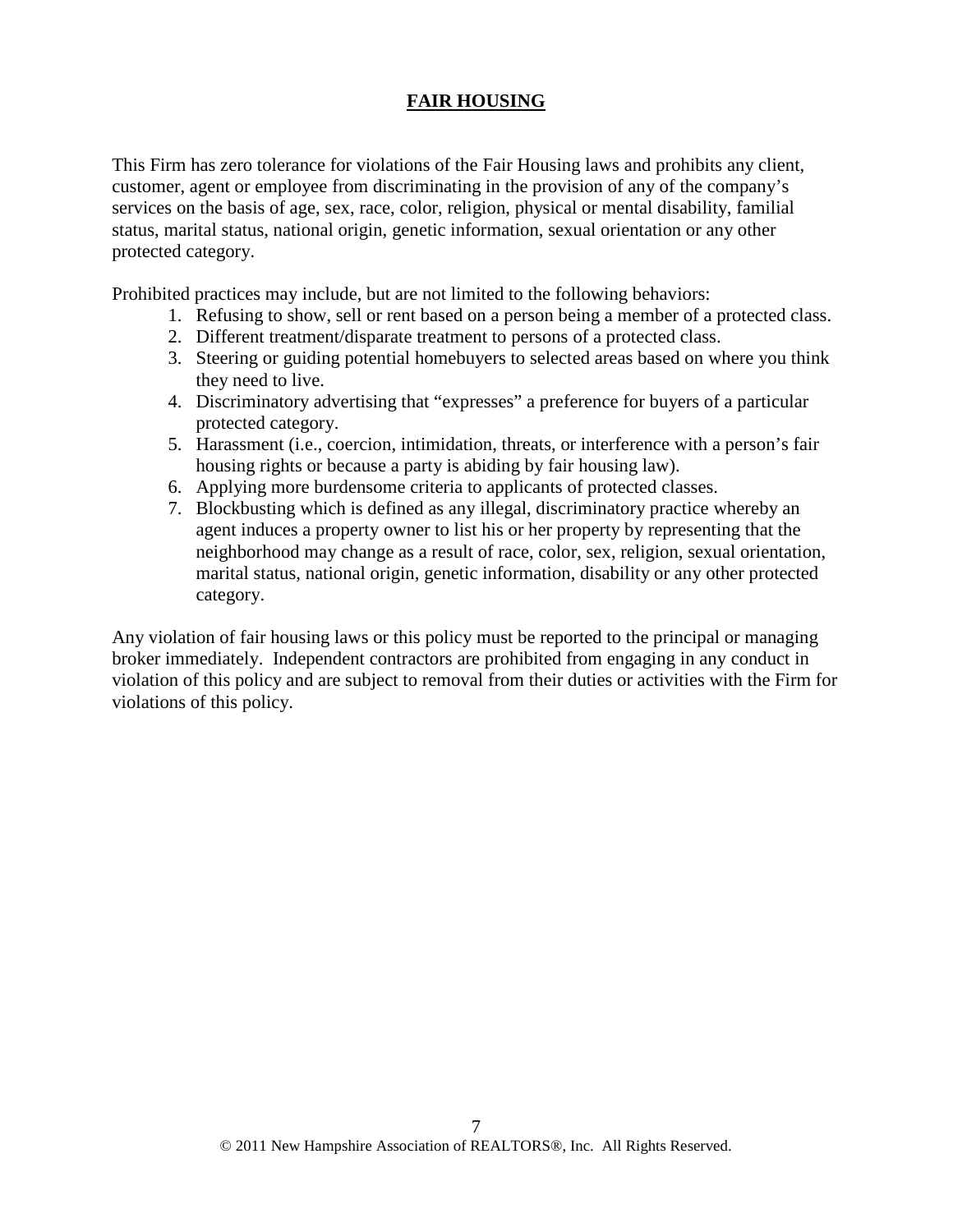# **HARASSMENT POLICY**

#### Introduction

It is the policy of the Firm that all employees, customers and clients be free of discrimination and harassment on the basis of an individual's race, color, sex, pregnancy, sexual orientation, national origin, genetic information, religion, marital status, veteran status, physical or mental disability, age or any other protected category under federal or state law. The Firm will not tolerate sexual or other unlawful discrimination or harassment in the workplace or in other settings in which employees, customers and clients may find themselves in connection with their employment or agent-related business. The Firm also will not tolerate any retaliation against anyone complaining of harassment or anyone who has cooperated in an investigation of harassment in accordance with this policy.

The Firm takes allegations of violations of this policy seriously, and will respond promptly to complaints of harassment. Where we determine that inappropriate conduct has occurred, the Firm will act promptly to eliminate the conduct and take any necessary corrective action, including disciplinary action where appropriate.

While this policy sets forth our goals of promoting a workplace that is free of unlawful harassment, the policy is not designed or intended to limit the principal or managing broker's authority to discipline or take other remedial action for any workplace conduct that we deem unacceptable, regardless of whether the conduct satisfies the legal definition of harassment. Agents are prohibited from engaging in any conduct in violation of this policy and are subject to removal from their duties or activities with the Firm for violations of this policy.

#### Definition of Sexual Harassment

We believe that all of our employees, customers and clients have the right to a work and business environment free from all forms of unlawful discrimination and harassment. The Firm will not tolerate the harassment of any employee, customer, client or other covered third party on any legally protected basis, including sex. Sexual harassment is defined as unwelcome sexual advances, requests for sexual favors, and other verbal, physical, and nonphysical conduct of a sexual nature when:

- Submission to such conduct is made explicitly or implicitly a term or condition of employment;
- Submission to or rejection of such conduct by an individual is used as the basis for employment decisions affecting that individual; or
- Such conduct has the purpose or effect of unreasonably interfering with an individual's performance at work, or creates an intimidating, hostile, or offensive work environment.

Under this definition, direct or implied requests by someone in a supervisory position for sexual favors in exchange for actual or promised job benefits such as favorable performance reviews, salary increases, promotions, increased benefits, or continued employment constitutes sexual harassment.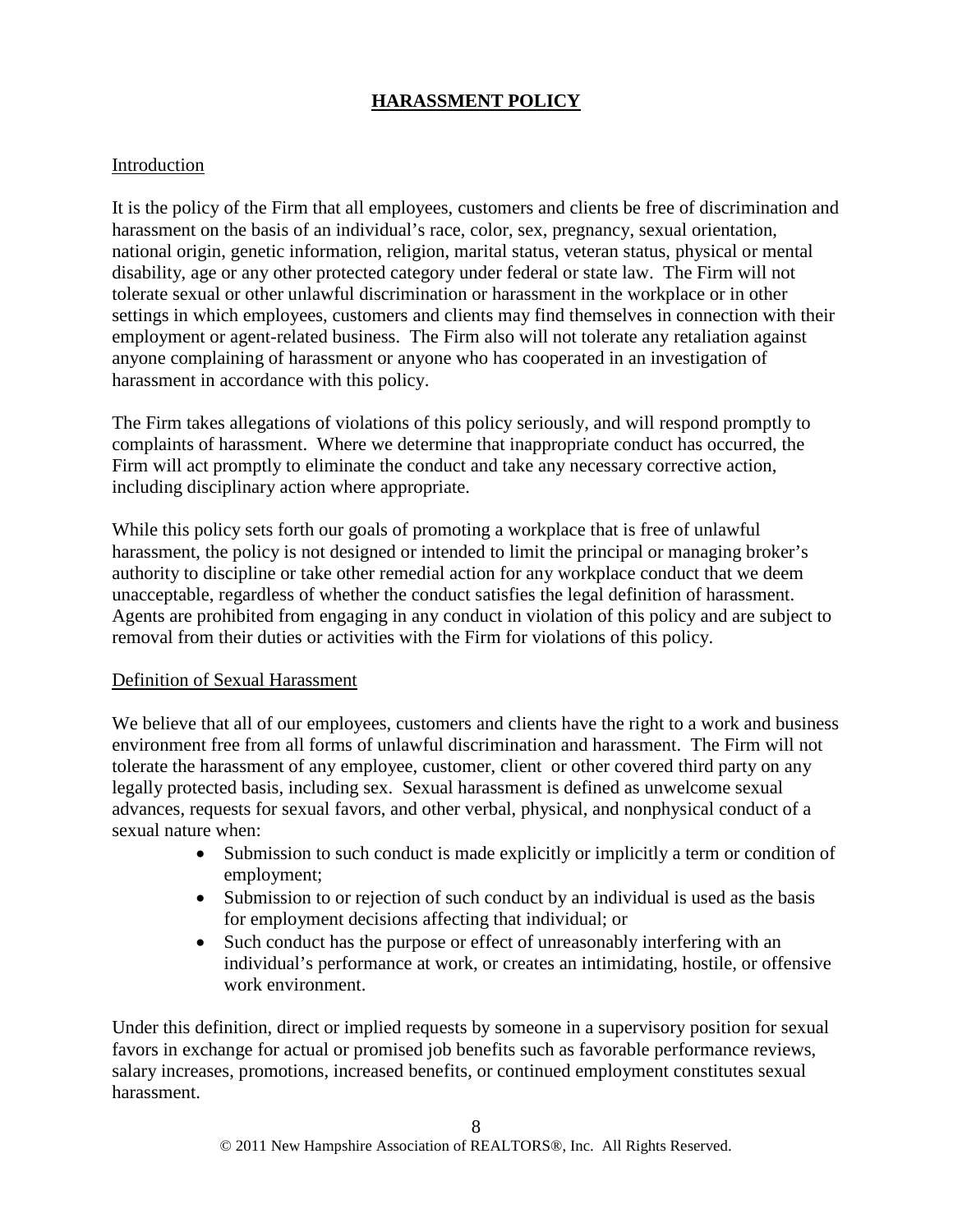The legal definition of sexual harassment is broad and, in addition to the above examples, other unwelcome sexually oriented conduct, whether it is intended or not, that has the effect of creating a workplace that is hostile, offensive, intimidating, or humiliating to male or female employees, customers and clients may also constitute sexual harassment. Sexual harassment also includes non-sexual comments and conduct that are directed at an individual because of his or her gender or otherwise motivated by gender discrimination.

# Examples of Prohibited Conduct

The Firm will not tolerate unlawful harassment of any employee or client or customer by anyone employed or affiliated by the Firm at any level. The Firm specifically prohibits harassment for any discriminatory reason. Derogatory racial, ethnic, religious, age, sexual orientation, sexual or other inappropriate remarks, slurs, or jokes will not be tolerated.

Each employee and agent must exercise his or her own good judgment to avoid engaging in conduct that may be perceived by others as harassment. Forms of prohibited harassment include, but are not limited to:

- Verbal: sexual innuendoes, epithets based on legally protected categories, derogatory slurs, off-color jokes, unwelcome sexual advances, threats, suggestive or insulting sounds, sexual jokes, written or oral references to sexual conduct, gossip or discussion about one's sex life, comments about an individual's body, comments about an individual's activity;
- Visual/Non-Verbal: derogatory or sexually suggestive posters, cartoons or drawings; suggestive objects or pictures; email messages with sexual references or other references to protected categories; viewing inappropriate internet sites; graphic commentaries; leering; or obscene gestures;
- Physical: unwanted physical contact including touching, brushing up against someone; interference with an individual's normal work movement; assault; and
- Retaliation: making or threatening reprisals as a result of a negative response to harassment.

# Scope of Prohibitions

Harassment includes a wide range of behaviors, from the actual coercion of sexual relations to unwelcome offensive comments, jokes, innuendoes and other inappropriate statements and unwelcome emphasizing of an individual's legally protected characteristics. It is not possible to list all of the additional circumstances and behaviors that may constitute harassment. However, the descriptions provided in this policy serve as some examples of conduct that, if unwelcome, may constitute harassment depending on the circumstances, including the severity of the conduct and its pervasiveness.

This policy prohibits all of the activities discussed above, by all employees and agents of the Firm, regardless of the position within the Firm. Harassment by clients, customers or other nonemployees, including agents from other firms, who are on company premises or who come in contact with Firm employees is also prohibited.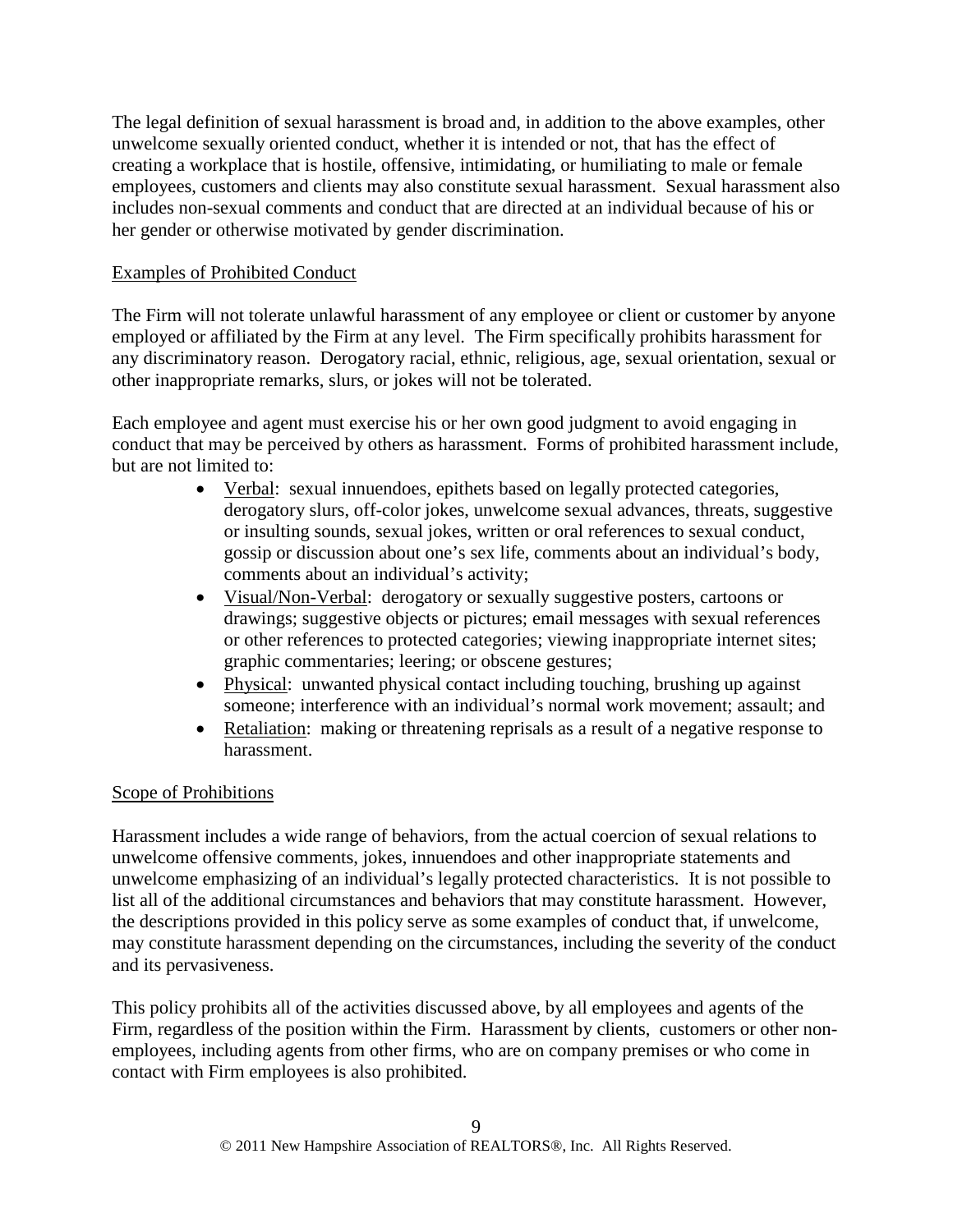### Consequences for Violating this Policy.

Harassment may be indirect or even unintentional. Violations of this policy, whether intended or not, will not be permitted. If it is determined that one of our employees or agents has engaged in inappropriate conduct, we will take such action as is appropriate under the circumstances. Such action may range from counseling to immediate termination of employment, affiliation or contract, and may include other forms of disciplinary action, as we deem appropriate under the circumstances.

#### Retaliation is Prohibited

All employees and agents should take special note that, as stated above, retaliation against an individual who has complained about harassment under this policy or participated in an investigation of harassment will not be tolerated, and will be treated as another form of harassment in accordance with this policy. All incidents of retaliation must be immediately reported in accordance with the reporting procedure described below.

#### Reporting Procedure for Discrimination and Harassment

If you observe unlawful discrimination or harassment, you must follow this reporting procedure to notify us of the problem so that we can promptly and thoroughly investigate this matter and take appropriate action. Do not allow an inappropriate situation to continue by not reporting it, regardless of who is creating the problem. No employee or agent of the Firm is exempt from its policies prohibiting harassment or discrimination.

- Any concerns should be immediately reported to the principal or managing broker.
- We will investigate reported incidents promptly and in a fair and discreet manner.
- All complaints will be considered confidential, and disclosure will be limited to those with a need to know in order to investigate the complaint and/or take corrective action.
- The investigation will include a private interview with the person filing the complaint and, where appropriate, the witnesses. We will also conduct a private interview with the person alleged to have committed harassment. In circumstances where it is appropriate to do so, we will inform the person who filed the complaint and the person alleged to have committed the conduct of the results of the investigation.

If we determine that inappropriate conduct has occurred, we will act promptly to eliminate the offending conduct and, where appropriate, to impose disciplinary action, up to and including immediate termination of employment, affiliation or contract. The Firm will also take other corrective or remedial actions, when appropriate.

We encourage reporting of complaints so that we may appropriately address and correct any problems. An employee or agent who participates in good faith in any investigation under this policy has the Firm's assurance that it will not tolerate any retaliation against him or her as a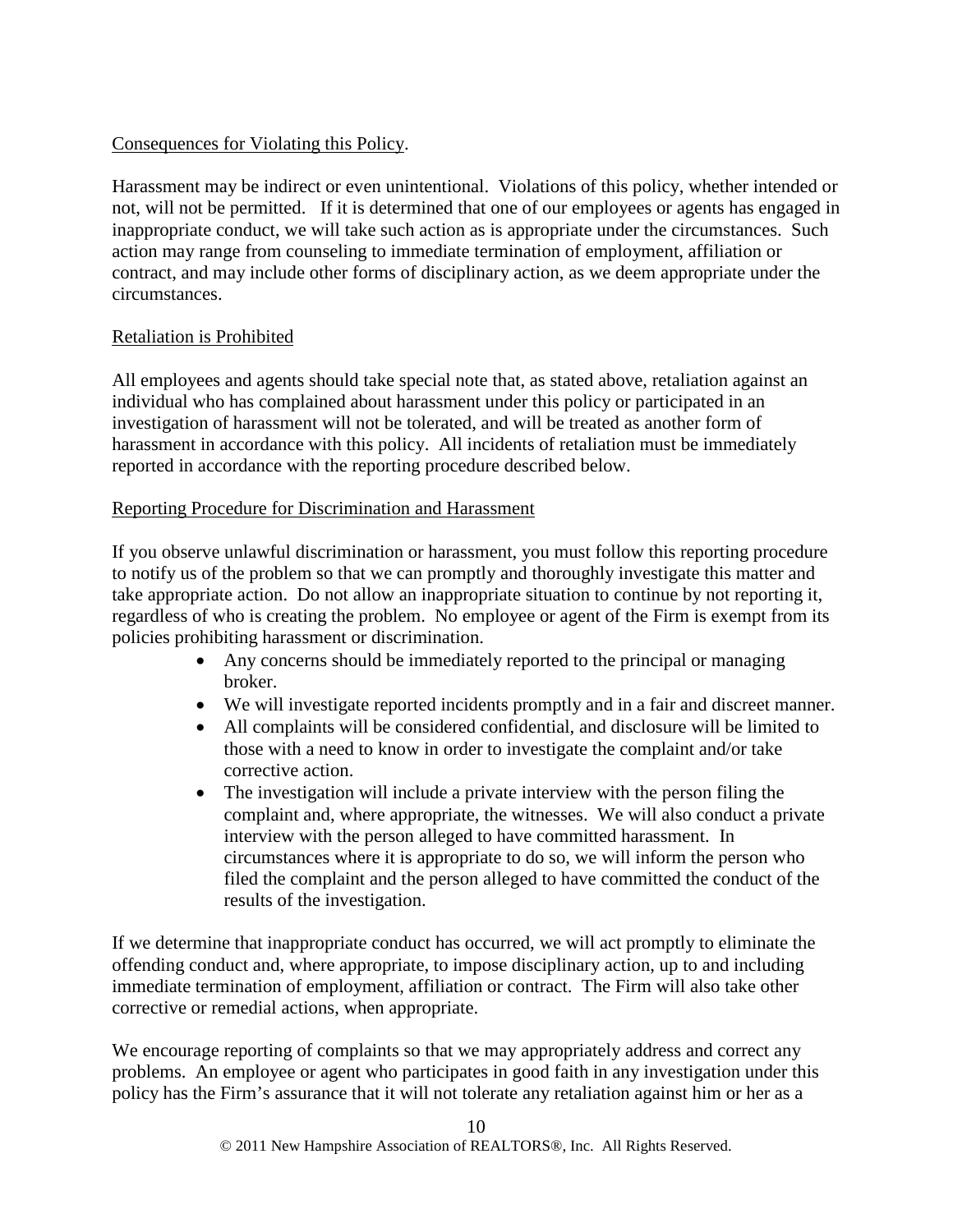result of bringing the complaint or otherwise participating in the process. All employees and agents are expected to be truthful, forthcoming, and cooperative in connection with a complaint investigation.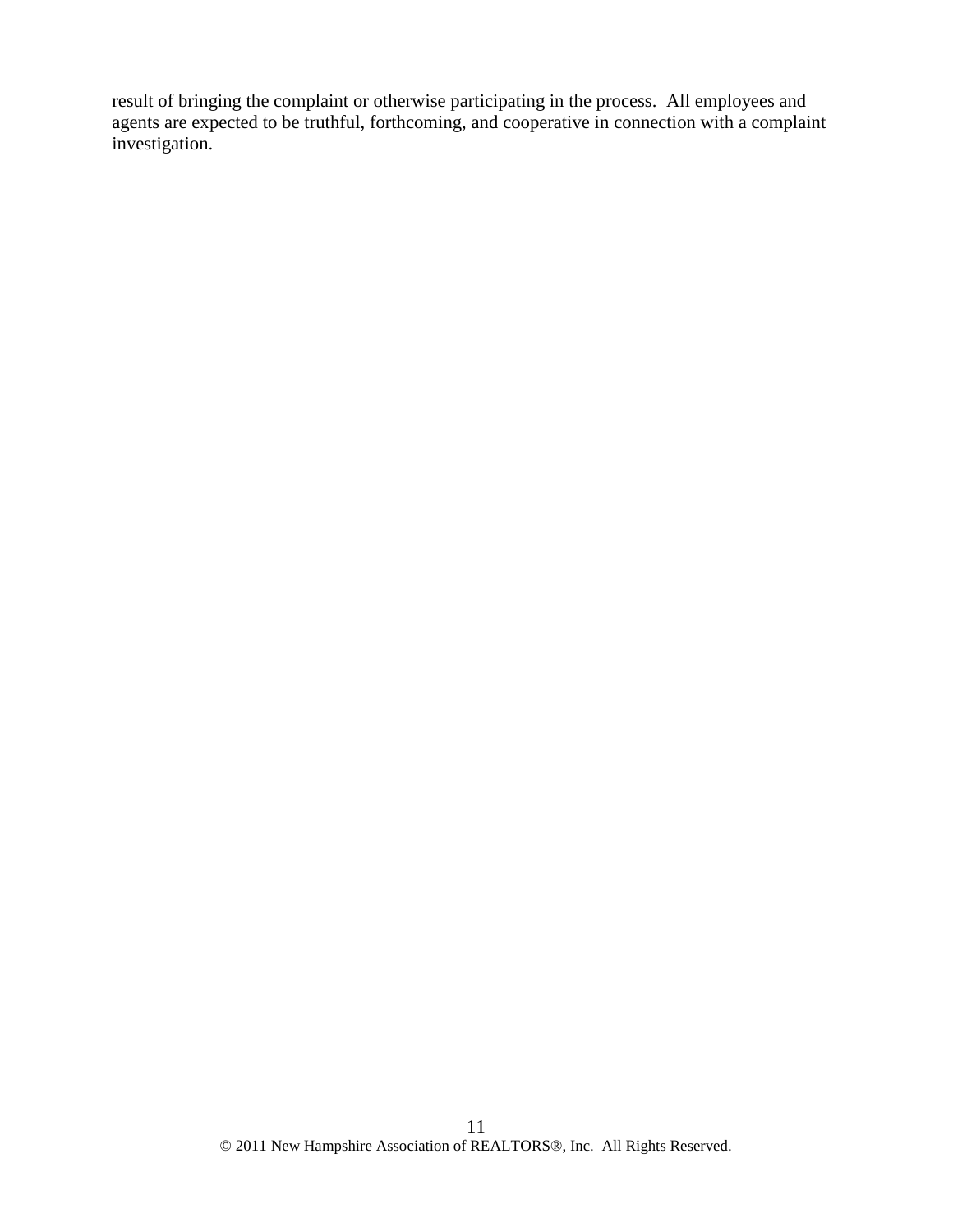#### **LEGAL COMPLIANCE**

In addition to any obligations set forth in this Manual, you are required to comply with all federal and New Hampshire laws, including but not limited to RESPA and RSA Chapter 331-A (the Licensing Statute), all regulations, rules and orders from the New Hampshire Real Estate Commission and the current REALTOR® Code of Ethics. If you have any questions or concerns, you should promptly consult your principal or managing broker.

Agents are responsible for maintaining strict compliance with license law for all of the states in which they are operating. Examples of compliance include, but are not limited to: meeting ongoing education requirements, maintaining license renewal, and having a working knowledge of all regulations and staying abreast of changes to the current rules and regulations which can be obtained from the licensing authority of each state through their respective websites. Agents may be required to participate in special training workshops or meetings to fully understand the specific duties of new regulations or changes in license law.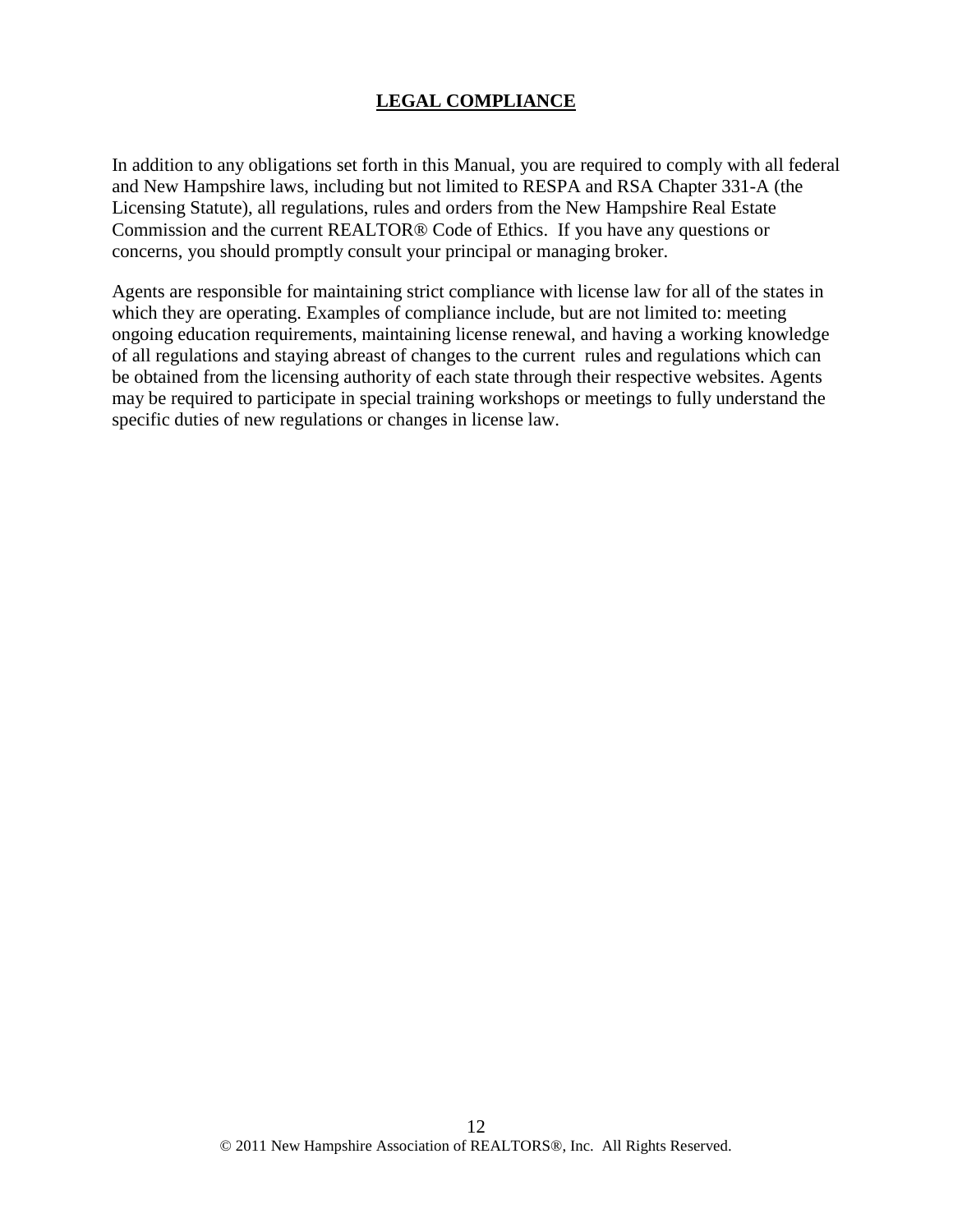#### **RESPA COMPLIANCE**

As an agent affiliated with this Firm you are required to comply fully with the Real Estate Settlement Procedures Act ("RESPA") at all times.

Generally speaking, RESPA prohibits kickbacks, referral fees, receiving unearned fees or receiving a "thing of value" for the referral of business related to a real estate transaction. RESPA also prohibits the splitting of any settlement charge except for paying for actual services rendered at fair market value. In addition to being an anti-kickback act, RESPA is a disclosure act as well. This does not mean, however, that a kickback or unearned fee that is disclosed is legal. A RESPA violation can occur whenever there is a thing of value that is to be given in exchange for a settlement service referral. The agreement can be implied from the circumstances or from historical patterns and practices. Thus, an oral agreement to provide a referral fee to a settlement provider is a violation of RESPA just as a written agreement to do so would be. As a member of this Firm you are not permitted to accept any form of an incentive from any person affiliated with any settlement service. This would include the settlement service provider agreeing to pay costs that you normally would incur as part of your brokerage activities. Likewise, you cannot provide any gifts, bonuses or incentives to any settlement service providers as well.

It is particularly important to contact your principal or managing broker if you have, or are considering having, any affiliated business arrangements, as such arrangements raise particular issues with respect to RESPA compliance.

If you ever are in doubt or have a question regarding whether proposed conduct might violate RESPA, you are required to immediately contact your principal or managing broker to discuss this issue.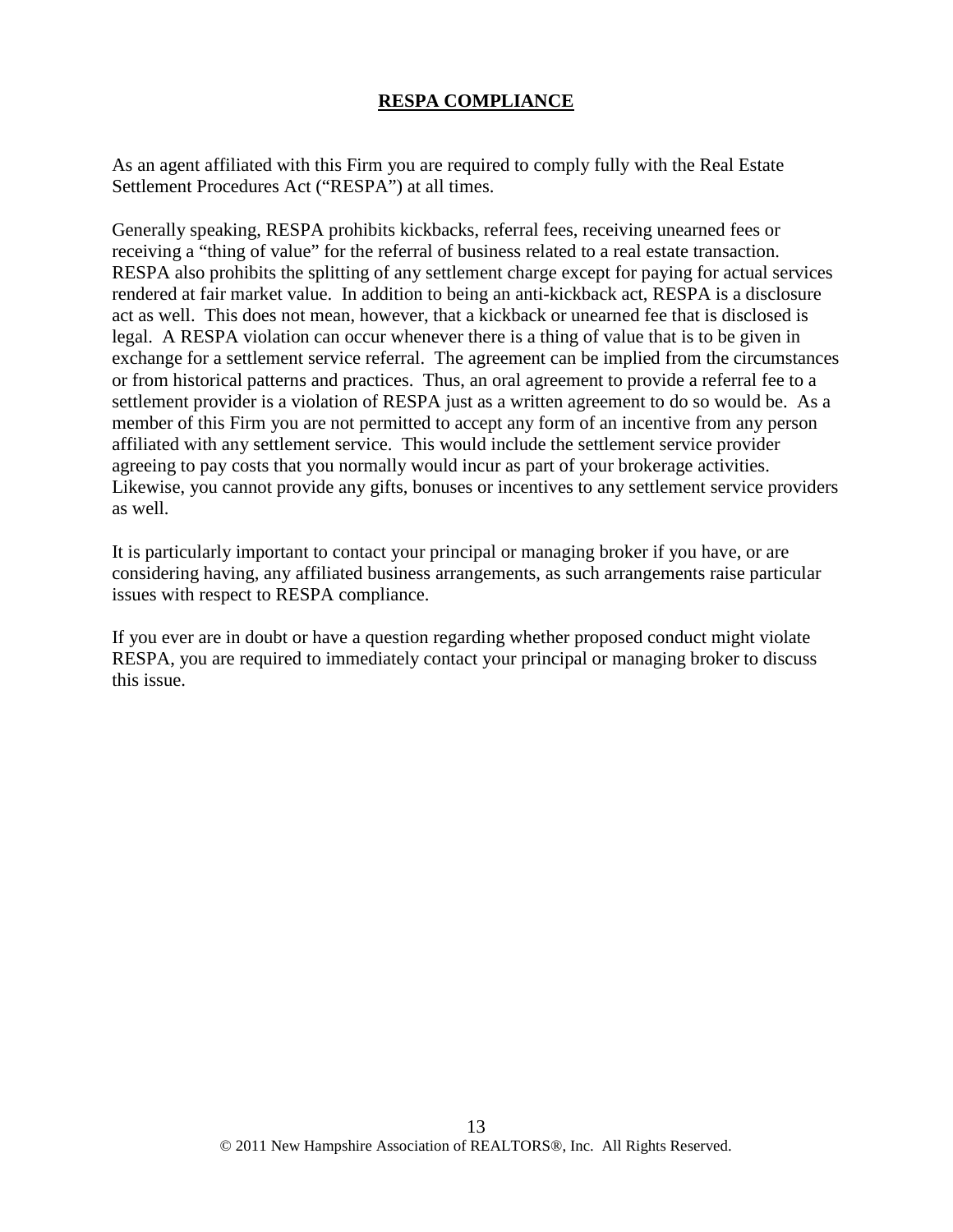# **ANTITRUST**

The Firm will not tolerate any conduct that would expose it to potential antitrust liability. Agents must participate in antitrust education to fully understand the principles of antitrust law. Courses are often available at your Board of REALTORS®.

This manual is no substitute for proper antitrust education. However, to give you a basic guideline of the key issues normally affecting real estate agents with respect to antitrust law, the following information is provided. The two main areas where real estate brokerage activities may impact antitrust law are in the area of price or commission fixing and boycotts. Antitrust law precludes agents from agreeing to fix their prices which would have the purpose or effect of eliminating or restricting competition. This means that two or more real estate firms may not agree on what commission rate they will charge each other. Such conduct would be a per se violation of the antitrust laws. This rule applies to principal and managing brokers as well as salespeople. In particular, salespeople must avoid any actions which would suggest or imply a desire to fix prices. Similarly, agents may not agree to fix commission splits for the same reason. A firm must unilaterally and independently select what their cooperative compensation policies shall be. Antitrust law also restricts the ability to reach agreement relative to the other terms or conditions of the brokerage agreements with customers. For example, it would be problematic to reach an agreement with other competitors as to a standard length of time for a listing or buyer representation agreement.

The other aspect of antitrust law that impacts real estate brokerage activities is the prohibition on group boycotts. Group boycotting is typically a per se violation of antitrust laws. This concept refers to a concerted refusal to deal with a particular party. An example of such conduct would be an agreement among brokerage firms not to deal with a brokerage firm employing a different business model.

The National Association of REALTORS® provides extensive information and guidance on antitrust law and you are encouraged to use the realtor.org website for additional information to assist you in remaining in compliance with the antitrust laws.

The following are general principles that should be adhered to:

- Commission rates to be based upon the cost of services provided, the value of the services to clients, and competitive market conditions. Commission rates are not determined by agreement with, or recommendation or suggestion from, any person not a party to a listing agreement.
- Salesperson affiliated with the Firm shall not participate in any discussion concerning the commission rates charged by the Firm with any person affiliated with, or employed by, any other real estate Firm.
- When soliciting a listing, or negotiating a listing agreement, no salesperson affiliated with the Firm shall make any reference to a "prevailing" commission in the community, the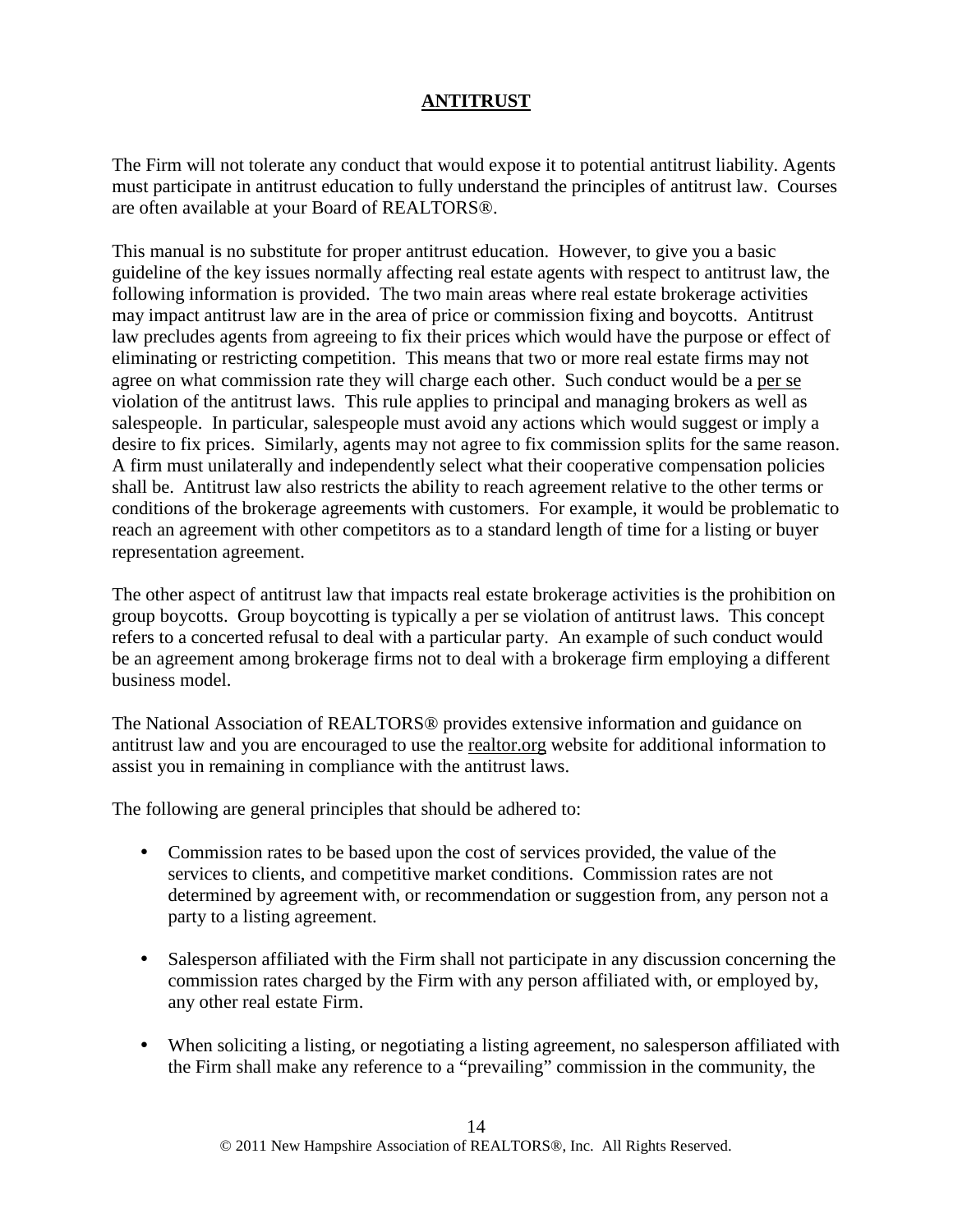"going rate", or any other words or phrases which may suggest that commission rates are uniform or "standard" in the market area.

- The amount of cooperative compensation, or "commission split", offered by the Firm to cooperating brokers to be determined by the level of service you can expect a cooperating office to perform, and the amount of compensation necessary to induce cooperation under prevailing market conditions. Commission splits are established unilaterally by the Firm, and are not intended, and may not be used, to induce or compel any other real estate Firm in the marketing area to raise or lower the commission they charge to their client.
- When a salesperson is unsure about the proper way to respond to the concerns of an actual or potential client or customer, or whenever a salesperson has been present during an authorized discussion of fees or commission, he(she) should contact the principal broker or sales manager immediately. If necessary, the broker or manager to consult the Firm's attorney.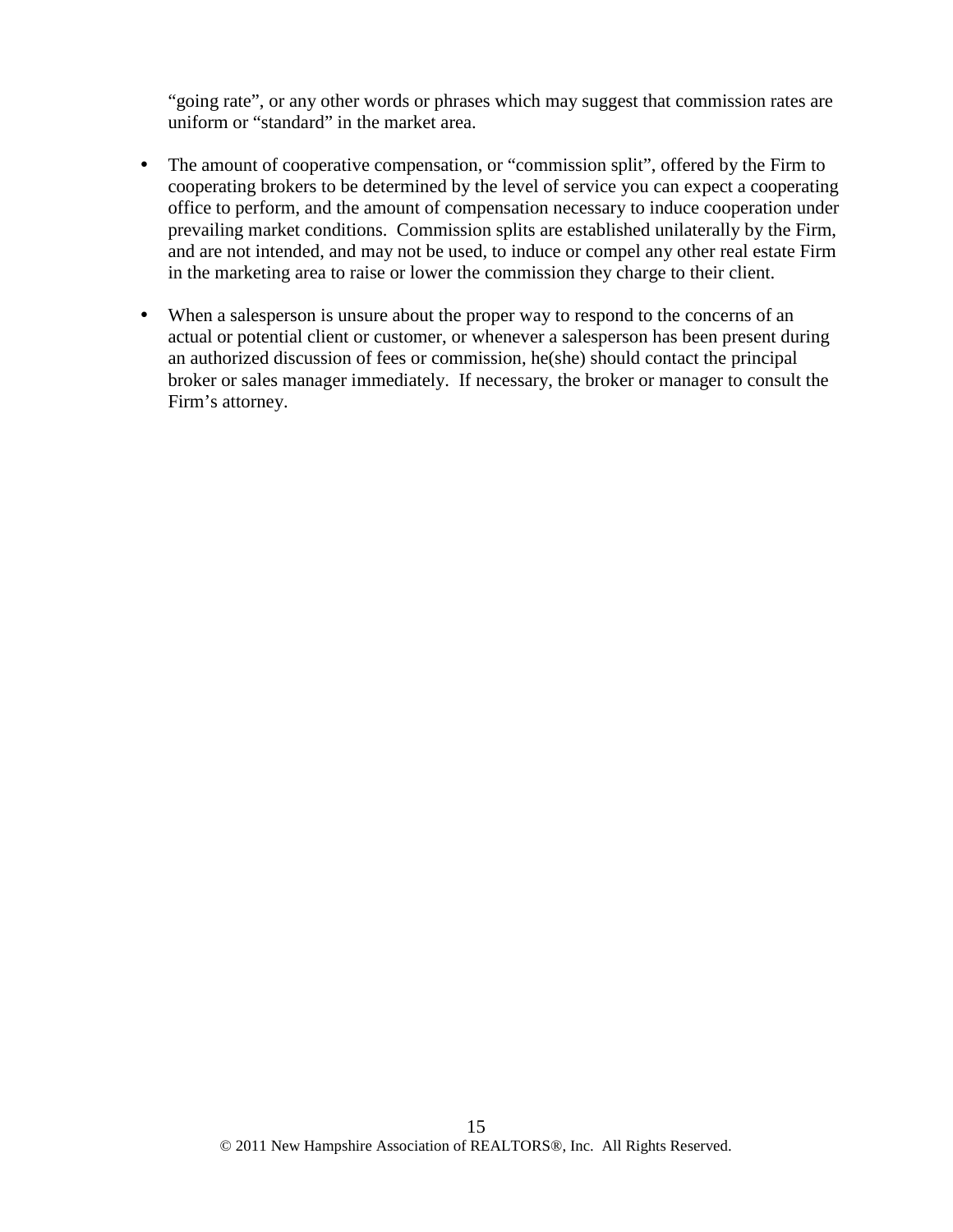### **LEAD PAINT DISCLOSURE FORM**

If you are involved in a potential sale or lease of a residential property built prior to 1978, it is a requirement that the Disclosure of Information on Lead Based Paint and/or Lead Based Paint Hazards form needs to be fully completed by all parties to the transaction. This form needs to be completed prior to an offer being accepted on the property unless the buyer has the unconditional right to withdraw the offer upon receipt and review of the Lead Paint Disclosure form. The current forms are on the NHAR website and you should only use those forms.

Additionally, you should only use the form if the property was built prior to 1978 or has components in the existing structure that were built and existing in the structure prior to 1978. An example of this would be a building that was substantially rehabilitated but that contained certain components that predated 1978. The federal government takes the position that it is a violation of federal law to have the form executed for properties that are newer than 1978.

The form needs to be completely filled out by the buyer and seller. Regardless of whether you are on the buyer's side or a seller's side of the transaction, it is your responsibility as real estate agents to ensure full compliance with the completion of the disclosure form. All the boxes need to be checked, including the box where the purchaser indicated it has received copies of all information listed above, even if no actual information has been provided by the seller because the seller does not have any reports or records. The seller, the purchaser and the agents also need to initial, sign and date the form.

This form must be kept in the transaction files and fully completed. If you have any questions or concerns about how to complete the form or whether the form is applicable, please contact your principal or managing broker immediately. Penalties for non-compliance can be severe, so strict compliance with these requirements is mandatory.

Federal law requires contractors that disturb lead-based paint must be certified and follow specific work practices to prevent lead contamination.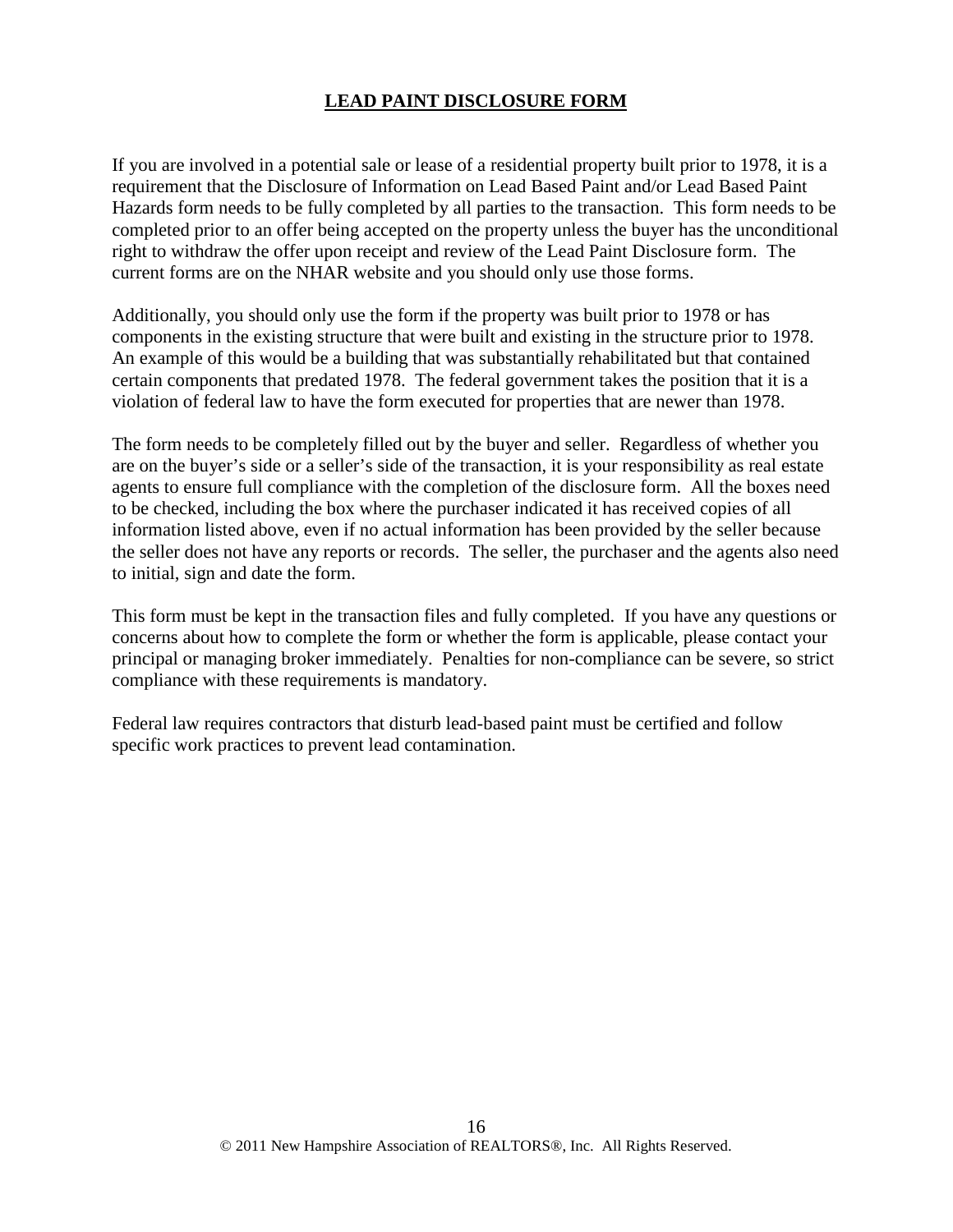#### **PROPERTY DISCLOSURE OBLIGATIONS**

In addition to meeting the NH Rea 701:02-05 required disclosure as set forth by the NH Real Estate Commission, this Firm's policy is to disclose the maximum amount of information possible to the respective parties to a potential real estate transaction, consistent with our obligations to fully and diligently represent our clients. New Hampshire law requires that we disclose all **known** defects concerning the property about which we are actually aware. New Hampshire law does not impose upon agents a duty to investigate issues. However, you may not be willfully blind to a potential problem on the property. If you have a doubt or concern about whether information should be disclosed to the other side, you should speak with your principal or managing broker to obtain guidance on the issue.

The Firm's policy is that information about the property should be disclosed, by the seller on the Seller Disclosure form. The **seller, not you**, needs to fully complete the Seller Disclosure form. If there are blanks or gaps, counsel the seller to put down all material information about the property or mark the item as "unknown". If a seller does not wish to complete the Seller Disclosure form, immediately inform your principal or managing broker who will then decide whether you will be allowed to continue listing the property. If new information comes to light later during the listing period, purchase negotiations, or while a sale may be pending, it is the Firm's policy to have the seller update the Seller Disclosure form and create a new amended Seller Disclosure form. Do not make verbal disclosures yourself or suggest that you are the source of information about the property. You must specifically identify the source of the information so that the recipient of the information understands that you are relaying the information only.

If you are aware of conditions surrounding the property but not actually on the property itself that you believe reasonably might influence a buyer's decision to purchase the property, contact your principal or managing broker to discuss whether that information should be disclosed to a prospective purchaser. Again, the Firm's policy is to err on the side of disclosure as that policy best protects you, this Firm and its clients.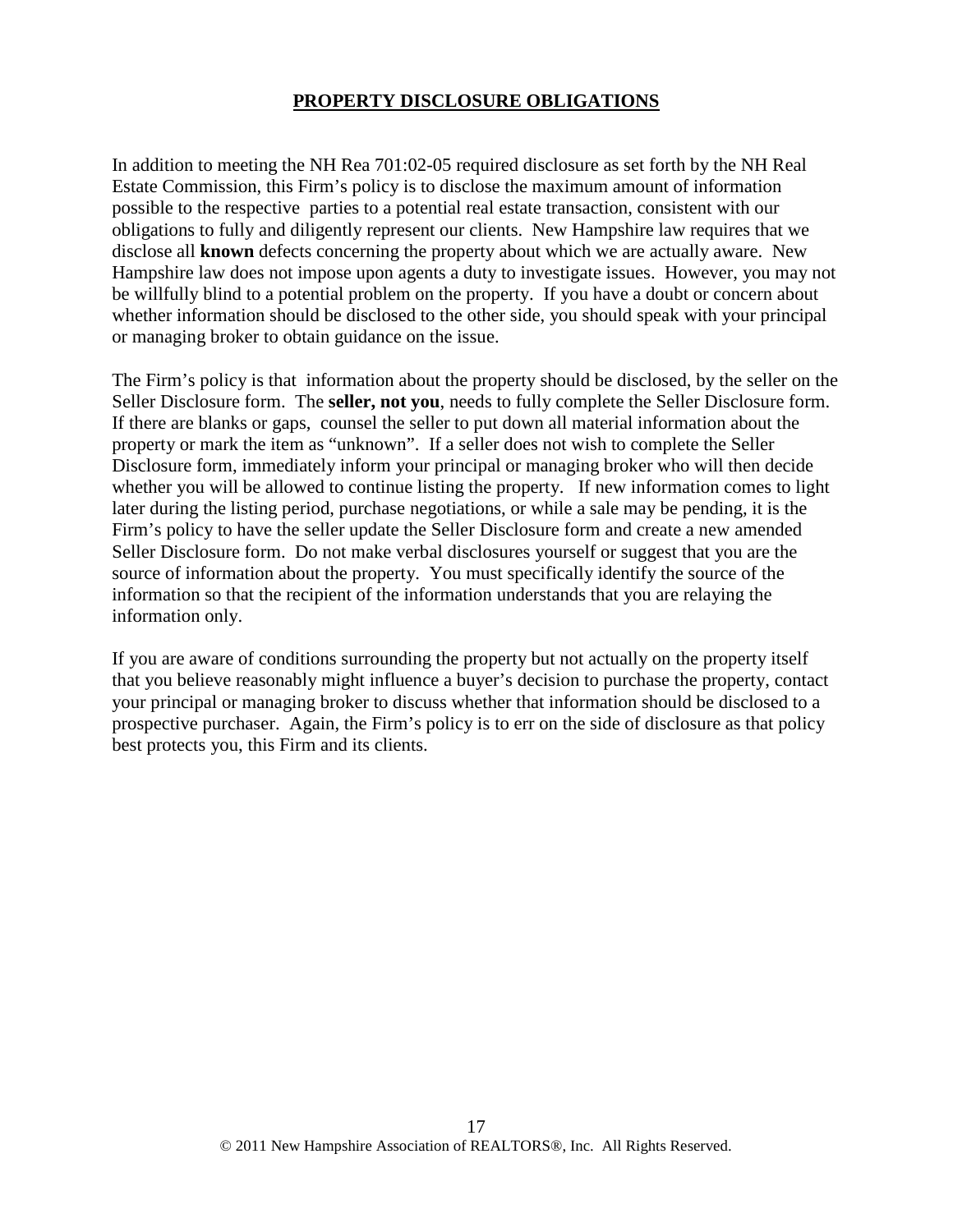#### **AGENCY DISCLOSURE**

Pursuant to New Hampshire Real Estate Commission regulations, you are required as part of any real estate transaction to provide your customer with a copy of the current New Hampshire Real Estate Commission approved Brokerage Relationship Disclosure form ("Disclosure Form"). The current Disclosure Form is available from NHAR. Please check the website periodically as this Disclosure Form is updated from time to time.

The New Hampshire Real Estate Commission requires that this Disclosure Form be provided to the consumer **at the first business meeting**. You should err on the side of caution in determining whether the meeting you are having with the consumer constitutes the first business meeting. If you have any doubt, you should provide the Disclosure Form to the consumer. If you are meeting in person, have the consumer execute the Disclosure Form, keep the signed original, and give the consumer a copy. If you are speaking with a person via phone, then you should set up a procedure to fax or email the Disclosure Form to the consumer and receive a copy of the signed Disclosure Form back. You should also ask the consumer to send you the original for your records. Likewise, if you are discussing a real estate transaction with a potential client via email, you should send that consumer a fax or .pdf copy of the Disclosure Form, ask them to complete it and send you a signed copy back electronically along with the original via mail. You should make sure the consumer retains a signed copy as well.

Please explain the Disclosure Form to the consumer before they sign it. This serves two purposes. First, the consumer will understand the options available. Second, this will allow you to explain the advantages to the consumer of choosing client level services. An executed original of the Disclosure Form must be retained in file for at least three years. 3 years is required by NHREC regulation, but 7 years is recommended for defense of civil liability claims.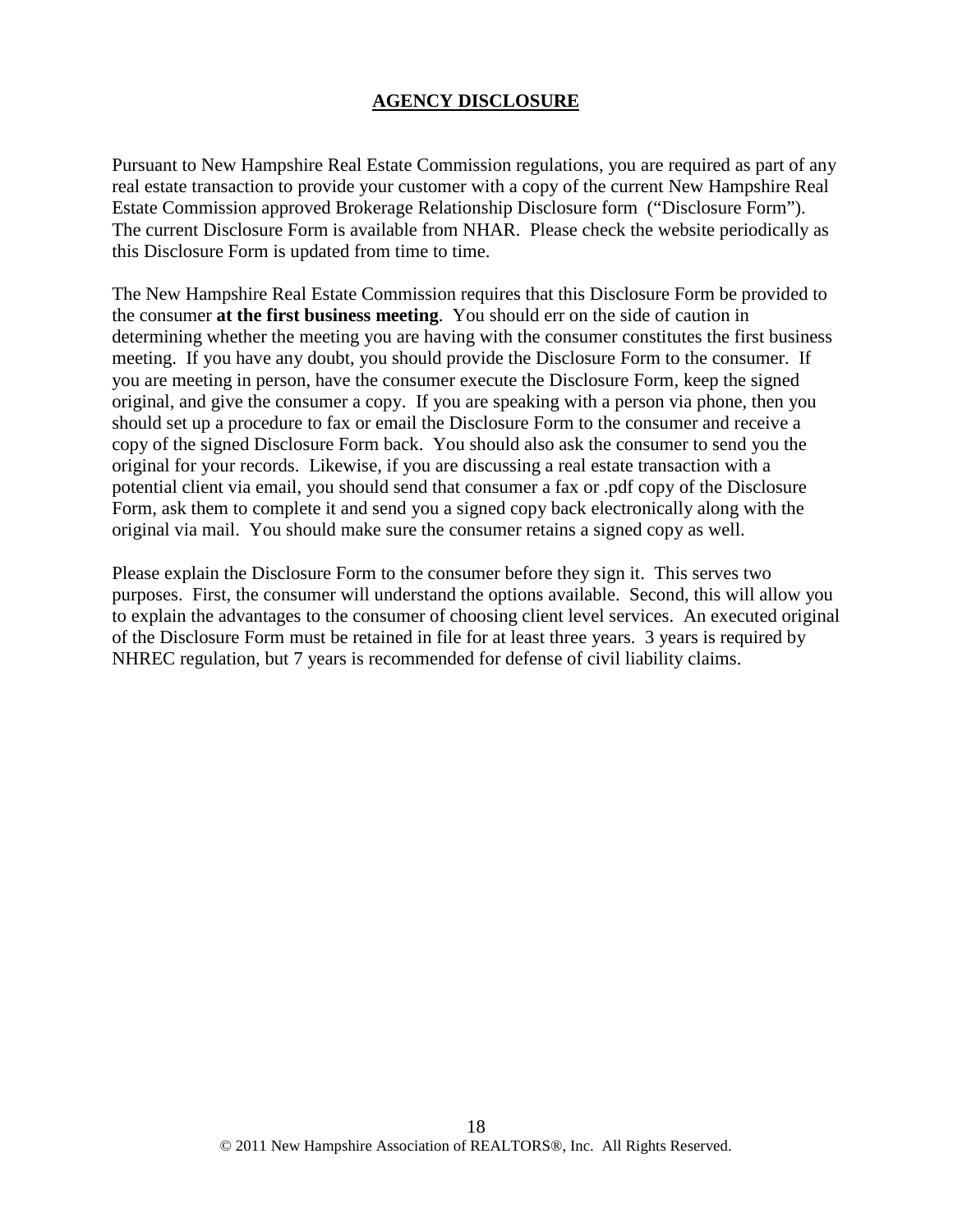# **AGENCY – TRADITIONAL**

This Firm practices the traditional model of agency. This means that we represent buyers and sellers and will act, when appropriate and properly consented to, as dual agents. You are authorized as a member of this Firm to act as a **buyer's agent**, **seller's agent**, **facilitator** or **dual agent**. You are not allowed to enter into another relationship with a consumer without the terms of the other relationship being identified and approved by the principal or managing broker.

You must use NHAR's standard Representation Agreements or forms authorized by the Firm. You are not authorized to modify any of the terms of the standard forms or Firm forms without the consent in advance of the principal or managing broker.

Remember, as part of your **first business meeting** with the consumer, you must provide the consumer with the New Hampshire Real Estate Commission approved Brokerage Relationship Disclosure form. When in doubt, err on the side of caution and have the form completed as per the guidance suggested in the Agency Disclosure section of this manual.

In order for the consumer to become a client, you must execute the appropriate Representation Agreement to indicate that they have hired you as their agent.

As a New Hampshire REALTOR®, you are obligated to abide by the REALTOR® Code of Ethics. You also owe the Firm's clients the duties of: loyalty, obedience, disclosure, confidentiality, reasonable care, diligence, and accounting. Simply put, this means that you should at all times use your best efforts and skills as a trained REALTOR® to achieve the best possible result for your client, given your client's circumstances.

This Firm also authorizes you to act as a dual agent. However, to do so, you must strictly comply with all the requirements of New Hampshire law. At the outset, this means that the consent to dual agency box needs to be checked on the Listing or Buyer Representation Agreement. Additionally, once it becomes clear that there is a specific situation giving rise to the possibility of a dual agency transaction, you must make sure that both Firm clients sign the Consent to Dual Agency form. This form needs to be completely filled out and include the names of both parties, the date and the specific property address. This form must be filled out as soon as possible and in any event **before** a written offer to purchase the property is submitted. You are not authorized to have your client sign blank Consent to Dual Agency forms in advance before a specific transaction is contemplated. Your client may only sign the form once it is fully completed and presented to him.

If, for whatever reason, one or both of the parties to the potential dual agency transaction refuses to sign the specific consent form, then you need to report this fact to your principal or managing broker immediately. In addition, you and the other dual agent will then need to disengage from this transaction and if the clients wish to pursue this transaction further, they will both need to retain new agents from outside the Firm to do so. As part of our customer service role, you will help facilitate that transition so that it is as smooth as possible.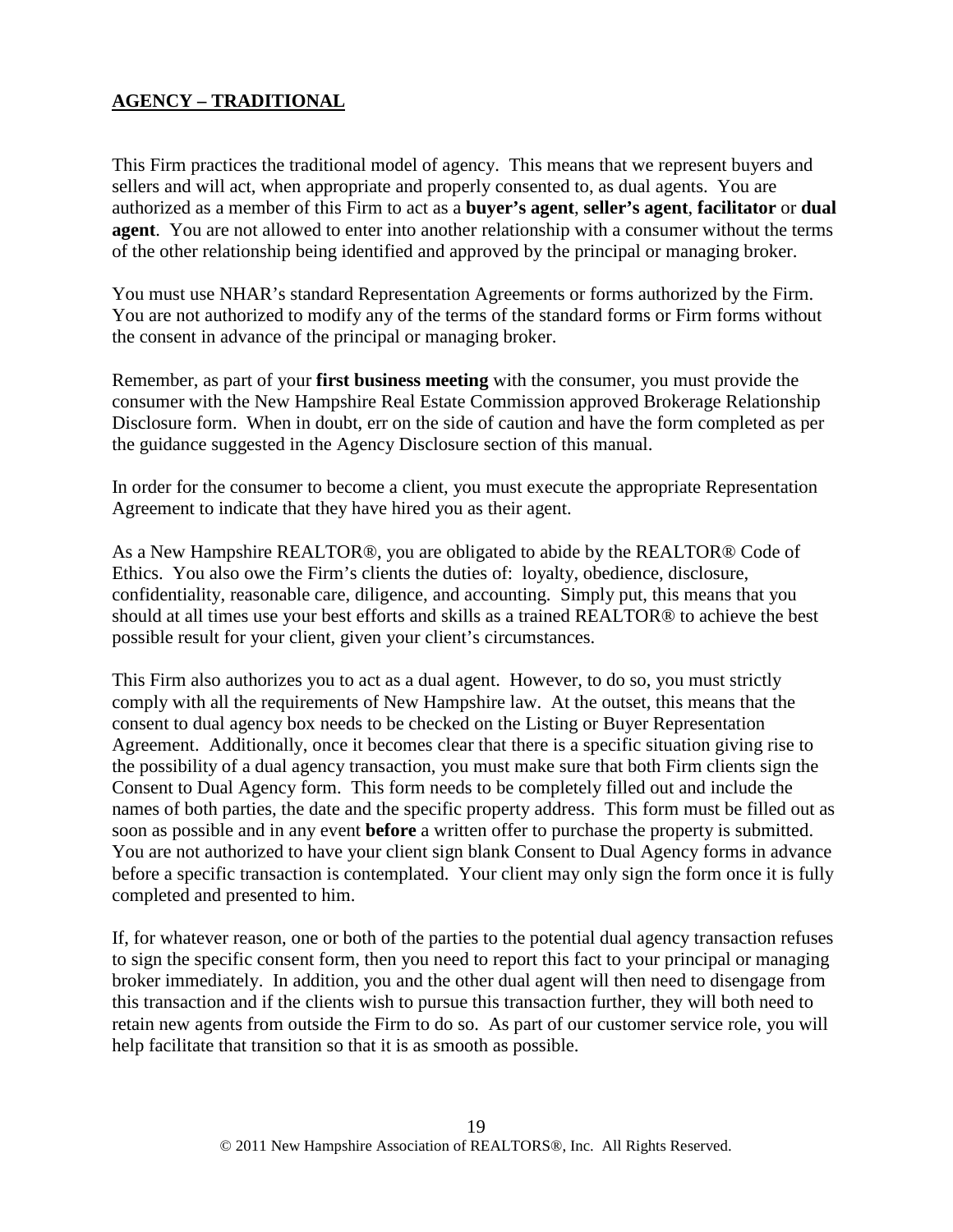Remember, that once you are in a dual agency situation, you must act with strict neutrality towards both clients. You can perform administrative functions, but you are no longer to advise or counsel your client with respect to specific strategies or tactics because you must not favor one party over the other.

The law does allow a single agent to represent both parties to a transaction at the same time. The same consent procedure as outlined above is applicable and must be followed. However, this is a very difficult position for an agent to be in as a practical matter and creates significant potential liability concerns. Therefore, it is the Firm's policy that an agent is not allowed to act as a single agent acting in dual agency without the express consent in advance from the principal or managing broker. The Firm's policy is that even in a dual agency transaction it is usually better for each party to have a different agent as the contact person.

Regardless of the agency relationship you undertake on behalf of a client, you are obligated by law to preserve the confidential information you receive from a party. You are only authorized to release such information with the consent of the party who provided the information, if the information is made public from a source other than yourself or if disclosure is required to defend yourself against a claim of wrongful conduct. Before releasing any information that could be considered confidential, you are instructed to contact the principal or managing broker to ensure that disclosure is appropriate.

As part of your representation, you need to provide your client with original signed documents. Retained copies of all documents related to the transaction must be maintained in a transaction file at the office. This requirement includes all marketing materials, offers (even if rejected), drafts, addenda, disclosure statements, public records about the property, inspection reports, lead paint disclosure form (if applicable), purchase and sale agreements, all correspondence or notes concerning the transaction, a copy of the HUD-1, and escrow account records. You need to ensure that your email communications are saved on the Firm's server or, if you use a personal account, copies are saved in the appropriate transaction files at the office. You are not allowed to keep original copies of documents or files at home. These records must be kept at least three years. 3 years is required by NHREC regulation, but 7 years is recommended for defense of civil liability claims.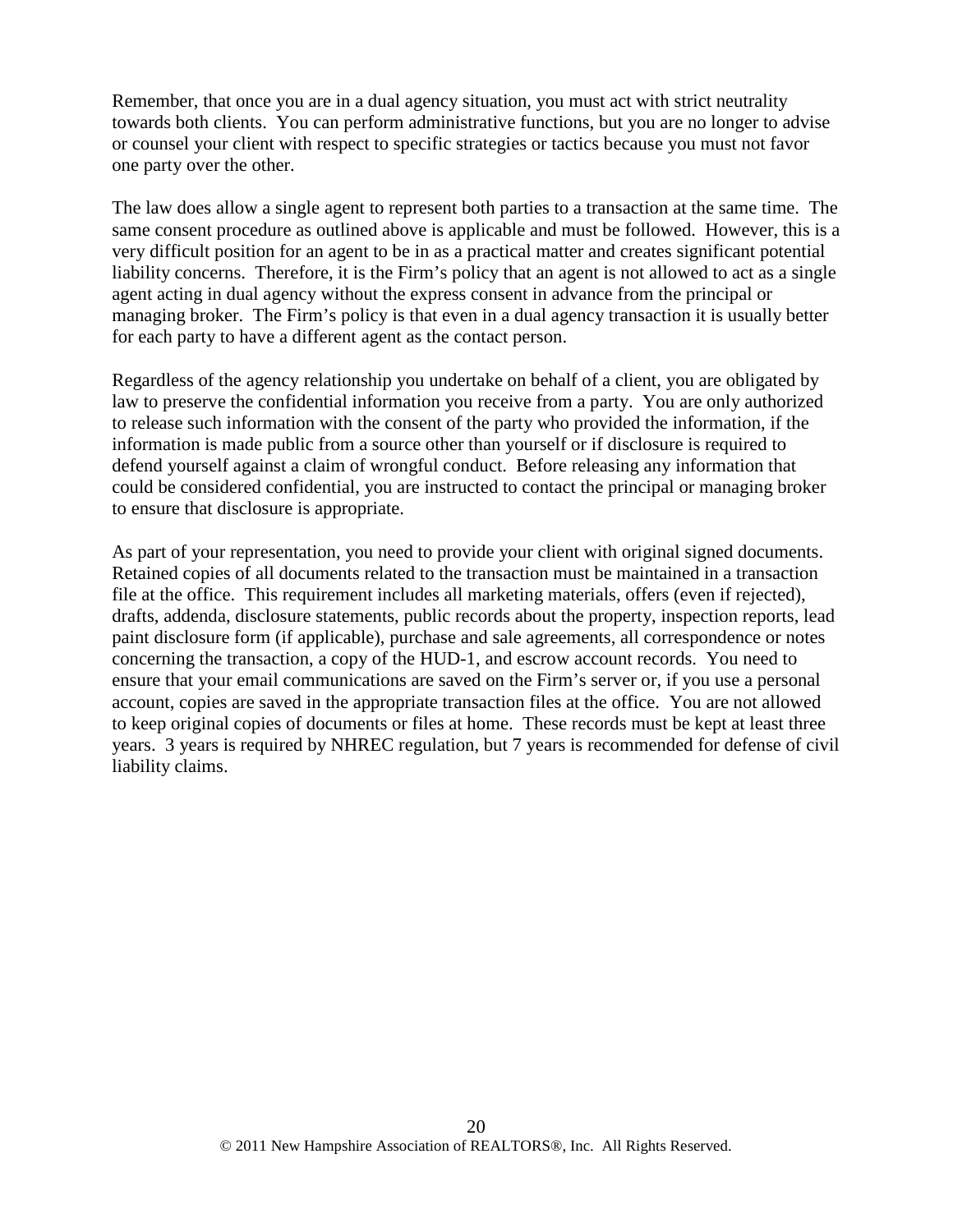### **AGENCY – SELLER REPRESENTATION ONLY**

This Firm's policy is to only represent sellers in real estate transactions. If you are contacted by a buyer who desires representation, you should refer that buyer to another agency that conducts buyer representation. If you have any questions about to whom you should refer the potential buyer representation, please contact your principal or managing broker for assistance.

Because this Firm only does seller representation, do not have your clients check the box for dual agency on the listing agreement. This Firm will not practice dual agency under any circumstances. As a seller's agent you owe, by law, to your client the duties of loyalty, obedience, disclosure, confidentiality, reasonable care, diligence and accounting. Simply put, this means that you should at all times use your best efforts and skills as a trained REALTOR® to achieve the best possible result for your client given your client's circumstances.

Please remember that as part of your duties, you are required to have your client complete the Real Estate Commission Brokerage Disclosure form at the first business meeting. When in doubt err on the side of caution and have the form completed as per the guidance suggested in the Agency Disclosure section of this manual. Then you and your client need to complete together the appropriate Listing Agreement, as set forth on the NHAR forms, or forms authorized by this Firm. Do not modify the terms of the NHAR Listing Agreement, or forms authorized by this Firm, without the express consent in advance of the principal or managing broker.

As part of your relationship, you owe the client the duty of confidentiality with respect to information they have provided. You are only authorized to release confidential information if the seller consents to you doing so, the information is released by a source other than yourself, or if you are required to disclose the information to protect yourself against a claim for wrongdoing. If you encounter a circumstance where there is a potential need to disclose what could be considered confidential information, you need to contact your principal or managing broker and obtain their approval before doing so.

As part of your representation, you need to provide your client with original signed documents. Copies of all documents related to the transaction must be maintained in a transaction file at the office. This requirement includes all marketing materials, offers (even if rejected), drafts, addenda, disclosure statements, public records about the property, inspection reports, lead paint disclosure form (if applicable), purchase and sale agreements, all correspondence or notes concerning the transaction, a copy of the HUD-1, and escrow account records. You need to ensure that your email communications are saved on the Firm's server or, if you use a personal account, copies are saved in the appropriate transaction files at the office. You are not allowed to keep original copies of documents or files at home. These records must be kept at least three years. 3 years is required by NHREC regulation, but 7 years is recommended for defense of civil liability claims.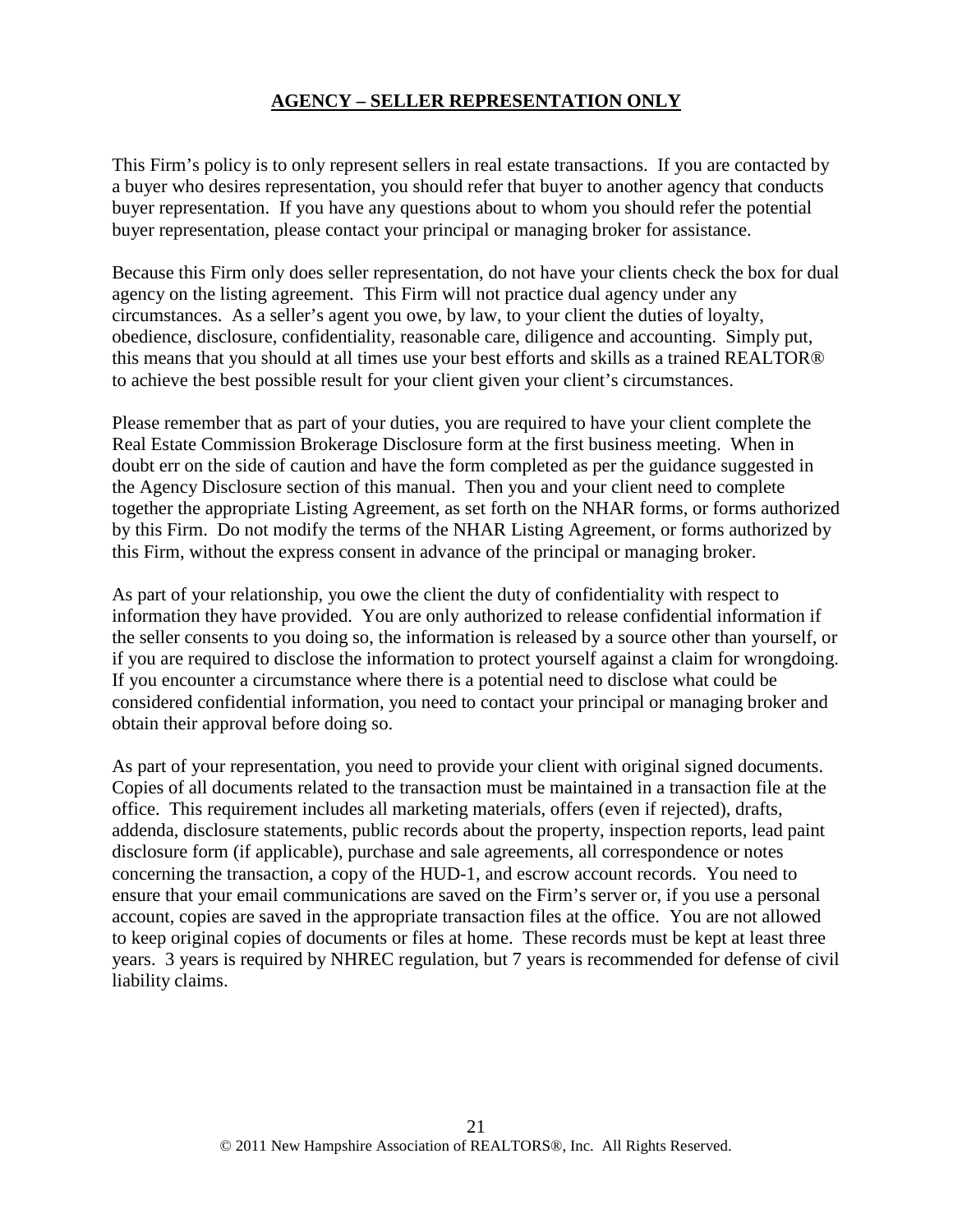# **AGENCY – BUYER REPRESENTATION ONLY**

This Firm's policy is to only represent buyers in real estate transactions. If you are contacted by a seller who desires representation, you should refer that seller to another agency that handles seller representation. If you have any questions about to whom you should refer the potential seller representation, please contact your principal or managing broker for assistance.

Because this Firm only does buyer representation, do not have your clients check the box for dual agency on the Buyer Agency Agreement. This Firm will not practice dual agency under any circumstances.

As a buyer's agent you owe by law to your client the duties of loyalty, obedience, disclosure, confidentiality, reasonable care, diligence and accounting. Simply put, this means that you should at all times use your best efforts and skills as a trained REALTOR® to achieve the best possible result for your client given your client's circumstances.

Please remember that as part of your duties, you are required to have your client complete the Real Estate Commission Brokerage Disclosure form at the first business meeting. When in doubt, err on the side of caution and have the form completed as per the guidance suggested in the Agency Disclosure section of this manual. Then you and your client need to complete together the appropriate NHAR Buyer Representation Agreement, or forms authorized by this Firm. Do not modify the terms of the NHAR Buyer Representation Agreement, or forms authorized by this Firm, without the express consent in advance of the principal or managing broker.

As part of your relationship you owe your buyer client the duty of confidentiality with respect to information they have provided. You are only authorized to release confidential information if the buyer consents to you doing so, the information is released by a source other than yourself or if you are required to disclose the information to protect yourself against a claim for wrongdoing. If you encounter a circumstance where there is a potential need to disclose what could be considered confidential information, you need to contact your principal or managing broker and obtain their approval before doing so.

As part of your representation, you need to provide your client with original signed documents. Copies of all documents related to the transaction must be maintained in a transaction file at the office. This requirement includes all marketing materials, offers (even if rejected), drafts, addenda, disclosure statements, public records about the property, inspection reports, lead paint disclosure form (if applicable), purchase and sale agreements, all correspondence or notes concerning the transaction, a copy of the HUD-1, and escrow account records. You need to ensure that your email communications are saved on the Firm's server or, if you use a personal account, copies are saved in the appropriate transaction files at the office. You are not allowed to keep original copies of documents or files at home. These records must be kept at least three years. 3 years is required by NHREC regulation, but 7 years is recommended for defense of civil liability claims.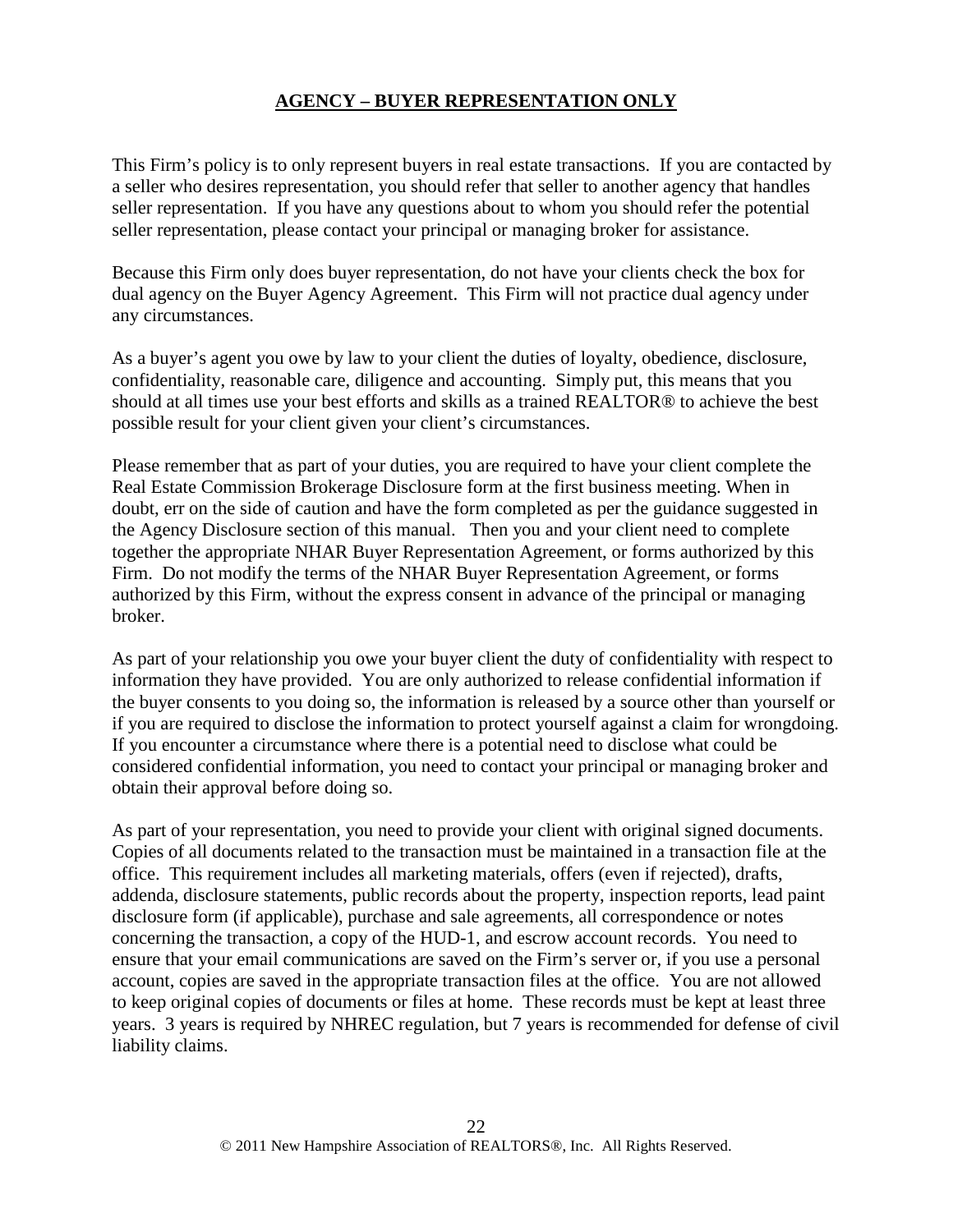#### **AGENCY – FACILITATOR**

Pursuant to New Hampshire license law, a Firm may enter into a facilitator relationship with a party. As a facilitator, you do not owe fiduciary duties to either party to the transaction. You are assisting one party but you are not representing either party in the transaction. You still have the same statutory obligations to disclose material conditions affecting the property about which you have actual knowledge. However, unless another agreement is reached with the party you are presenting, you have no obligation or duty to keep any information you receive from either party confidential. You are also not required by license law to enter into a contractual relationship. However, it is the policy of this Firm that you will enter into a formal written contractual relationship if you intend to act as a facilitator. As a facilitator, your assistance will be limited to performing ministerial acts on behalf of the parties to assist them in completing the transaction. You need to be very careful to ensure that the client does not consider you to be his or her agent. You must use NHAR standard representation agreement relative to facilitation. You are not authorized to modify any of the terms of the standard forms or Firm forms without the advance consent of the principal or managing broker. As part of your **first business meeting** with the consumer you must also provide the consumer with the current approved New Hampshire Real Estate Commission Brokerage Relationship Disclosure Form.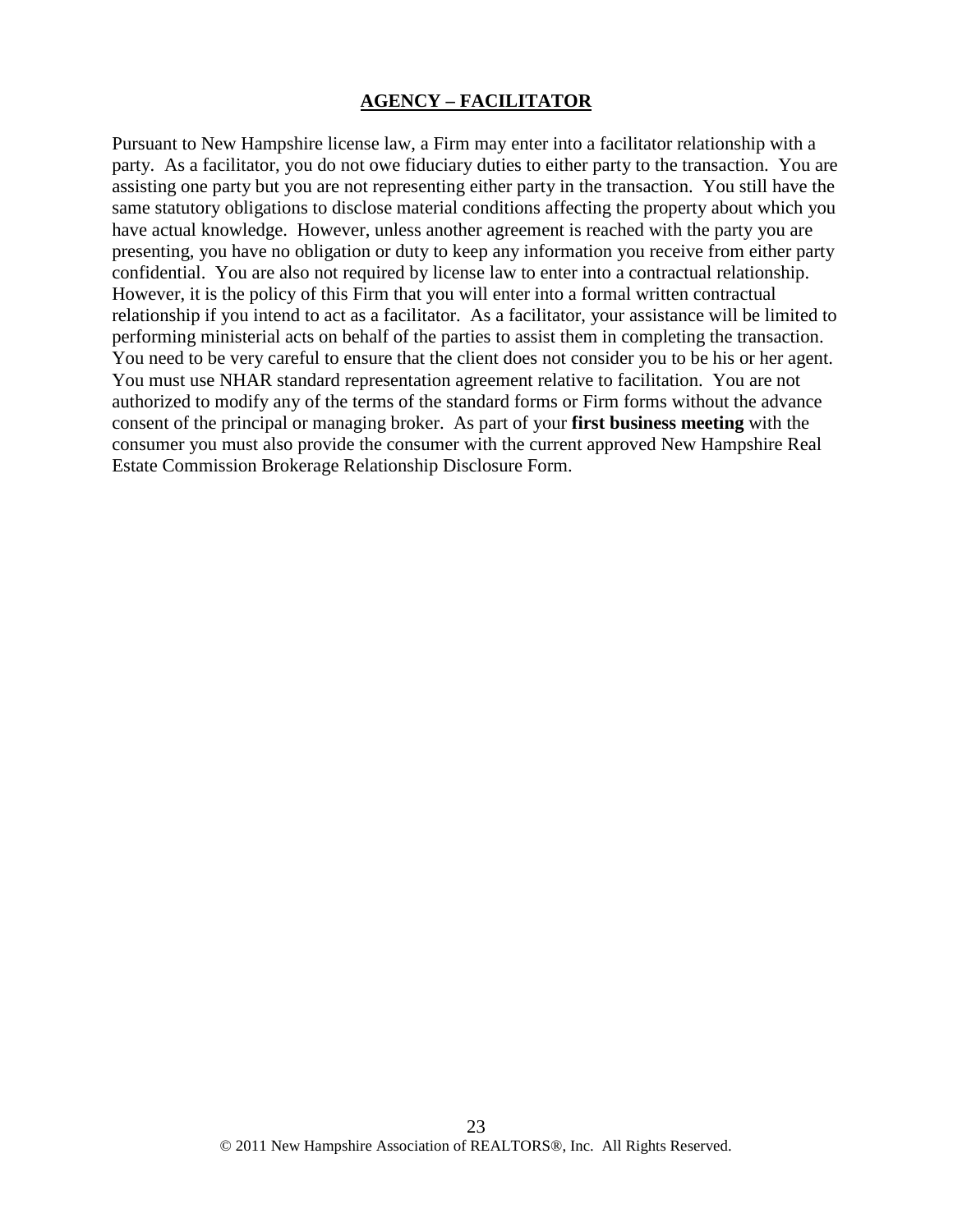# **DESIGNATED AGENCY**

This Firm practices designated agency. This means that we represent buyers and sellers but will do so under a designated agency format and not the traditional model of agency. As a practical matter, this means that, except in two limited situations, by appointing designated agents the Firm and its agents will not act in a dual agency capacity. In designated agency, the appointing agent, if he or she appoints both agents for a transaction, shall be considered a dual agent and must remain neutral. Additionally, if a single agent is the designated agent for both parties to a transaction, then that single agent will be a dual agent and must comply with all dual agency requirements.

Because of how we operate, you are required to use the specified designated agency listing and buyer representation agreements available from NHAR or Firm approved forms. You are not allowed to modify listing agreement or buyer representation agreement forms without the consent in advance of the principal or managing broker

Remember, as well, that as part of your first business meeting with a potential client you must provide the potential client with the New Hampshire Real Estate Commission approved Brokerage Relationship Disclosure form. When in doubt, err on the side of caution and have the form completed as per the guidance suggested in the Agency Disclosure section of this manual.

The NH Real Estate Commission has ruled that substitutions of designated agents shall not be made without informed written consent of the party being represented.

The client must execute the appropriate Listing Agreement or Buyer Representation Agreement form as provided by NHAR, or forms authorized by this Firm, to confirm that you have been hired as their agent.

The Representation Agreement will need to identify you and one other agent as the designated agents for the specific client. It is the Firm's policy that each specific client will have two designated agents identified in the Representation Agreement. This allows for full coverage in a situation where a designated agent may be on vacation or unavailable to deal with a client's questions or needs.

This requirement is necessary because, as a firm practicing designated agency, none of the other agents in the Firm owe a fiduciary duty to or responsibility to that client. The only individuals that do are the specific agents designated on the Representation Agreement and the appointing agent , the principal broker and/or the managing broker who maintains supervisory responsibility.

The NH Real Estate Commission has determined that when a designated agent is appointed, information known or acquired by the designated agent shall not be imputed to the appointing agent or to other licensees within the same Firm.

As a designated agent, you have a duty of confidentiality. You must take steps to ensure that any information you obtain or receive from your client is not shared with any other member of the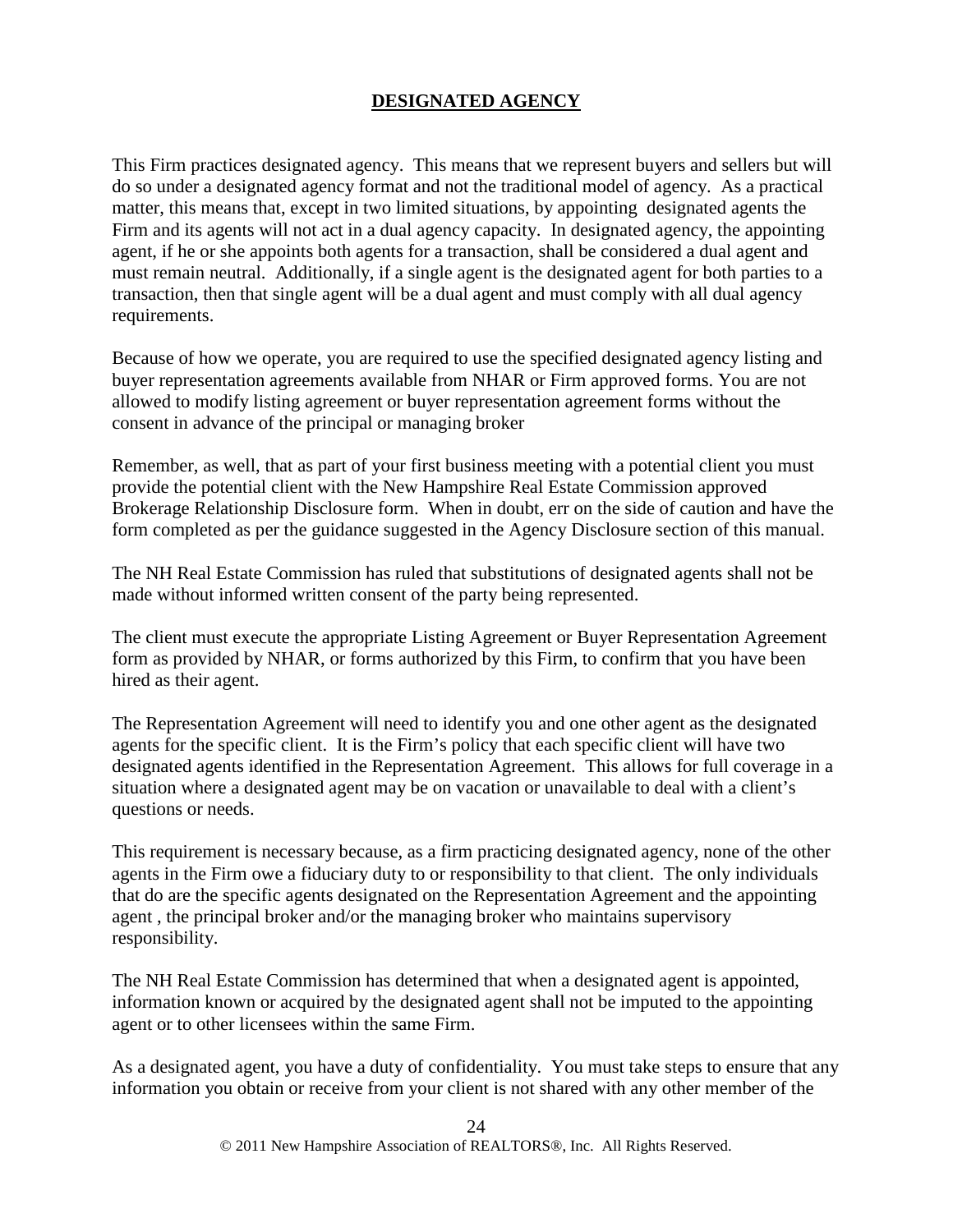Firm except the principal or managing broker. You need to instruct the potential client that they should only relay information directly to you or the other specific designated agent and no one else. Your client should not leave messages in a general mailbox or send faxes to a main number.

The principal or managing broker will maintain restricted transaction specific files segregated by party and will limit access to those files to only those agents who are the designated agents for the particular client. As an agent, you are not permitted to access any client's file unless you are the designated agent for that party. You also need to take steps to avoid obtaining otherwise confidential information.

As designated agents, even if there is another designated agent working with another party in the same transaction, you each owe the full fiduciary duties to your clients of loyalty, obedience, disclosure, confidentiality, reasonable care, diligence and accounting. Simply put, this means you should at all times use your best efforts and skills as a REALTOR® to achieve the best possible result for your specific client, given your client's circumstances, regardless of whether another designated agent in the Firm is representing the other party.

As part of your relationship you owe your specific client the duty of confidentiality with respect to information they have provided. You are only authorized to release confidential information if the buyer consents to your doing so, the information is released by a source other than yourself, or if you are required to disclose the information to protect yourself against a claim for wrongdoing. If you encounter a circumstance where there is a potential need to disclose what could be considered confidential information, you need to contact your principal or managing broker and obtain their approval before doing so.

You have a duty to provide your client with original signed documents. Copies of all documents related to the transaction must be maintained in a transaction file at the office. These files will be maintained by the principal or managing broker to ensure confidentiality within the office. This requirement includes all marketing materials, offers (even if rejected), drafts, addenda, disclosure statements, public records about the property, inspection reports, lead paint disclosure form (if applicable), purchase and sale agreements, all correspondence or notes concerning the transaction, a copy of the HUD-1, and escrow account records. You need to ensure that your email communications are saved on the Firm's server or, if you use a personal account, copies are saved in the appropriate transaction files at the office. You are not allowed to keep original copies of documents or files at home. These records must be kept at least three years. 3 years is required by NHREC regulation, but 7 years is recommended for defense of civil liability claims.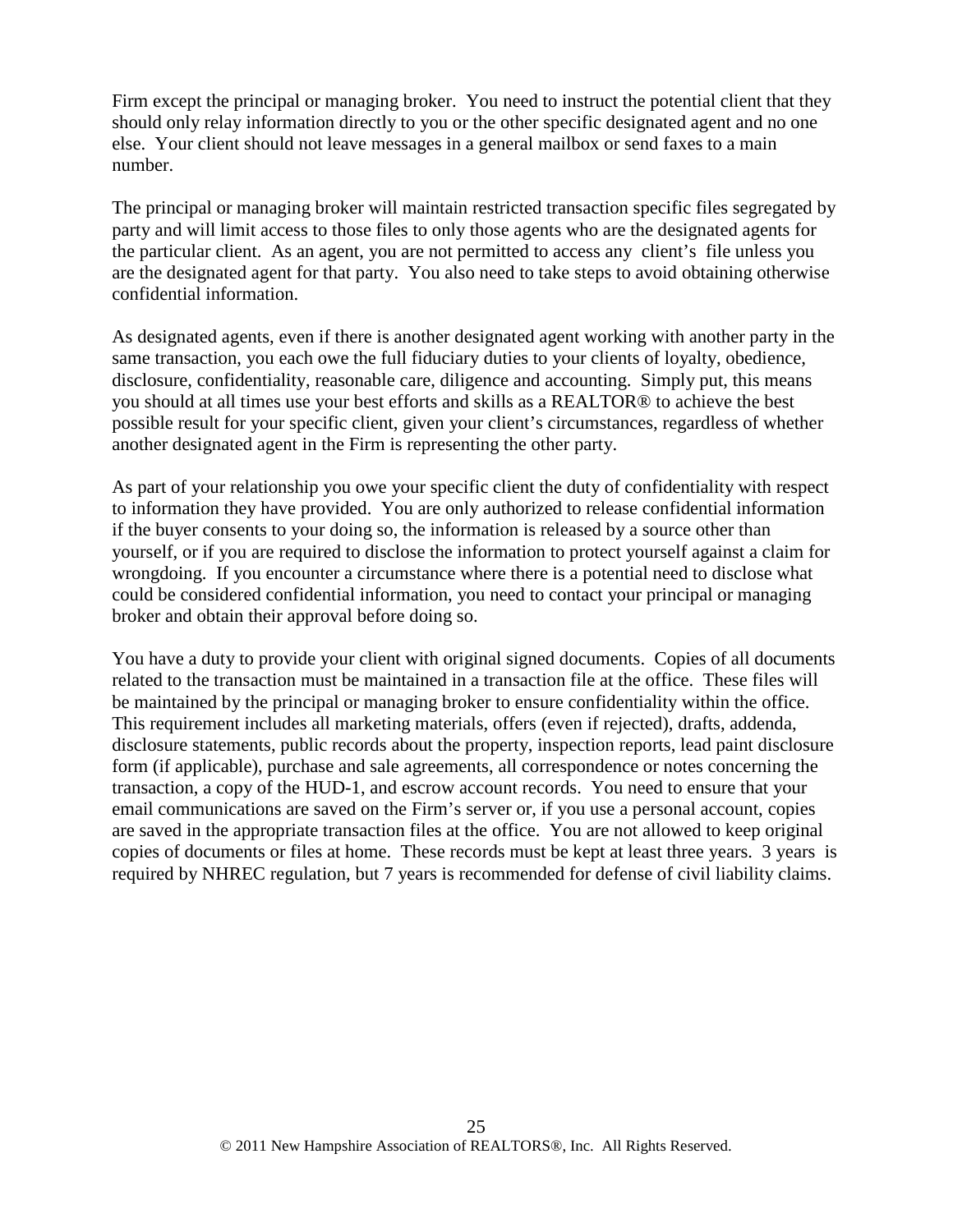# **AGENCY – ANOTHER RELATIONSHIP**

New Hampshire license law allows you to create Another Relationship with a client if it is spelled out in writing and does not otherwise violate other aspects of license law or regulations promulgated by the New Hampshire Real Estate Commission.

You are not allowed to enter into Another Relationship with a client without the terms of that other relationship being approved by the principal or managing broker in advance.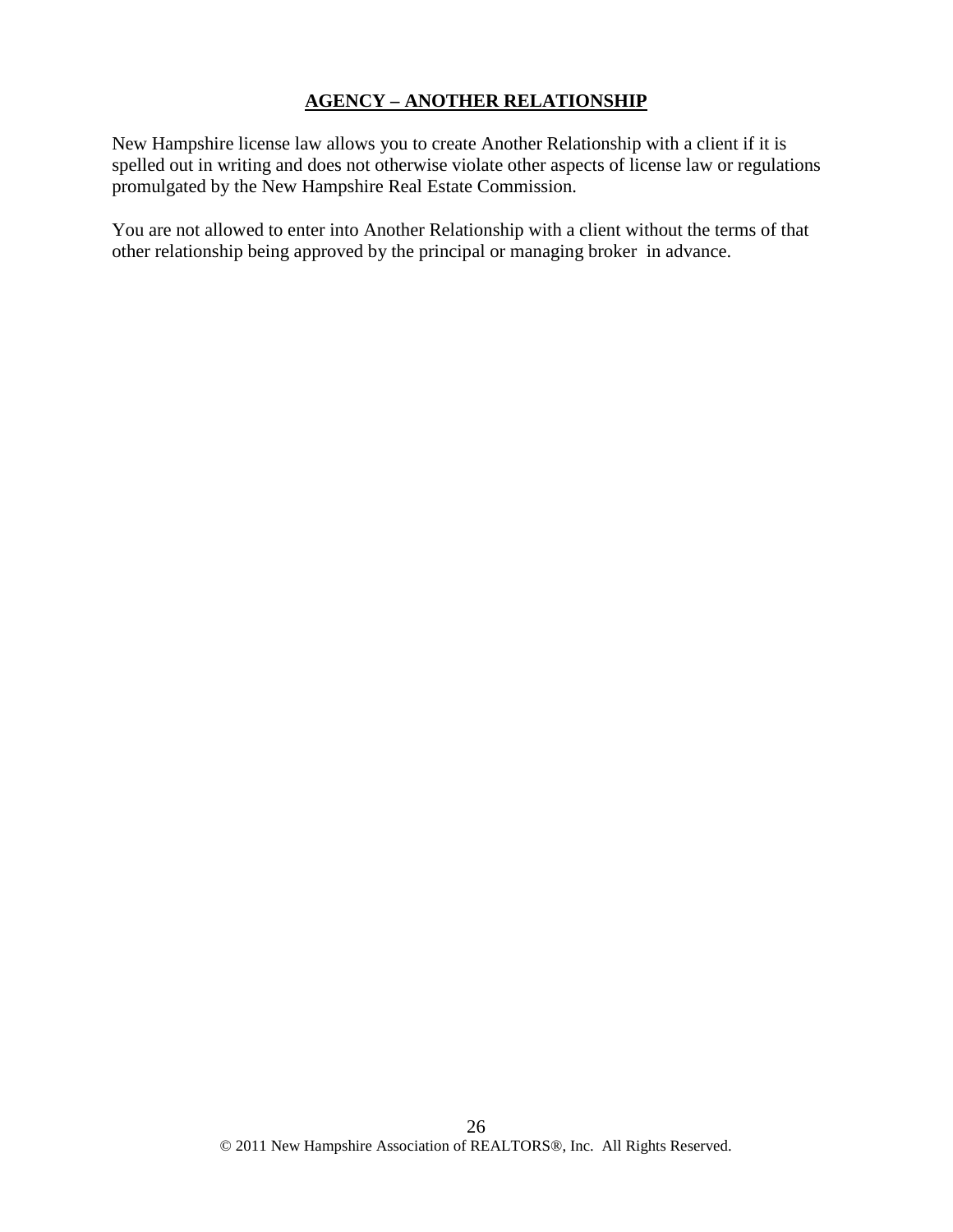# **TELEPHONE, FAX AND ELECTRONIC MAIL SOLICITATION**

The Telephone Consumer Protection Act Do-Not-Call provision became effective May 11, 2003. Subsequent amendments extend its powers to unsolicited faxes, mobile wireless devices and commercial e-mail. The restrictions apply to the marketing activities of real estate agents for both interstate and intrastate solicitations and advertisements.

All agents who are sending unsolicited faxes or emails are responsible for screening their prospects against the office Do-Not-Call list. Agents who contact an individual who requests not to receive future communications must record the name, telephone number called and date and time of the call. This information must be immediately reported to the principal or managing broker for inclusion in the office specific Do-Not-Call list.

Because of the Federal Do-Not-Call requirements, you are not authorized to contact a prospective client by telephone unless: (1) that prospective client has contacted the Firm within the last three months and you are returning the call; (2) you or someone else in the Firm has had a signed representation agreement with that person within the last eighteen (18) months; (3) a FSBO sign includes their telephone number and does not say " no agents"; or (4) you are calling based on information from a referral source and the referral source has obtained permission for you to call. If none of those exceptions apply, you are not to contact a consumer by telephone without the advance consent of the principal or managing broker and without reviewing a current copy of the Do-Not-Call List. The Do-Not-Call List should not be more than fourteen (14) days old. If at any time, a person asks you to end a call with them, please do so politely and immediately. Never call before 8:00 a.m. or after 9:00 p.m. (consider the time zone).

Similarly, with respect to email solicitations, you must comply with the Can Spam requirements set forth by the Federal Trade Commission. The emails must contain your return email address and the postal address of the Firm. The email must also contain a conspicuous notice that the recipients may opt out or decline to receive any future messages and you must have in place an ability to track and remove recipients from the message group for at least thirty days after you have sent out the mail. Finally, you must have a clear, conspicuous notice that the message is an advertisement or solicitation.

Finally, do not send unsolicited facsimile solicitations.

Because of these rules, you are not allowed to send out any bulk electronic mail or fax solicitations without reviewing the content first with the principal or managing broker.

# **Suggested Opt-out Language for Fax Transmissions**

**While facsimiles are sent to expedite communication for your benefit, you have the right to request that no additional documents be sent to any designated facsimile machine in the future. Our failure to promptly comply with an appropriate request is unlawful. If you chose to opt-out from receiving further facsimile communications from us, please call ( insert your Toll Free Number here) or send an e-mail to: [\\_\\_\\_\\_\\_\\_\\_\\_\\_\\_\\_\\_@ \\_\\_\\_\\_\\_\\_\\_\\_\\_\\_\\_\\_\\_\\_\\_\\_.com](mailto:ntoye@thegovegroup.com) at any hour during any day of the week.**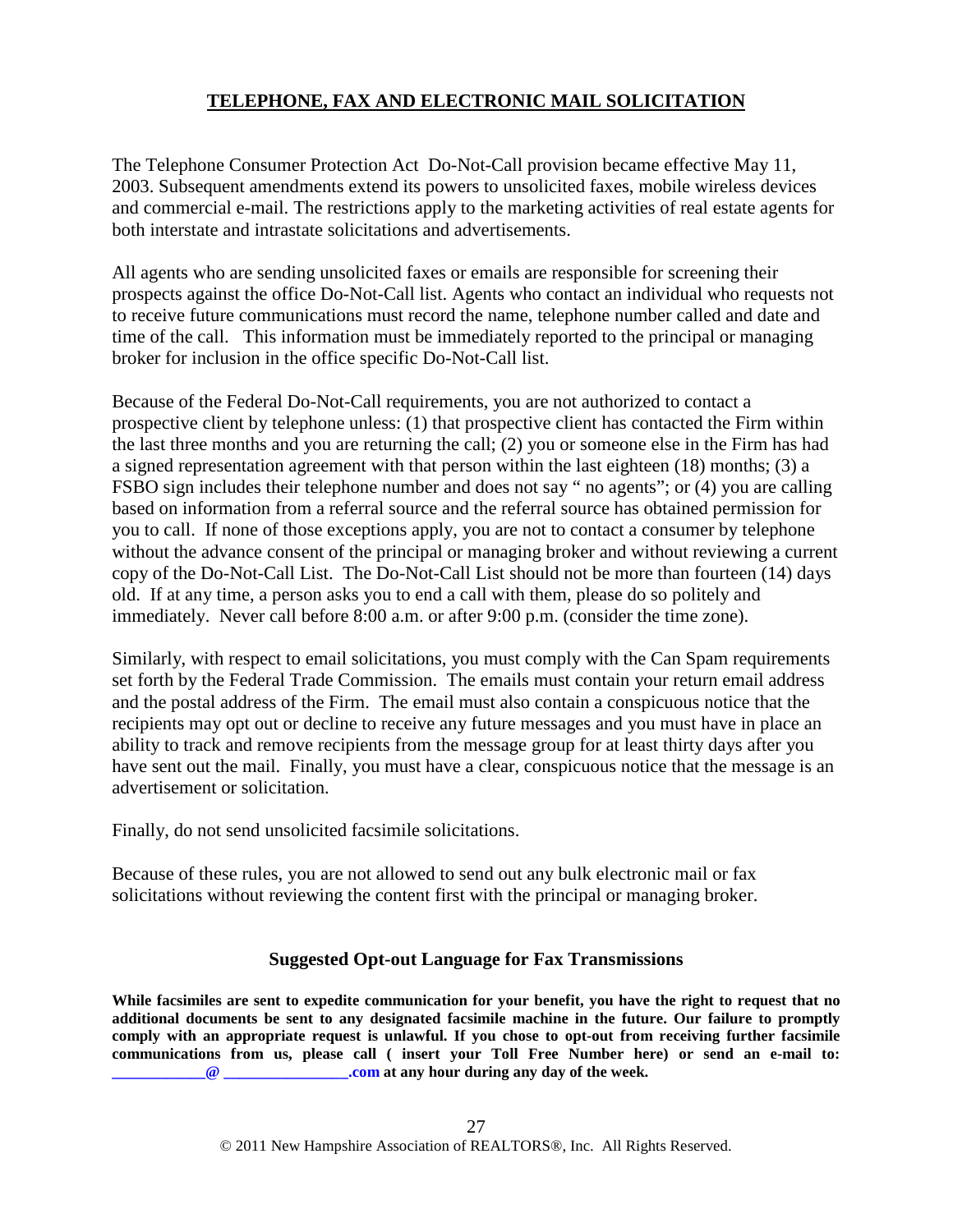# **ADVERTISING**

The term "*media"* is interpreted to mean **any** form of promotion, including but not limited to print, electronic, billboard, signs, the internet, social networking, and or any other form of display.

All advertisements and collateral marketing materials must include the name of the Firm and its logo with correct PMS colors, conspicuously, and either the principal broker or agent's name. Additionally, if an agent uses a personal number, it must be identified as such, and the number for the Firm must also be prominently displayed and specifically identified.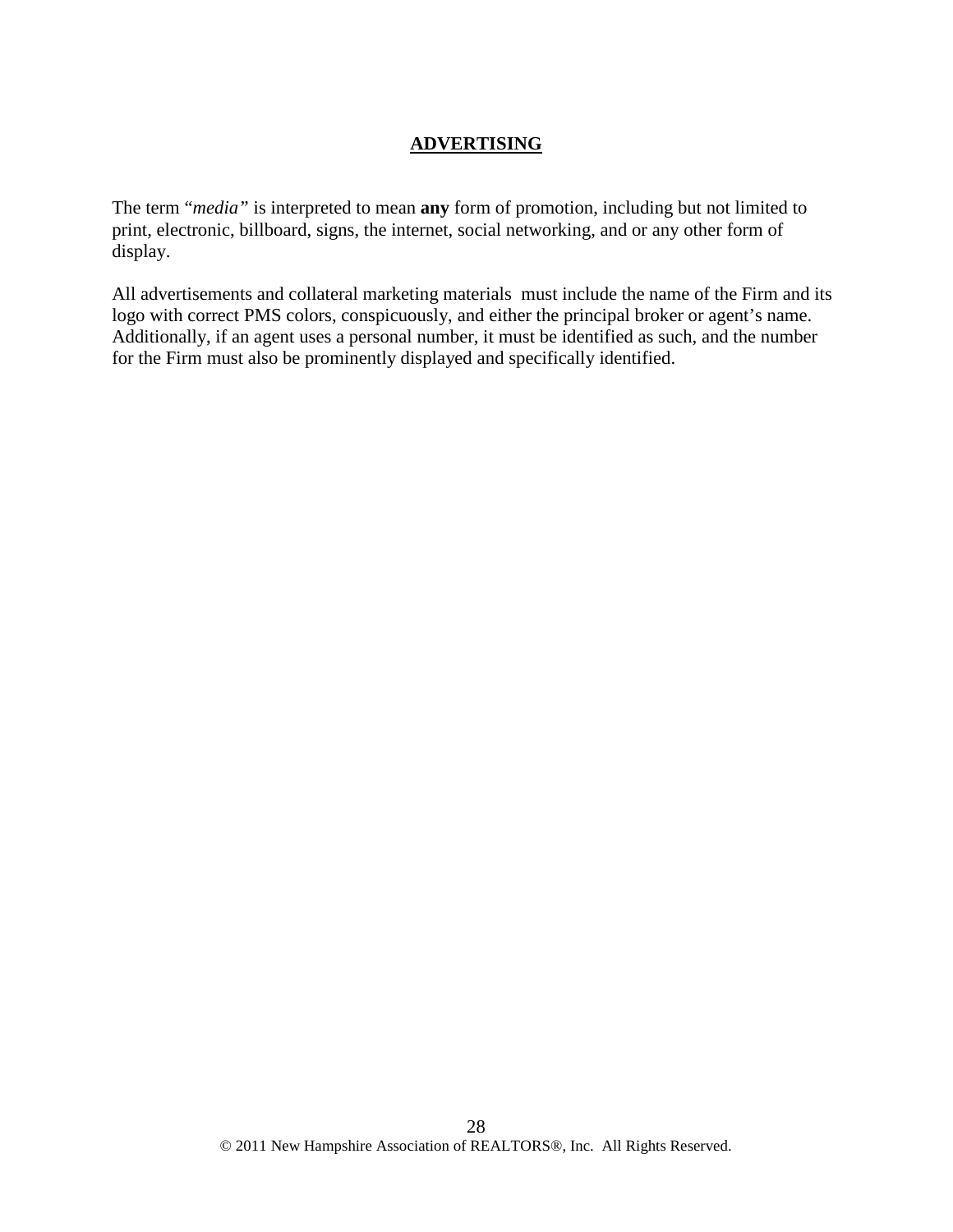# **SOCIAL NETWORKING AND BLOG POSTINGS**

Postings on social networking sites such as, but not limited to, Twitter, Facebook, LinkedIn and MySpace, as well as on blogs has become increasingly common. The Firm prohibits agents from any such postings, viewing or in any way participating in such sites while using any of the resources or equipment of the company. The Firm's internet resources are only to be used in accordance with the office rules and policies on confidentiality, harassment, use of the internet and use of office equipment.

The Firm neither encourages nor discourages any of its agents from posting on social networking sites or blogging using their own equipment. However, agents should be aware that these postings are public; even if access to them is restricted they may be forwarded out of the restricted group by those who have rightful access, and live on virtually forever. And, even if a posting is taken down it never truly disappears but rather continues to exist somewhere in cyberspace. As a result, agents need to be mindful that internet postings (whether images or comments), even though done on your own time and using personal equipment, can cause damage to not only your own reputation and interests but also the reputation and interests of the Firm, employees of the Firm, the principal broker, clients, and the public we service.

Should you choose to blog or participate in any social networking site on your own time, using your own resources and equipment, you are required to follow these guidelines:

- 1. You must never disclose any confidential information of the Firm or any information whatsoever about our employees or clients.
- 2. Your postings must not violate any laws or policies of the Firm, including but not limited to harassment, or confidentiality of Firm employees or clients.
- 3. Your postings must comply with the REALTOR® Code of Ethics and the statutes and regulations governing advertising by real estate licensees. In particular, current license law requires you to comply with all advertising requirements when you post information on such sites. This means that posts must include all the information required to be provided when you produce traditional advertising.
- 4. Your postings should be respectful to the company, Firm employees, clients, and competitors.
- 5. For non-real estate transactions, you need to ensure that the views, opinions, ideas or information you express are yours and are not in any way attributable to the company.

Agents should report violations of this policy to the principal broker or managing broker. It is the responsibility of all agents and employees to help the Firm ensure compliance with the policy. Violation of any aspect of this policy is subject to disciplinary action, up to and including termination of the agency relationship, regardless of whether such conduct occurred away from work or on non-work time.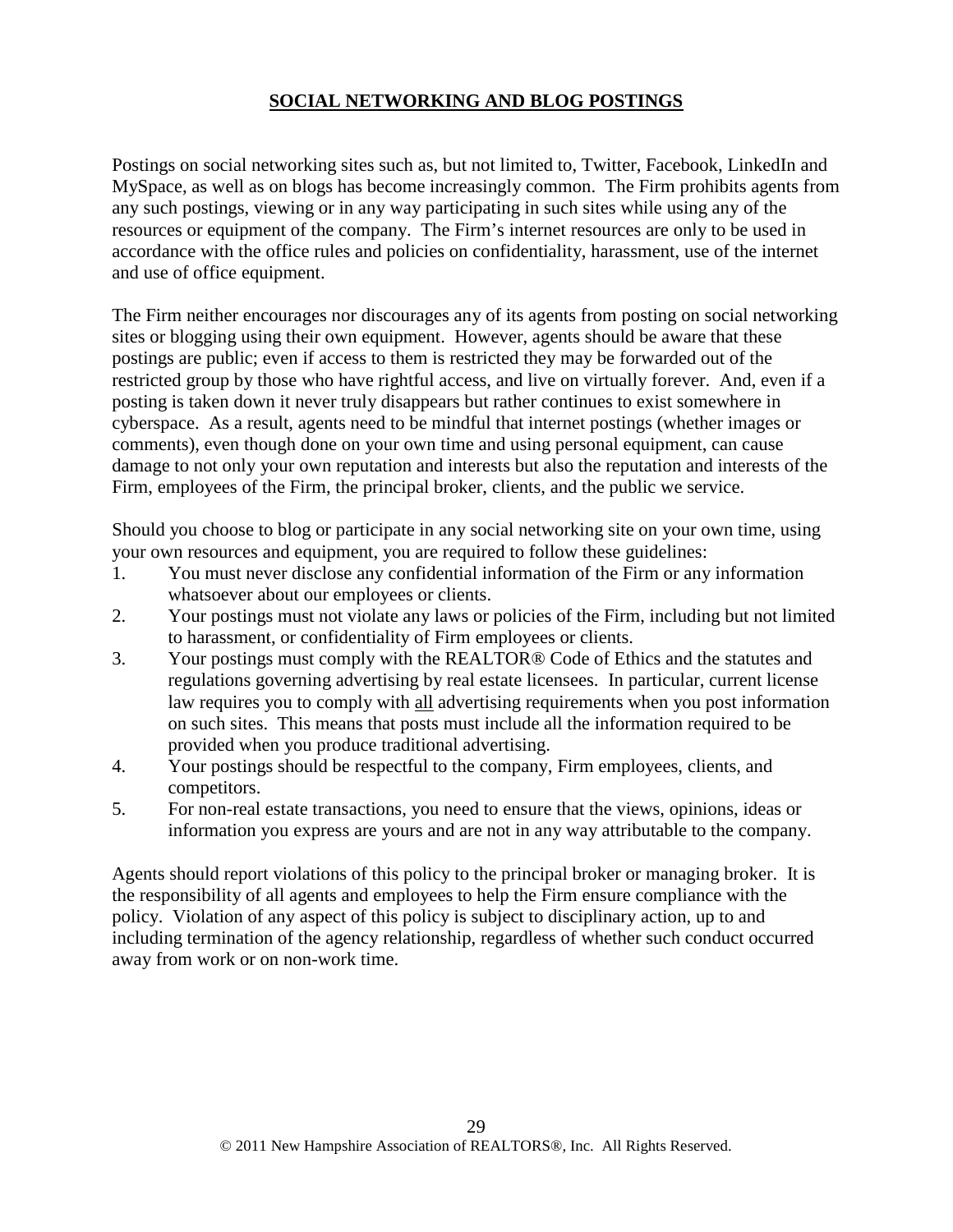#### **ESCROW ACCOUNT POLICY**

**Escrow Funds will not be held in interest bearing accounts unless both parties have agreed in writing and tax ID numbers have been provided. Funds held by the Firm will be released only at the time of closing or as otherwise agreed in writing by the respective parties to the transaction, or by court order.**

All agents are required to promptly deliver to the office managing broker any funds they receive that are to be placed in the Firm's escrow account. At no time should it take more than twentyfour hours for the escrow funds to be delivered to the office for depositing into the Firm's escrow account. If the check does not clear, the managing broker or office manager must immediately advise the agent of this fact and the agent must immediately contact the Firm's client and address the situation appropriately.

If a transaction falls through or a dispute arises over a transaction and one party requests the deposit funds, the agent is not authorized to agree to release the funds absent the express permission of the managing or principal broker. If there is a dispute, the Firm cannot take sides. Instead, the Firm will advise the parties to the transaction that they both need to reach an agreement in writing as to how the escrow deposit should be allocated. Failing that, the Firm will advise the parties involved in the transaction that the Firm will file an interpleader action with the Court to allow the Court to determine who is entitled to the deposit.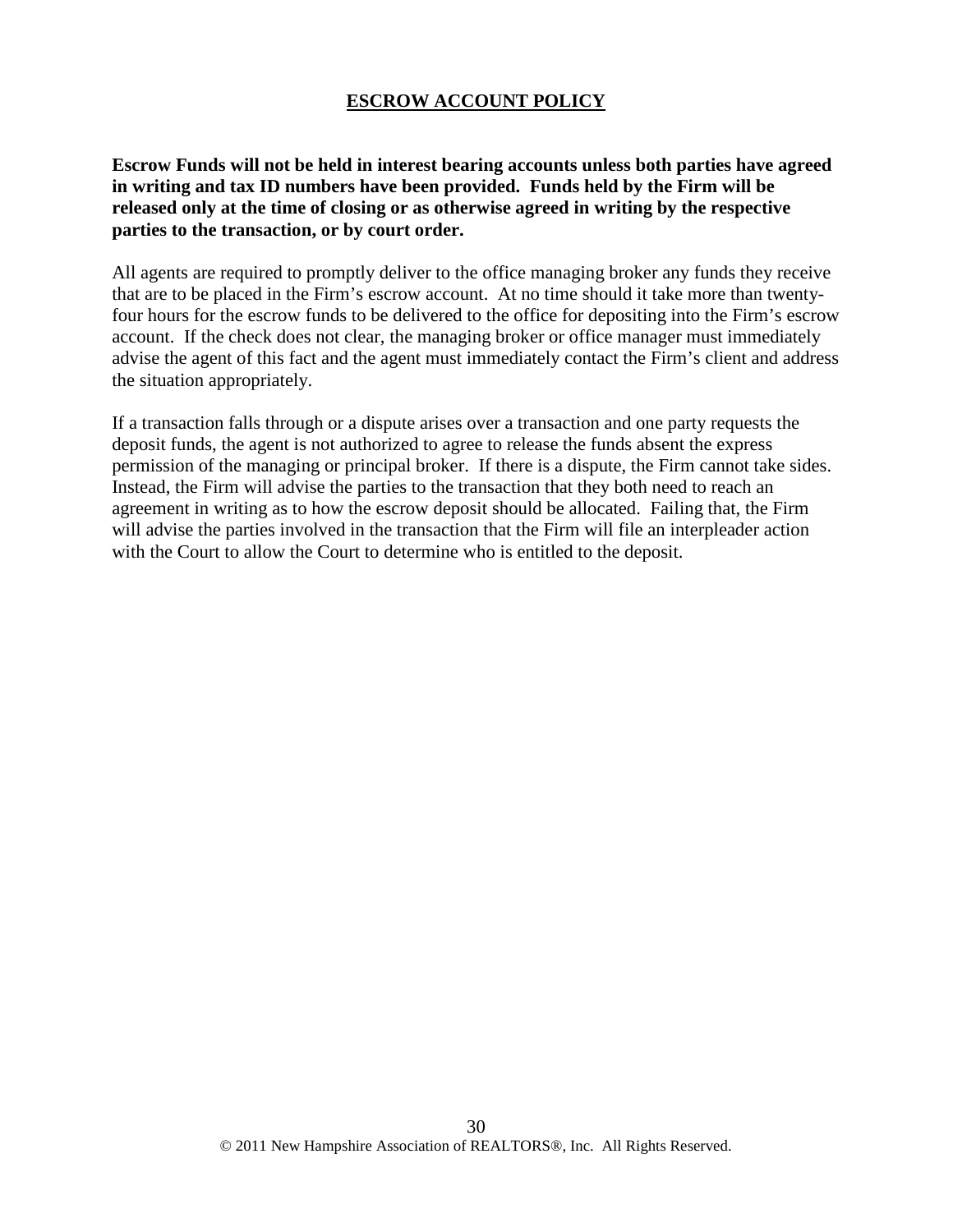#### **FORMS**

Unless the Firm provides you with specific forms for use in your practice, you are to utilize the forms that exist in the forms library prepared by the New Hampshire Association of REALTOR®s. If you have any questions about the appropriate use of a form, you should contact the principal or managing broker for clarification or submit an inquiry to the Legal Resource Line. As an agent, you are authorized to fill in the blanks in the spaces on the NHAR forms where factual information is requested. However, at no time are you authorized to delete any portion of the standard typed language or add additional language to the standard typed language. Such action could be construed as the unauthorized practice of law. NHAR maintains a clause library that you should consult for language for typical situations. You are not authorized to modify these clauses either. If you must create a special addendum, it should be written in simple language as dictated by the customer or client. Again, such action could be construed as the unauthorized practice of law. If you have concerns about what you propose to add to a form, please consult with your managing or principal broker.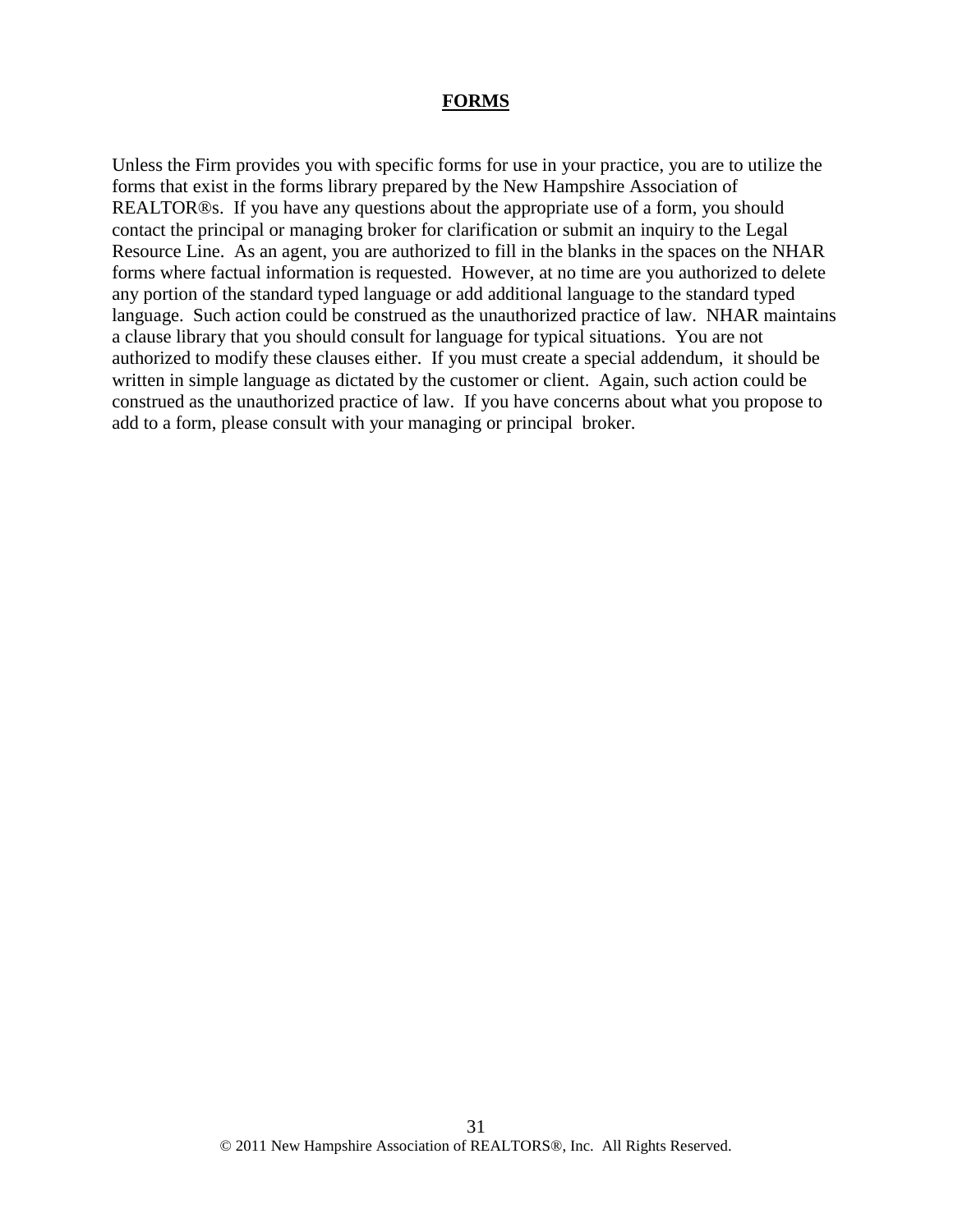#### **PERSONAL ASSISTANTS**

**The Firm will allow agents to take on the services of an unlicensed or licensed personal assistant only with written consent by the principal or managing broker, which must include consensus as to cost implications, use of office space and resources. Agents will be responsible for the supervision of their personal assistants with respect to all compliance issues including the Firm's policies and procedures.**

If you choose to employ a personal assistant, you, as an independent contractor, are permitted to do so but you must adhere strictly to the guidance published by the New Hampshire Real Estate Commission regarding what activities may be undertaken by an unlicensed or licensed personal assistant. The guidance is available on the Commission's website. Unless the Firm enters into an independent contractor or employment agreement with your personal assistant, the Firm shall have no obligations to and shall provide no benefits to the personal assistant. In keeping with NH license law, a licensed personal assistant will be required to hang their license with the Firm and if the compensation agreement for the licensed personal assistant is based on commissions, they must be paid directly by the Firm. Additionally, the Firm requires a licensed personal assistant to maintain membership in good standing with a Board of REALTORS®.

You are required to have a written agreement with your personal assistant that expresses the nature of the relationship and each party's duties and responsibilities. The Firm shall be given a copy of the agreement for its approval and records prior to its effective date.

To the extent the law requires Workers Compensation insurance for the assistant; it shall be your sole responsibility to provide it. Agents should discuss this situation with a Workers Compensation insurance representative, and/or check out the New Hampshire Department of Labor, Worker's Compensation website found at www.labor.state.nh.us.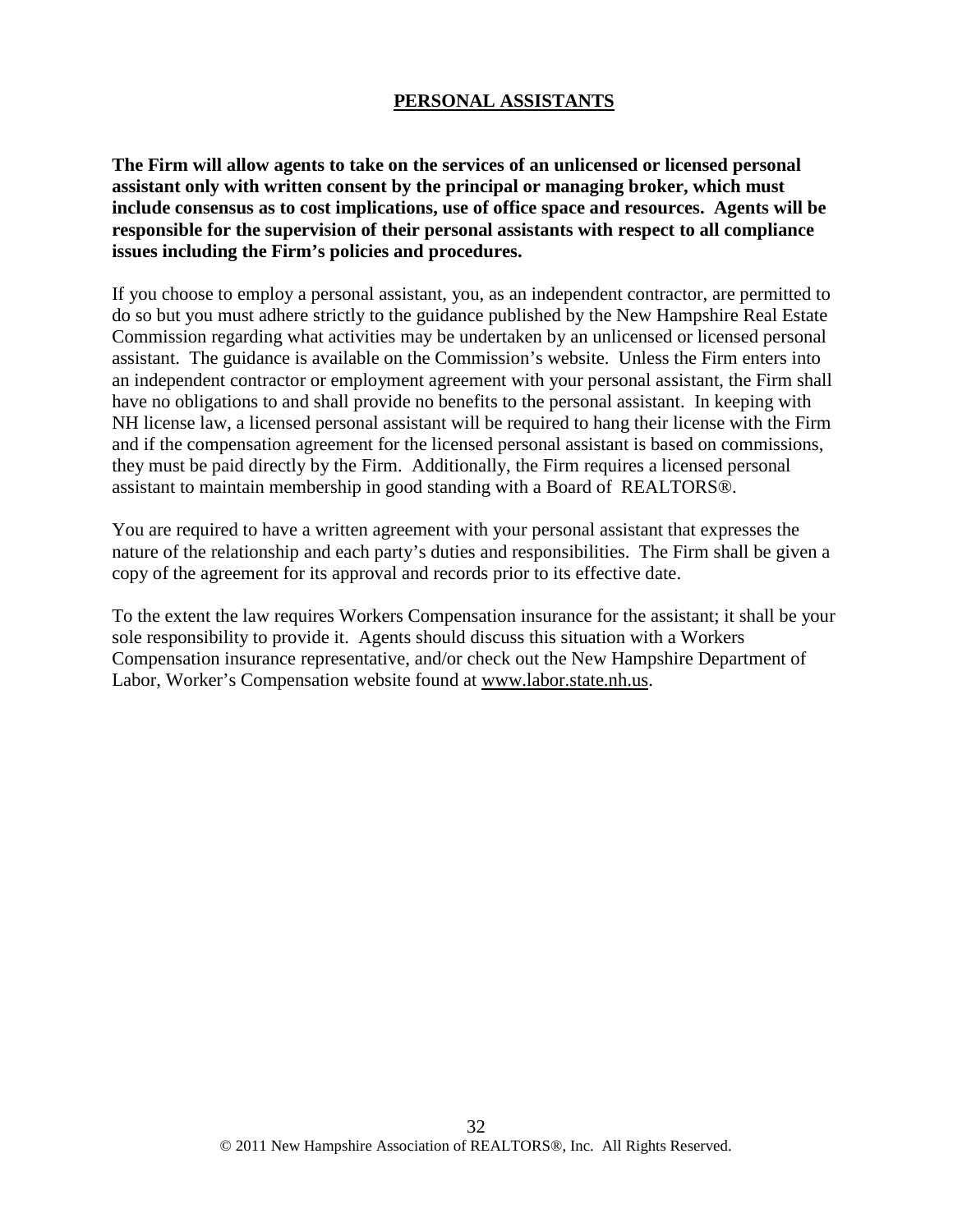# **CONFIDENTIALITY POLICY**

All agents are expected to use extreme caution to ensure that Firm confidential information and the confidential information of our clients remains confidential, and does not become available to anyone inside or outside of the Firm who is not entitled to know it.

# **Definition of Confidential Information**

Due to the nature of our business, agents have access to a broad range of confidential information that must be protected. By way of example and not limitation, confidential information includes:

- Non-public information about our clients, including motivation and all financial information.
- Our marketing plans and strategies;
- Our costs, funding, and the methods we use to determine the price of listings, etc.;
- Our internal initiatives, strategies, processes, and methods; and
- Confidential information which agents may obtain concerning our employees, including personnel files, personnel evaluations, and the like.

# **General Restrictions**

Confidential information may not be used or disclosed by agents unless such use or disclosure is required by their job responsibilities on behalf of the Firm. Confidential information as described in this policy is the exclusive property of the Firm with all proprietary rights and under no circumstances whatsoever shall agents have any rights to use, disclose, or publish to others such confidential information during or after their affiliation with the Firm.

# **Maintain Confidentiality at All Times and Take Precautions in Public Spaces**

To maintain all confidential information in strict confidence, all agents must avoid:

- Discussing confidential information with anyone other than those who have an authorized, legitimate need to know to carry out their job responsibilities;
- Disclosing confidential information to unauthorized Firm personnel.
- Discussing specific transactions, or any other confidential information in a public place where you may be overheard. Be sure to lower your voice or move to a private area when speaking on a cell phone for business and similarly being mindful so that business conversations cannot be overheard in restaurants, etc.
- Talking unnecessarily about confidential information anywhere, including in your own office or home.

# **Physically Maintain Confidential Information in a Manner Designed to Preserve Confidentiality**

Information must be maintained in the office (and elsewhere, if you are permitted to bring work home or to other locations) in a manner to protect confidentiality.

- Desks, credenzas, and other workspaces should be cleared at the end of each day. Anything remaining on the desk that contains confidential information should be in a folder or envelope or otherwise similarly protected from view.
- You may remove from our filing system only the client files currently being worked on at your workspace. All other files should be continually maintained in a secure

© 2011 New Hampshire Association of REALTORS®, Inc. All Rights Reserved.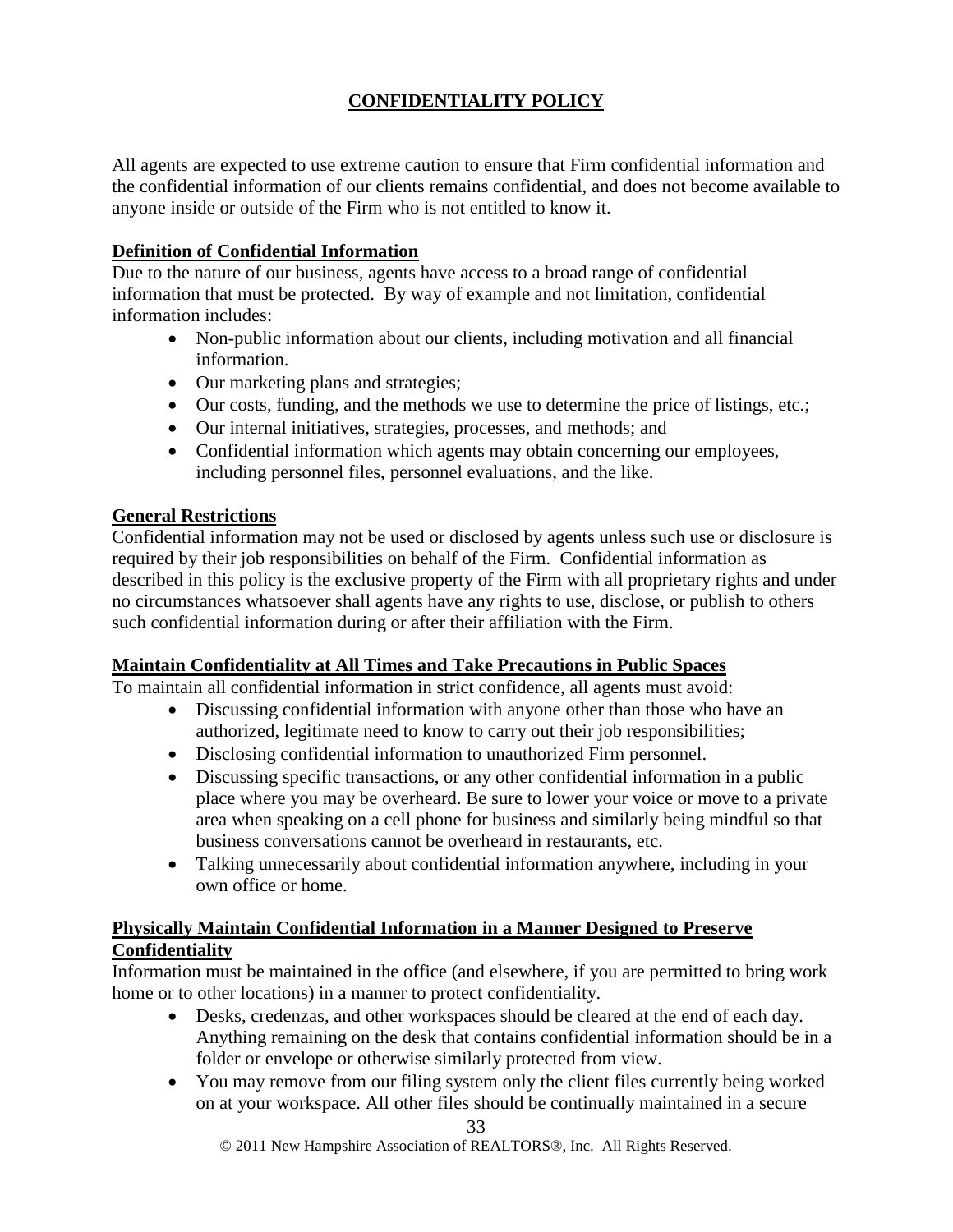location.

- Agents may not take transaction files home or otherwise out of the office without specific prior authorization from the principal or managing broker.
- If you are permitted to travel with confidential information, whether bringing the information home or on business travel, be mindful at all times about protecting the information. Do not leave confidential documents face up or otherwise in view in your vehicle. Keep sensitive information in a briefcase, closed folder, or use similar means to protect it. Keep your vehicle locked when you are not in it. Keep your briefcase, folders, personal digital assistants, etc. with you at all times when traveling. Do not leave anything containing confidential information unattended. Be careful to preserve confidentiality if you choose to create or review confidential documents while traveling. It is very easy for other passengers to view your work, so make good decisions about whether you should take documents out on a plane, train, etc., and whether you should work on your laptop in such public settings. Similarly, if working at home, keep any confidential information in your home office or other private setting, and not in view of your family members or visitors to your home.

# **Confidential Information In Electronic Form Must Also be Protected**

Steps must also be taken to maintain confidentiality when sending or receiving information electronically, and when storing information on the computer.

When sending e-mail messages concerning confidential and/or proprietary information, agents must exercise significant caution. Questions regarding what level of security is needed for particular information to be sent or received over email should be directed to the principal or managing broker.

Agents must also exercise caution in saving information while working on their computers. For example, confidential or proprietary information should be stored on our network, which provides safeguards for protecting information, and should not be stored on a local hard drive, desk top, disk, or portable drive. Highly confidential information may need to be password protected or other measures may need to be taken to safeguard it from unauthorized internal or external access.

Reasonable precautions must also be taken in regards to the physical security of the broker's information technology that may contain confidential information. Disks, drives, and other devices containing sensitive information should be contained in a locked drawer wherever possible. Computers should be turned off when not in use for an extended period of time or when an agent is out of his/her office. Agents are also encouraged to use screen savers so that any sensitive information that is displayed on an agent's screen will be covered if the agent is away from his/her desk. Screen savers provide an additional safeguard and are not intended to replace the expectation that agents minimize or close documents containing sensitive information when they walk away from their computers.

# **Visitor Access Must Also be Limited to Avoid Providing Access to Confidential Information**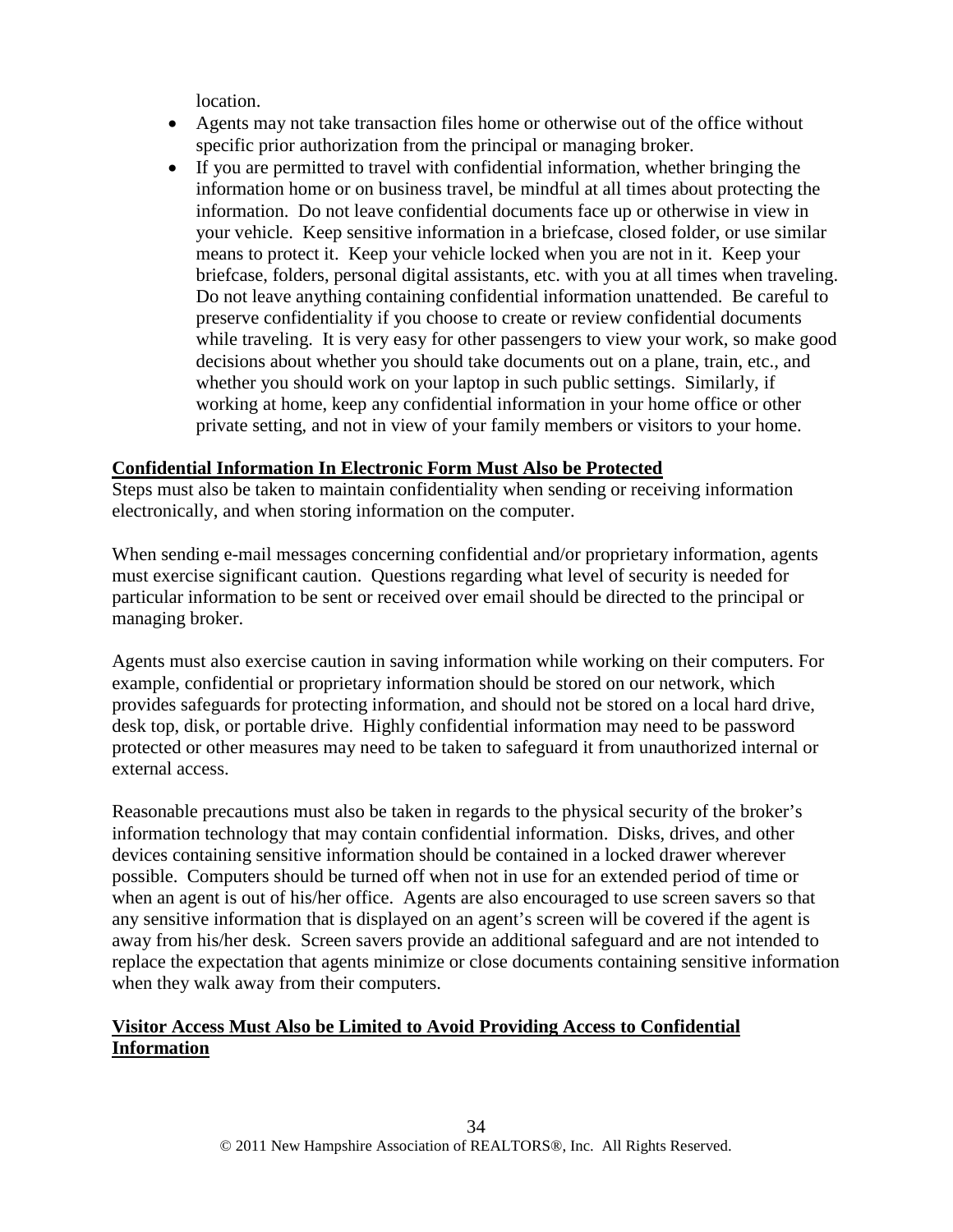To protect confidentiality and avoid access to confidential information that could be viewed or overheard in our offices, visitors, including agent's families and friends, should visit in the reception/lobby areas or in conference rooms and not in individual offices or workspaces. All visitors should enter the offices at the reception/lobby areas and sign in at the reception desk.

# **Procedures Upon Separation from Agency Relationship to Protect Confidential Information**

Upon separation from affiliation with the Firm, agents must deliver to the Broker any and all confidential information in their possession, including all copies of all available forms. All confidential information must be returned regardless of whether the information was made or compiled by the agent or furnished to the agent during his or her affiliation.

An exit interview process should be implemented to insure compliance with return of confidential information.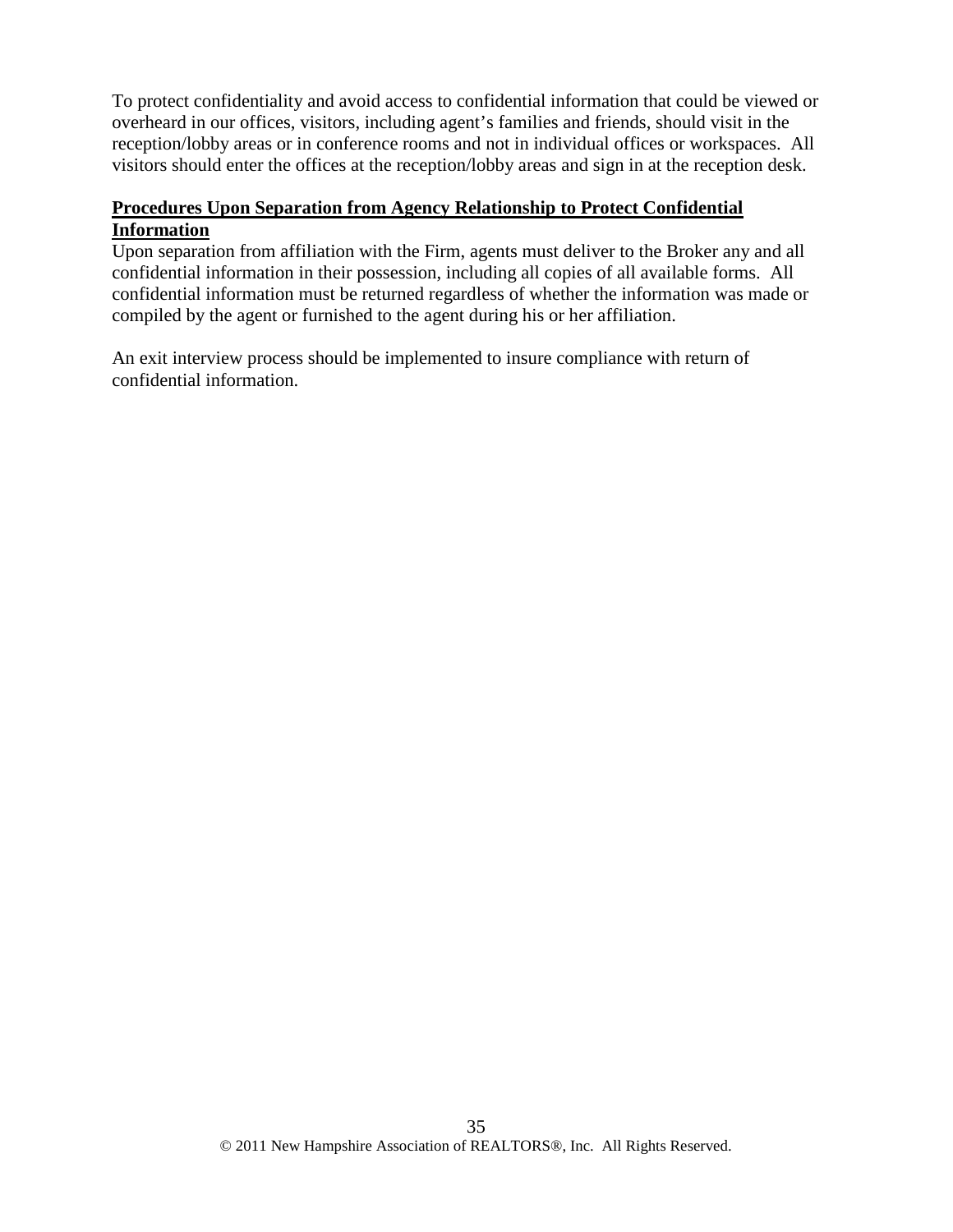#### **CONFLICTS OF INTEREST**

If you or a family member have a personal interest in either selling or purchasing a property, you must disclose this interest in writing to all parties involved in the transaction. All parties to the transaction must acknowledge in writing the existence of this interest **prior** to any offer being made. Forms to disclose your interest are available from NHAR.

For any other potential conflict of interest, you are required to bring the issue to the immediate attention of your principal or managing broker.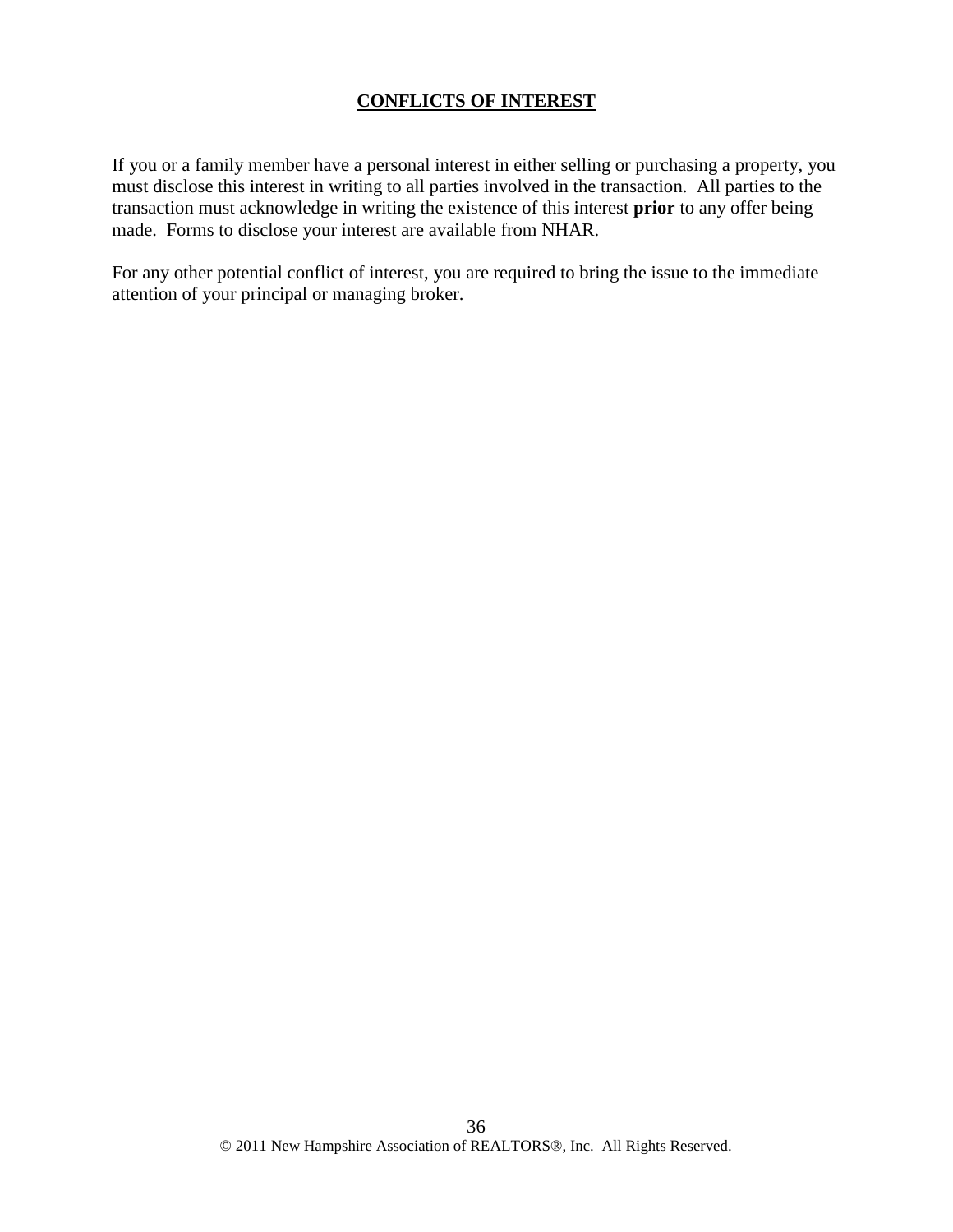### **COOPERATION WITH OTHER AGENTS**

### **Cooperation will be offered to all licensed brokers and their agents. Compensation will be determined by the principal or managing broker and published in the MLS and disclosed to the seller client.**

All agents are required to comply with Article 3 of the REALTOR® Code of Ethics and, in particular, the Standards of Practice set forth in Article 3. This means that you should cooperate with other agents unless cooperation is not in the best interest of your client. If the seller client rejects cooperation with, and compensation to, other brokers, their rejection must be in writing.

The Firm's policy is that no change in compensation or agreement to change cooperative compensation may be negotiated or entered into by an agent without the prior consent of the principal or managing broker.

To the extent you encounter any issues with respect to cooperation between agents, please bring the issue to the immediate attention of the principal or managing broker so that the principal or managing broker can help resolve the situation.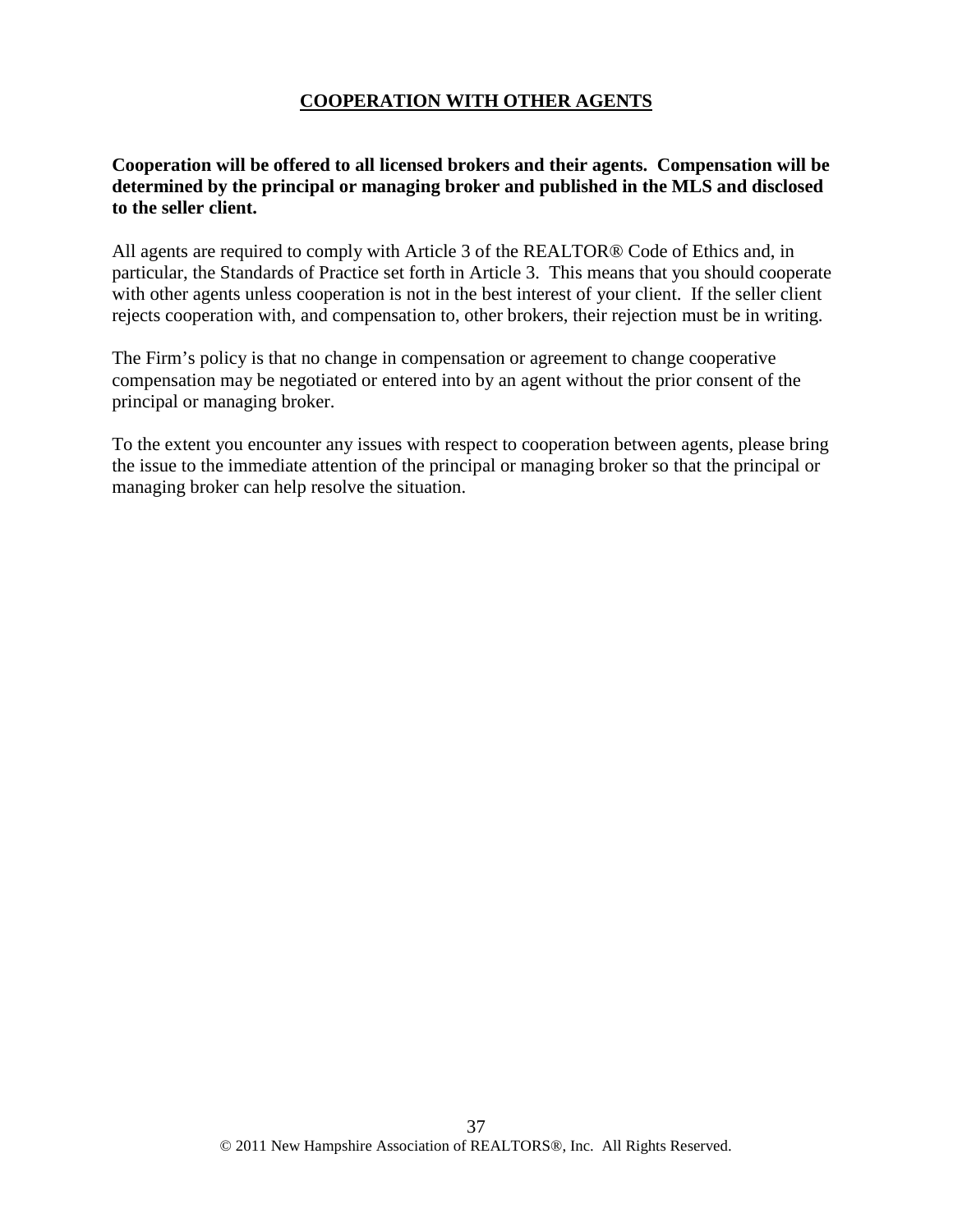#### **VACATIONS AND OTHER ABSENCES**

As an independent contractor, you are entitled to schedule vacations and other time away from work without prior approval. However, you must advise the principal or managing broker in writing regarding your plans for time away from work and how your pending transactions and other professional obligations will be handled in your absence.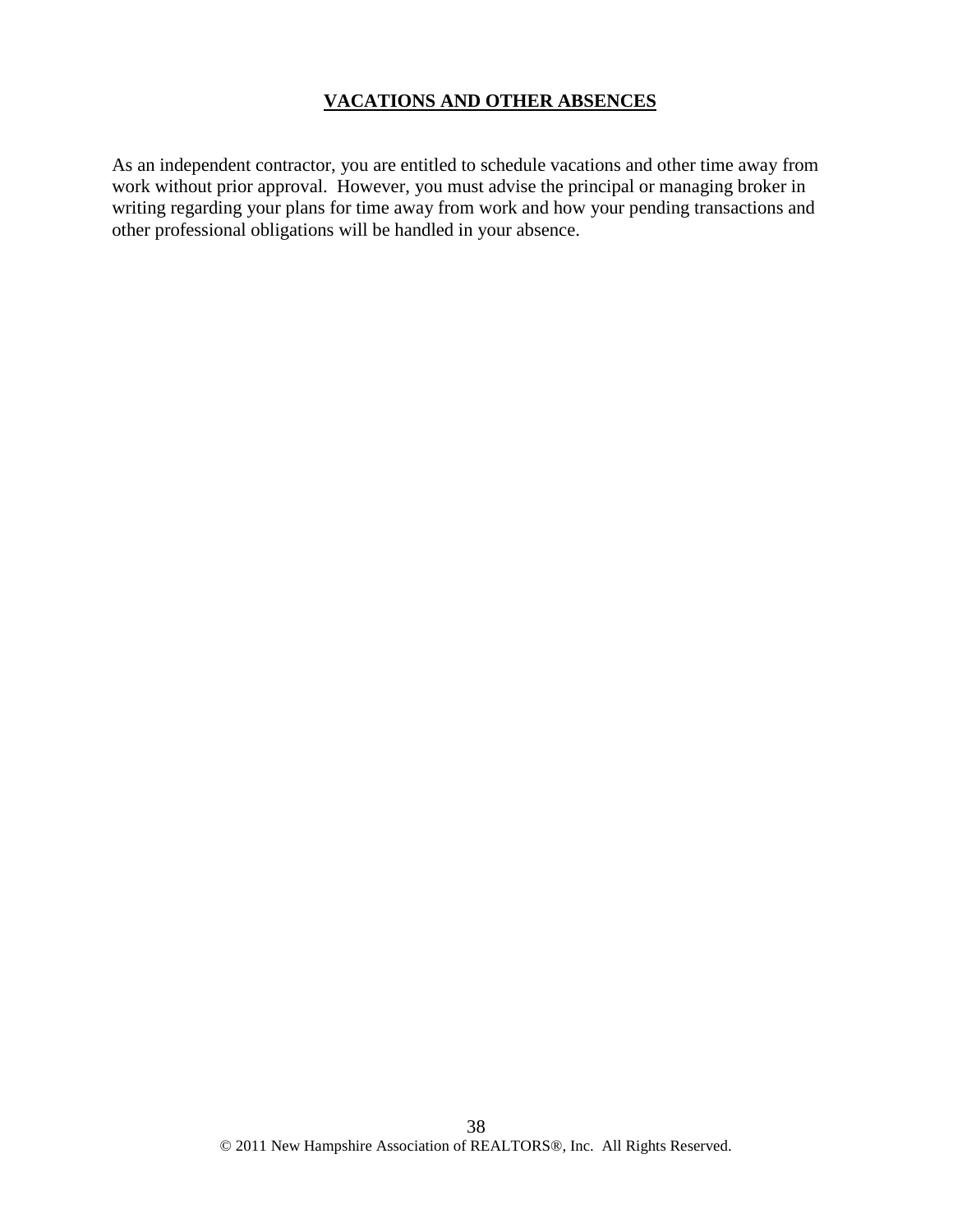#### **SAFE DRIVING**

NH has strict laws regarding "Distracted Driving" which specifically includes but is not limited to; texting, use of cell phones, i-pods and other devices. The Firm recommends that you use your cell phone only when your car is stopped safely on the side of the road.

You are expected to keep your automobile in a clean, properly maintained, and safe operating condition at all times. Remember: You are responsible for damage or injury caused while driving. The Firm recommends that in addition to your primary insurance coverage in minimum amounts of \$250,000/\$500,000, that you obtain excess liability coverage to be written over the underlying policy.

It is your obligation to drive in a safe, responsible and alert manner. This is especially true if you have clients in your car.

Please consult with your principal or managing broker regarding policy relative to transportation of children or pets.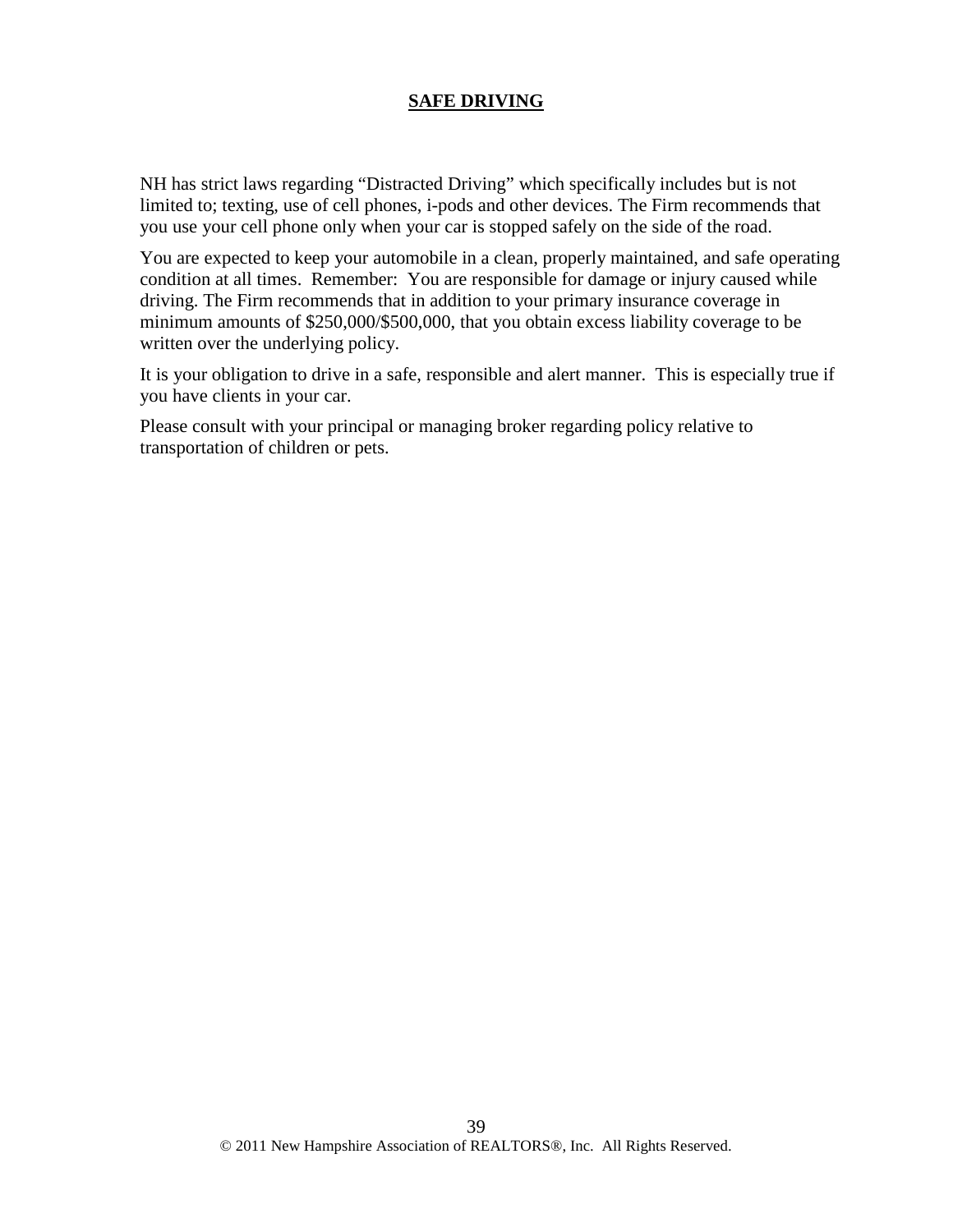# **ALCOHOL AND DRUGS**

Possession, use, sale or being under the influence of alcohol or drugs on Firm premises or while conducting Firm business is prohibited.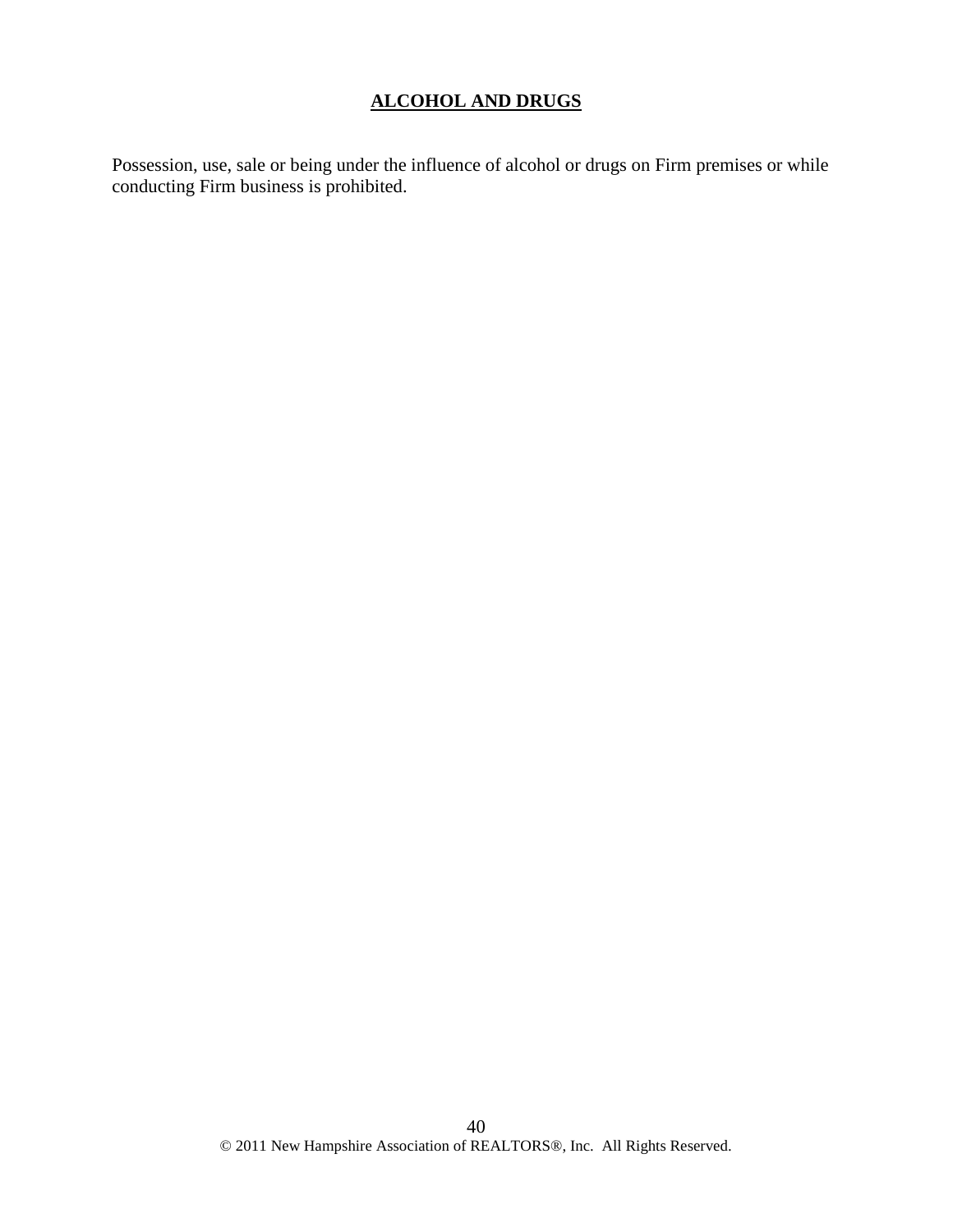#### **SAFETY**

To assist in providing a safe and healthy working environment for employees, agents, customers and visitors, the Firm has established a workplace safety program. The Firm provides information to agents about workplace safety and health issues through regular internal communication such as meetings, bulletin board postings, memos or other written communication. Some of the best safety improvement ideas come from individuals in the workplace. Those with ideas, concerns, or suggestions for improved safety in the workplace are encouraged to raise them with the principal or managing broker. Reports and concerns about safety in the Firm's workplace may be made anonymously. All reports can be made without fear of reprisal.

Each agent is expected to obey safety rules and to exercise caution in all work activities. Agents must immediately report any unsafe condition to the appropriate supervisor. Agents who violate safety standards, who cause hazardous or dangerous situations, or who fail to report, or where appropriate, remedy such situation, may be subject to termination of the contractual relationship.

In the case of accidents that result in injury, regardless of how insignificant the injury may appear, agents should immediately notify the principal or managing Broker.

In addition, agents are encouraged to obtain a copy of safety recommendations and guidelines as published by NAR from their local board for prudent practices while showing properties.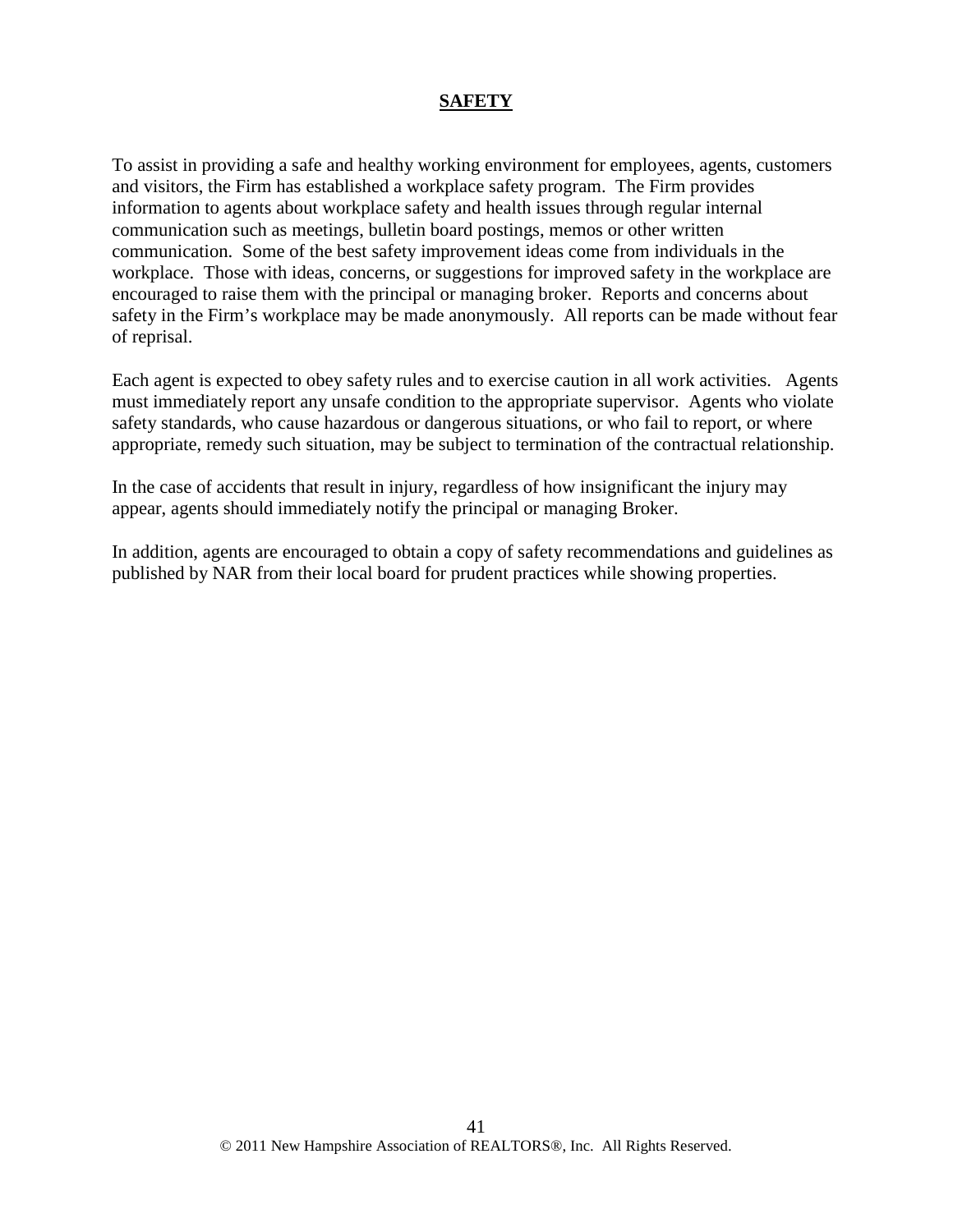### **SMOKING POLICY**

Smoking poses a health risk to both smokers and nonsmokers. This policy is designed to foster the health and safety of all employees, agents, clients and others in the Firm's workplace. The success of this policy will depend upon the thoughtfulness, consideration and cooperation of both smokers and nonsmokers. Each agent is responsible for adhering to this policy.

All Firm employees, agents, customers and visitors are expected to comply with the smoking regulations detailed in this policy to maintain a non-smoking work environment in compliance with state laws.

Smoking is only permitted in the designated outside smoking areas. Smokers are responsible for ensuring that the smoking designated area is left clean and orderly.

Smoking is prohibited inside all company buildings, and client or customer properties. If employees or brokers use personal vehicles to conduct business, no smoking is permitted inside the vehicle while on Firm-related business.

An agent who sees a violation of this policy may advise the smoker of the Firm's smoking policy. If the smoking continues, the agent should inform the principal or managing broker who will then be responsible for discussing the situation with the violator. Further violations should be referred to principal or managing broker. Violations of this policy may lead to disciplinary action up to and including termination of the agency relationship.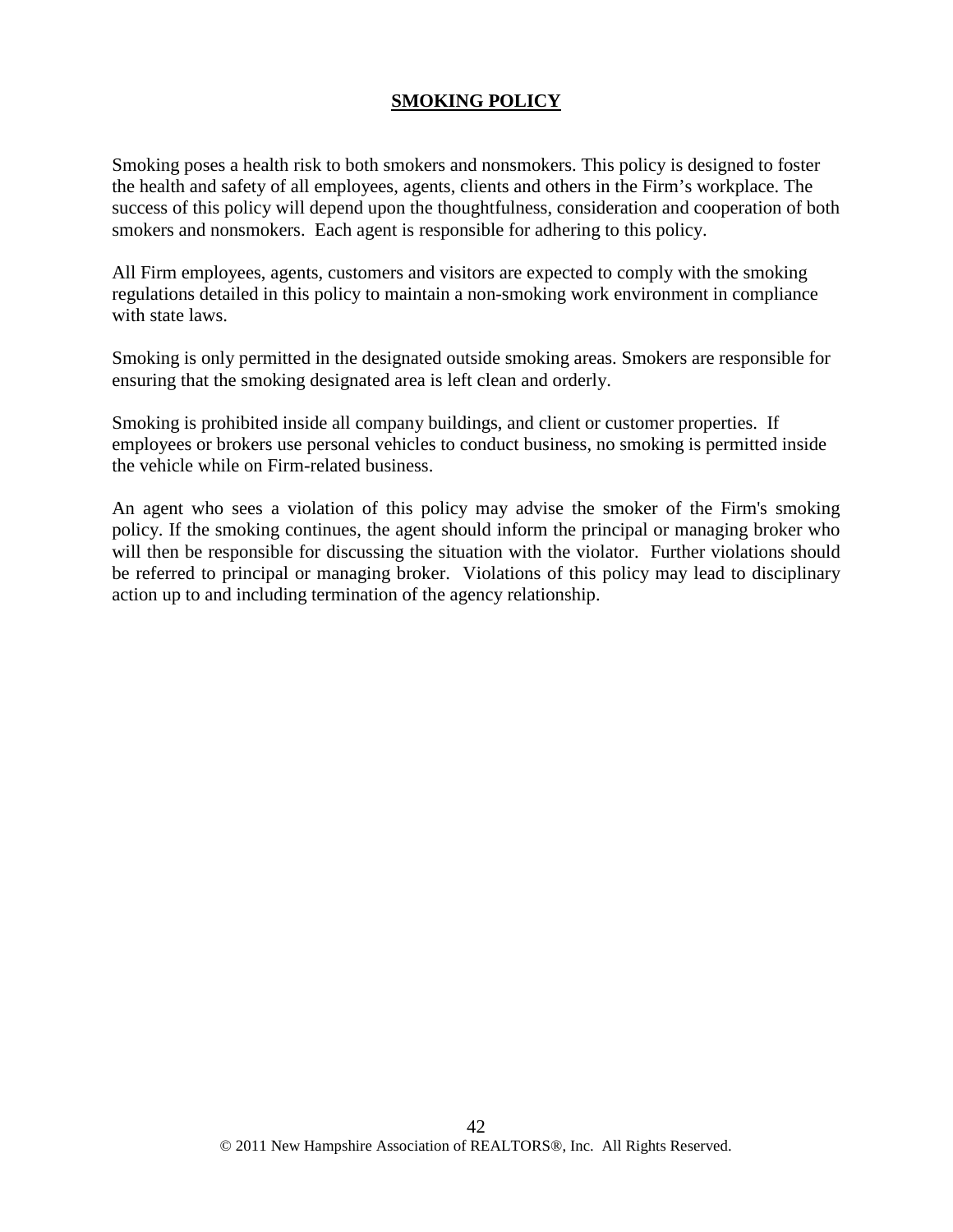# **USE OF FIRM-OWNED PROPERTY, INCLUDING COMPUTERS AND OTHER COMMUNICATIONS EQUIPMENT**

# **E-mail, Voicemail, Internet and Computer Network, Software, and Hardware**:

Voicemail, Internet, E-mail and all other computer and communications resources (all collectively referred to in this policy as "IT resources") are business tools, provided to you at significant cost to the Firm. Thus, the expectation is that you will use the IT resources for business-related purposes and not for personal purposes unless specifically authorized by the broker. Some examples of business related purposes include, but are not limited to: communicating with clients and researching information for the benefit of the Firm. The Firm requires that you conduct yourself honestly and appropriately on the Internet and in using other IT resources and respect copyrights, software licensing rules, property rights and privacy of others, just as you would in any other business dealing. To be absolutely clear, all existing Firm office policies and governing laws and regulations apply to your conduct in using all IT resources, especially (but not exclusively) those that deal with intellectual property resources, sexual and other harassment, data security and confidentiality. Also, the systems as provided to you are Firm property. The messages sent, retrieved, deleted and/or stored via the company systems are at all times the property of the Firm.

**All agents should be aware that the Firm has the right, but not the obligation, to monitor all agents' use of any Firm resources. For this reason, agents cannot and should not expect privacy in their use of Firm IT resources, and should instead expect that their e-mail messages, voicemail messages, computer and Internet use, and other use of the Firm's IT resources is not confidential and may be monitored/reviewed.** 

# **Inappropriate Use of IT Equipment**:

Inappropriate use of the IT resources is prohibited and subject to termination of the agency relationship. Examples of inappropriate use include, but are not limited to, the following:

- The creation, display, viewing, or sending of any kind of sexually explicit image or document on any Firm system is a violation of our policy on sexual harassment. In addition, sexually explicit material may not be stored, distributed, edited, or recorded using the Firm's network, voicemail or computing resources.
- The use of Firm e-mail, voicemail, the Internet, or other IT resources for personal gain, political, religious, or charitable campaigning, soliciting for non-Firm outside organizations or commercial ventures, selling Internet or other carrier access time, unless authorized by the principal or managing broker.
- The creation and/or forwarding of any disruptive or potentially offensive messages and/or pictures which may cause offense to any person or group, including those protected by the Firm's harassment policy.
- Frequenting websites on the Internet unrelated to your agent responsibilities and/or Firm business.
- Having or using network passwords on the Firm's computer which are not known to the Firm.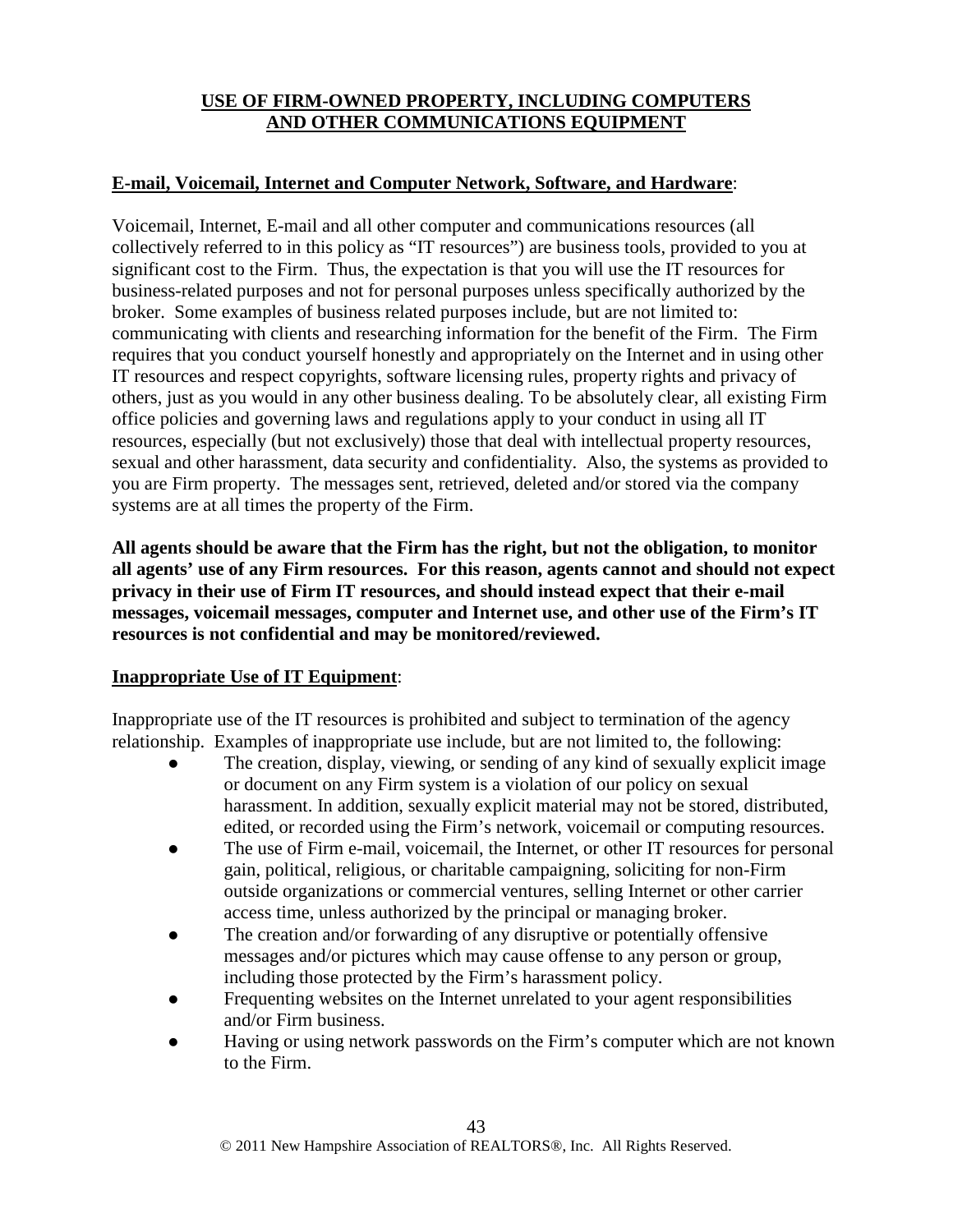The ultimate responsibility for assuring correct use of the Firm e-mail and Internet systems and other IT resources belongs with every user.

### **Unauthorized Access:**

Unauthorized access of Firm IT resources is prohibited. Agents are not permitted to use a code, access a file, or retrieve any stored communication unless authorized to do so or unless they have received prior clearance from an authorized Firm representative. Firm computers and information technology is for business use by Firm personnel and authorized agents. Nonemployees may not use Firm IT resources without permission from the principal or managing broker.

Use of a Firm employee's or agent's account, user name, or password, or accessing another's files without their consent (by anyone other than authorized representatives of the principal or managing broker) is strictly prohibited. Obtaining, or trying to obtain, other users' passwords, or using programs that compromise security in any way is prohibited.

Passwords are required for many of the applications of Firm information technology, and users may be required to change passwords periodically for security purposes. All passcodes and passwords are the property of the Firm. No agent may use a passcode, password, or voice mail access code that has not been issued to that agent by the Firm or that is unknown to the Firm. Users of the Firm's computers, network, and other IT resources must take reasonable precautions to prevent unauthorized access to Firm IT resources. Passwords should not be divulged to unauthorized persons, and should not be written down or sent over the Internet, Intranet, e-mail, dial-up modem, or any other communication line.

#### **Snooping**:

Probing or "snooping" into Firm information technology is prohibited. Accessing Firm files or any other files on the network or the system that you did not create is prohibited unless you have prior authorization from your manager or another appropriate management representative. Observations of probing or "snooping" should be reported to the IT Department.

#### **Sabotage**:

Destruction, theft, alteration, or any other form of sabotage of Firm information technology and/or IT resources, including, but not limited to, computers, programs, networks, web-sites, files, and data is prohibited and will be investigated and prosecuted to the fullest extent of the law.

#### **Hacking:**

Hacking, the breaking into and corrupting of information technology, is prohibited. Hacking into third party computer systems using Firm IT resources is prohibited, and may be reported to the local authorities. Vulnerability in Firm IT resources should be reported to the principal or managing broker.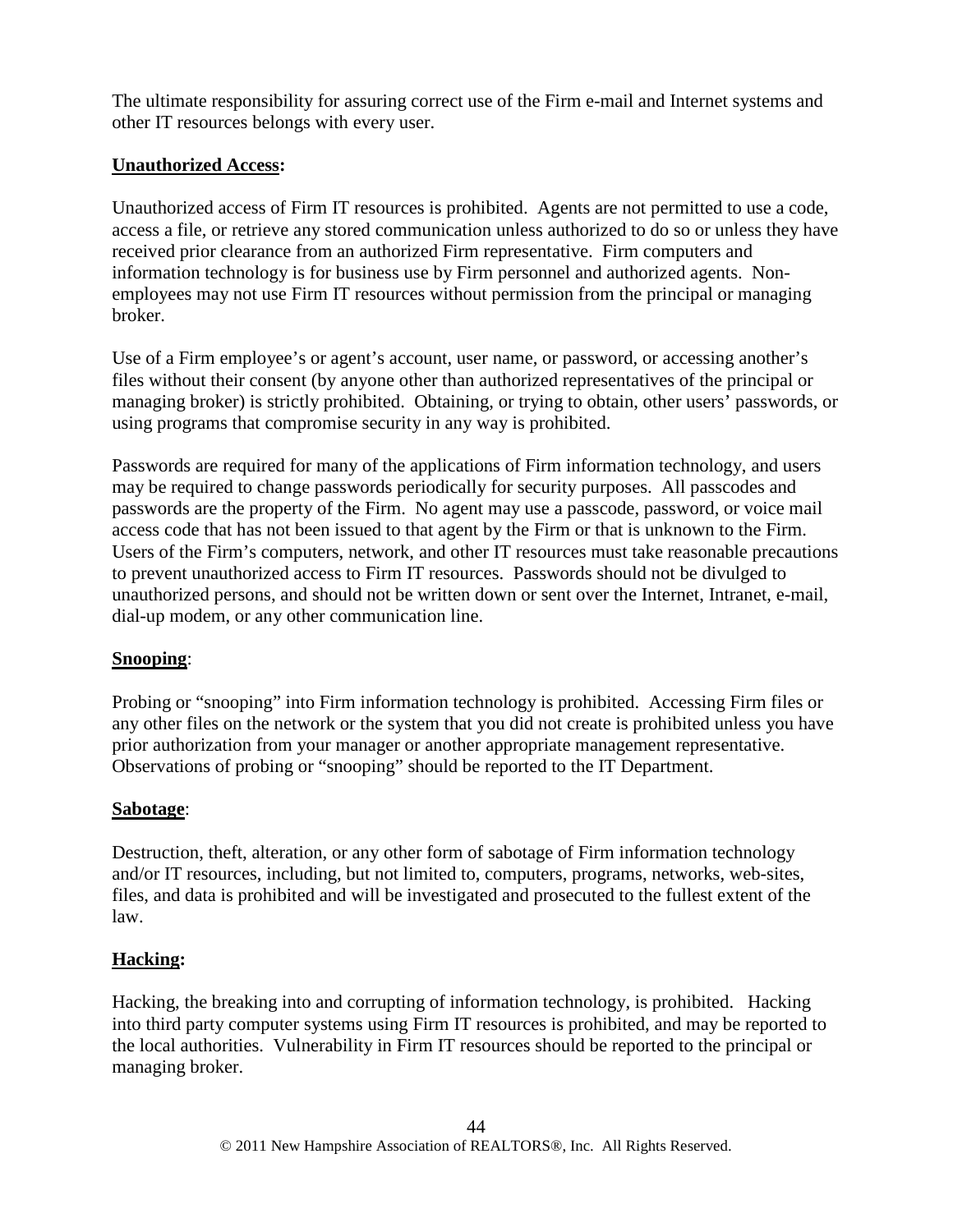# **Viruses:**

Use of virus, worm, or Trojan horse programs is prohibited. If a virus, worm or Trojan horse is identified, it should be immediately reported to the principal or managing broker.

# **Confidential Information**:

All Firm data and information (including customer information) is considered confidential unless the Firm has granted permission for a user to use it. Specific examples of confidential information includes, but is not limited to, personnel and payroll records of present or past employees, information concerning transactions with clients, financial records of the company, records of purchases from vendors and suppliers, and any other information regarding the business affairs or operating practices or procedures of the company. Accessing or attempting to access confidential data is strictly prohibited.

Confidential information should be used only for its intended purpose. Agents' responsibility for confidentiality continues outside of work, therefore agents should use special care when using home computers and other portable devices.

When sending **e-mail messages** concerning confidential and/or proprietary information, agents are expected to exercise significant caution because of the ability of others to "crack" the system. Questions regarding what level of security is needed for particular information should be directed to the principal or managing broker.

# **Safeguarding The Physical Security Of Communications System**:

Reasonable precautions should be taken in regards to the physical security of Firm IT resources. Disks, drives, and other devices containing sensitive information should be contained in a locked drawer, wherever possible. Computers should be turned off when not in use for an extended period or when an agent is out of his/her office.

All software installed on workstations, whether for business or personal use, must be approved by the principal or managing broker. In no way should personal computer hardware (thumb drives, MP3 players, etal) be installed at the Firm unless authorized by the principal or managing broker.

Agents should not install Firm software on home computers without the prior approval of the principal or managing broker.

Agents are not allowed to introduce to the Firm network, Internet, computers, or other IT resources media from any external sources, including, but not limited to, CDs, disks, zip drives, personal digital assistants (including, but not limited to, BlackBerries and palm pilots), USB portable drives, and other removable drive devices. Agents also may not copy, transmit, or otherwise remove any information from our network, Internet, computers, or other IT resources to CDs, disks, zip drives, personal digital assistants, USB portable drives, or other removable drive devices without prior authorization from the principal or managing broker.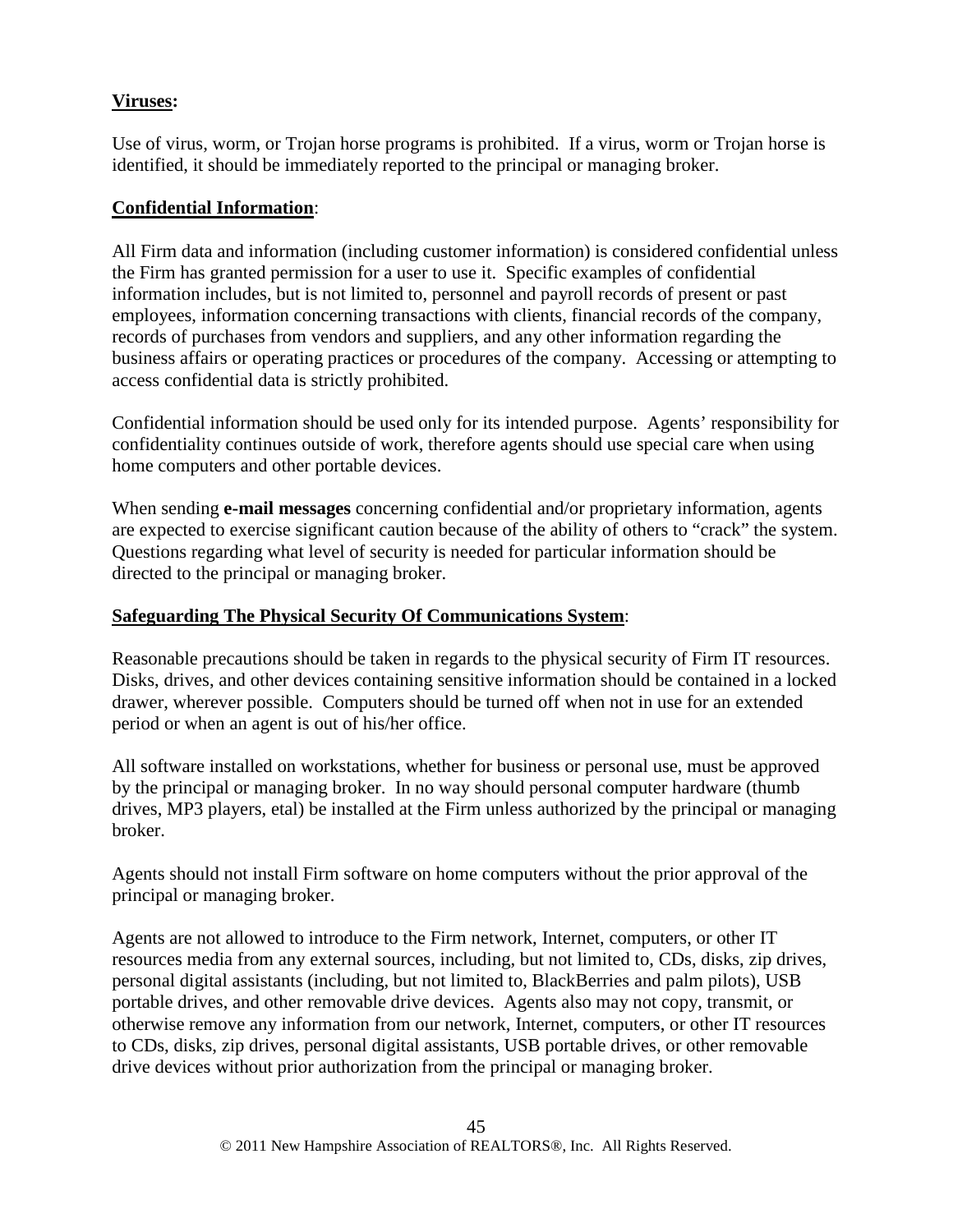Agents may not download anything from the Internet to the Firm's computer without prior authorization. This includes, but is not limited to, screensavers, music, e-mail stationary, and other images.

#### **Copyright Infringement/Unauthorized Copying**:

The Firm strictly prohibits the illegal duplication of software. Copyright laws are clear. The copyright holder is given certain exclusive rights, including the right to make and distribute copies. Title 17 of the U.S. Code states that "it is illegal to make or distribute copies of copyrighted material without authorization" (Section 106). The only exception is the users' right to make a backup copy for archival purposes (Section 117).

Even the users of unlawful copies suffer from their own illegal actions. They receive no documentation, no customer support and no information about product updates. According to the U.S. Copyright Law, illegal reproduction of software can be subject to civil damages and criminal penalties.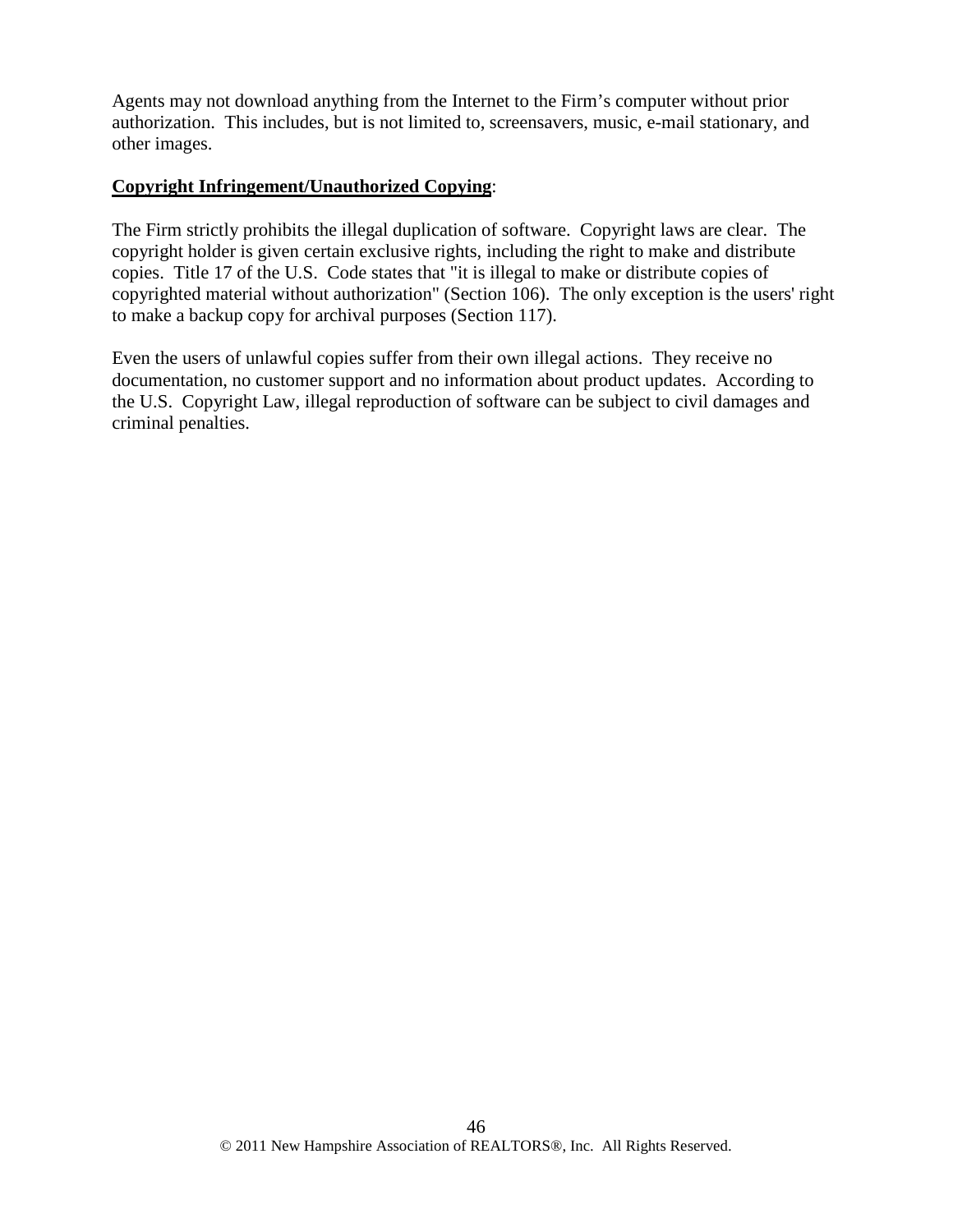# **CONFLICT RESOLUTION AND REPORTING REQUIREMENTS**

The chief method by which conflicts inside and outside the Firm will be resolved is through the principal or managing broker. As an agent affiliated with the Firm, you must promptly report any issue or dispute that may arise. These disputes include, but are not limited to the following:

- Any discrimination or other violations of federal or state fair housing laws that you observe.
- Any verbal or written complaints that you receive from a party to a transaction in which you are involved.
- Receipt of a Subpoena or legal process involving your conduct as a real estate agent.
- Any automobile accidents or other personal injuries that you experience or observe while you are working in your professional capacity.
- Any communications from the New Hampshire Real Estate Commission concerning your conduct.
- Failure of an escrow check to clear.
- Any disputes between you and other agents regardless of whether those agents work for this Firm or another firm.
- Any harassment that you experience or observe either within the office or outside the office in the course of your professional capacity.
- Any conduct that you perceive creates a hostile, intimidating or offensive work environment.

This is not an exhaustive list and there could be other issues or problems that arise during the course of your affiliation with this Firm. When in doubt, please bring the matter to the immediate attention of the principal broker or managing broker.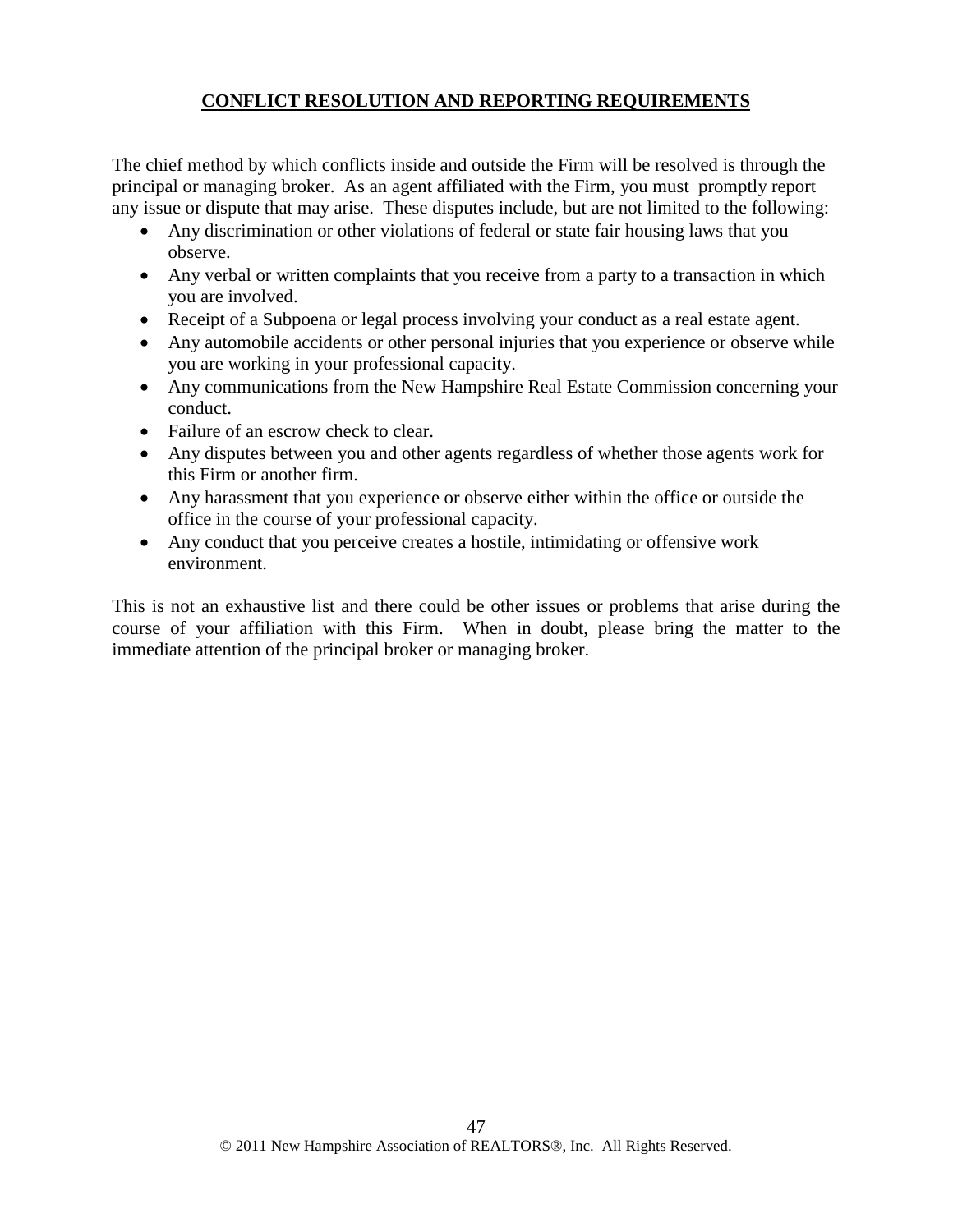# **TERMINATION OF AFFILIATION**

In the event that you or the Firm decides to end your association, you will be expected to immediately turn in all Firm property, including signs, office policy manuals, equipment, reference material, office keys, and other proprietary material, transactional files, records and information pertaining to listings, offers, negotiations, purchase and sales agreements or other contracts, as well as any other office files. Upon termination of affiliation or demand from the broker, you shall also immediately surrender and return all computer or other information systems relating material in your possession or control. You should meet with the principal or managing broker for the final separation process, summary review of open transactions, credits and expenses and reassignment of active clients.

The principal or managing broker's supervisory responsibility shall terminate upon the returning of the agent's license to the real estate commission.

Any listing or buyer representation agreements that were entered into while an agent of the Firm shall remain the property of the Firm unless other terms are agreed to in your separation agreement.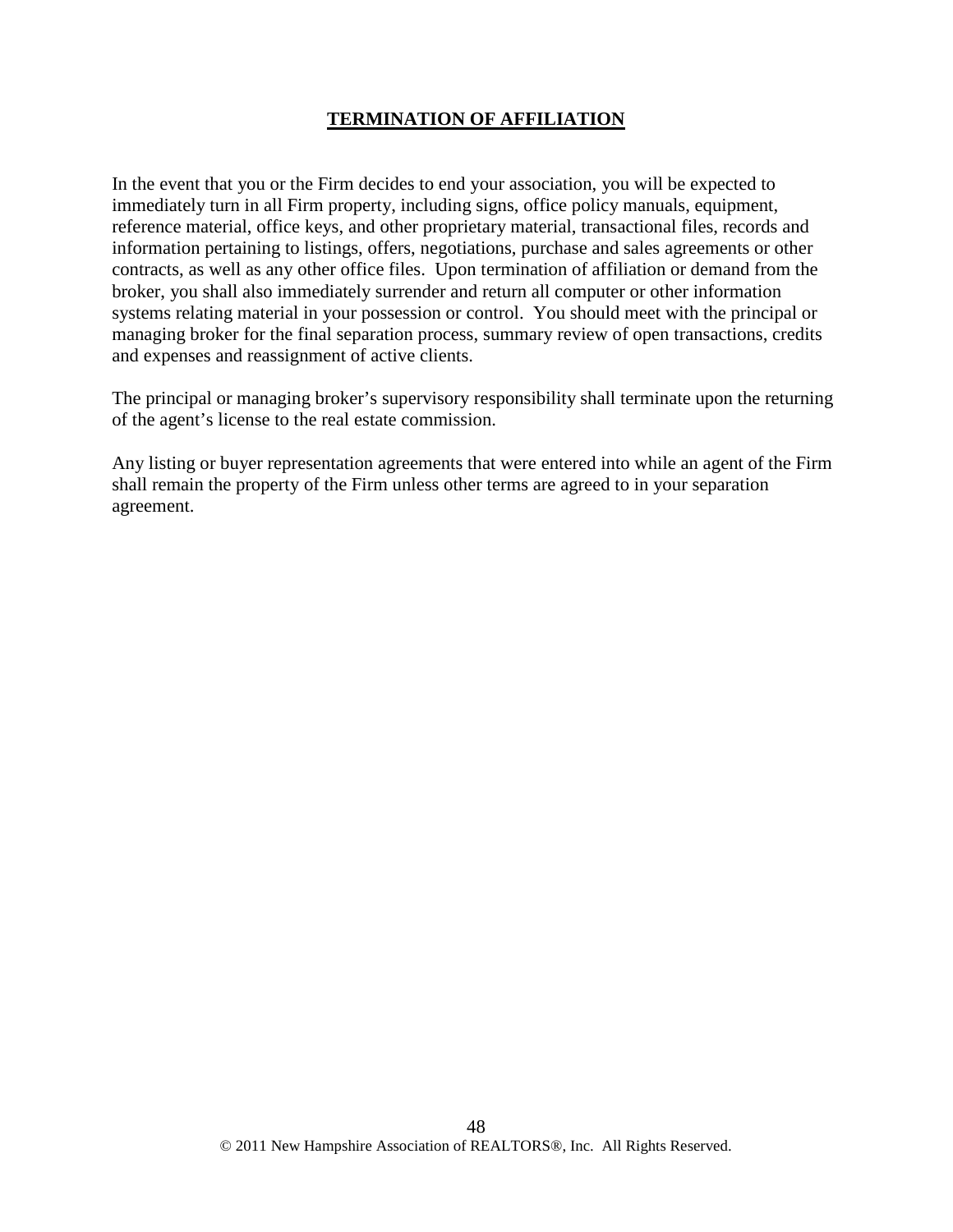#### **POLICY OPTIONS**

You may wish to customize your Office Policy. Possible areas that may be considered follow:

- Additional Insurance on Vehicle
- Attendance at Business Meetings
- Broker Provided Office Supplies
- Checking In/Out
- Disclosure of Relationships with Service Providers
- Dress Code
- Expired and Withdrawn Listings
- Floor Time
- How to Handle Office Equipment
- How to Handle Walk-Ins
- Insurance on Agent's Personal Items
- Lock Box Use
- Obligating the Firm
- Office Administrator Duties
- Office Hours
- Power of Attorney for Clients
- Professional Membership
- Property Previews (Caravans)
- Referral Fees
- Requirements for Listing File
- Showing Protocol